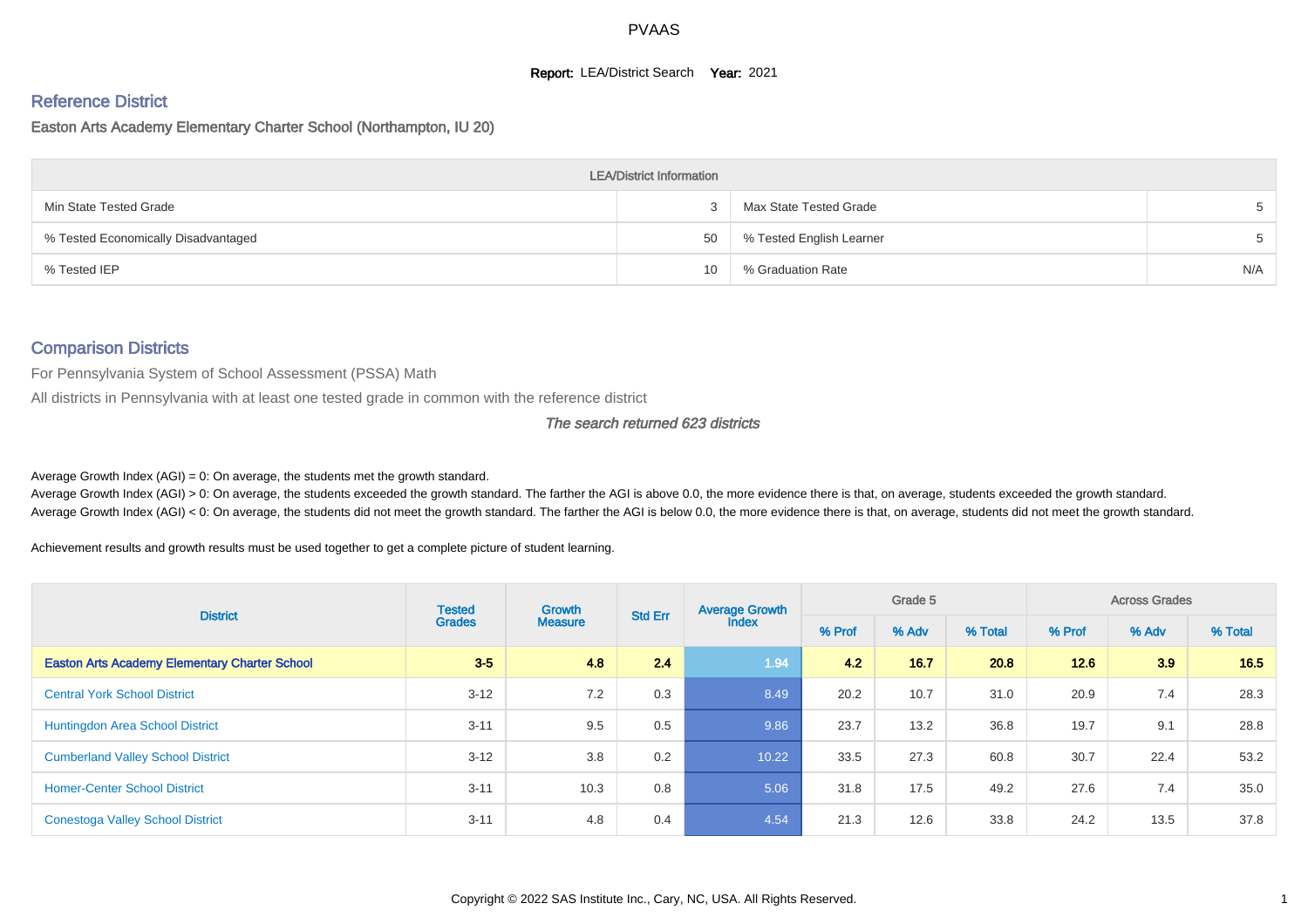|                                                      | <b>Tested</b><br>Growth | Average Growth<br>Index<br><b>Std Err</b> |         | Grade 5 |        |         | <b>Across Grades</b> |        |       |         |
|------------------------------------------------------|-------------------------|-------------------------------------------|---------|---------|--------|---------|----------------------|--------|-------|---------|
| <b>District</b>                                      | <b>Grades</b>           | <b>Measure</b>                            |         |         | % Prof | % Adv   | % Total              | % Prof | % Adv | % Total |
| <b>Easton Arts Academy Elementary Charter School</b> | $3-5$                   | 4.8                                       | 2.4     | 1.94    | 4.2    | 16.7    | 20.8                 | 12.6   | 3.9   | 16.5    |
| <b>Lower Merion School District</b>                  | $3 - 11$                | $3.3\,$                                   | $0.3\,$ | 10.15   | 27.6   | 48.2    | 75.8                 | 31.2   | 40.9  | 72.2    |
| <b>Saucon Valley School District</b>                 | $3 - 11$                | 6.7                                       | 0.5     | 6.31    | 32.0   | 25.4    | 57.4                 | 31.2   | 18.8  | 50.0    |
| <b>Lewisburg Area School District</b>                | $3 - 11$                | 6.7                                       | 0.6     | 7.40    | 33.6   | 28.3    | 62.0                 | 31.0   | 30.1  | 61.1    |
| <b>Hempfield School District</b>                     | $3 - 11$                | 3.5                                       | 0.3     | 7.30    | 32.6   | 14.9    | 47.5                 | 27.9   | 18.3  | 46.2    |
| <b>Radnor Township School District</b>               | $3 - 12$                | 4.4                                       | 0.4     | 10.31   | 34.0   | 41.4    | 75.4                 | 36.8   | 31.8  | 68.6    |
| <b>Montour School District</b>                       | $3 - 11$                | 5.0                                       | 0.4     | 1.85    | 31.8   | 25.1    | 57.0                 | 31.2   | 26.8  | 58.1    |
| <b>Warwick School District</b>                       | $3 - 11$                | 4.0                                       | 0.4     | 6.23    | 35.6   | 9.6     | 45.2                 | 25.6   | 9.8   | 35.4    |
| <b>West Allegheny School District</b>                | $3 - 12$                | 1.0                                       | 0.4     | 2.40    | 32.7   | 40.9    | 73.6                 | 31.3   | 30.8  | 62.1    |
| <b>Elizabethtown Area School District</b>            | $3 - 12$                | 0.2                                       | 0.4     | 0.58    | 29.9   | 22.6    | 52.6                 | 26.7   | 14.6  | 41.2    |
| <b>Circle Of Seasons Charter School</b>              | $3-8$                   | 12.3                                      | $1.2\,$ | 6.19    | 20.0   | $5.7\,$ | 25.7                 | 20.9   | 7.9   | 28.8    |
| <b>Selinsgrove Area School District</b>              | $3 - 12$                | 4.7                                       | 0.5     | $-3.19$ | 26.0   | 6.1     | 32.0                 | 25.8   | 14.6  | 40.4    |
| <b>Butler Area School District</b>                   | $3 - 11$                | 0.7                                       | 0.3     | 2.49    | 36.3   | 13.7    | 50.0                 | 25.4   | 11.6  | 37.0    |
| <b>Manheim Central School District</b>               | $3 - 11$                | 2.8                                       | 0.4     | 6.35    | 25.4   | 7.6     | 33.0                 | 22.8   | 9.4   | 32.2    |
| <b>Penn Manor School District</b>                    | $3 - 11$                | 3.2                                       | 0.3     | $-1.05$ | 33.8   | 14.9    | 48.6                 | 31.4   | 16.9  | 48.2    |
| <b>Bradford Area School District</b>                 | $3 - 12$                | 4.4                                       | 0.5     | 0.69    | 33.5   | 10.2    | 43.7                 | 26.9   | 11.3  | 38.3    |
| <b>Mifflin County School District</b>                | $3 - 11$                | 1.8                                       | 0.3     | 5.33    | 26.6   | 10.4    | 37.0                 | 17.7   | 5.5   | 23.2    |
| <b>Smethport Area School District</b>                | $3 - 12$                | 7.1                                       | 0.8     | 1.88    | 29.2   | 8.3     | 37.5                 | 22.1   | 9.4   | 31.5    |
| Penns Valley Area School District                    | $3 - 12$                | 5.2                                       | $0.6\,$ | 7.67    | 43.9   | 18.4    | 62.2                 | 32.5   | 14.3  | 46.8    |
| <b>Bangor Area School District</b>                   | $3 - 12$                | 4.2                                       | 0.5     | 2.53    | 20.3   | 24.8    | 45.1                 | 27.2   | 17.9  | 45.2    |
| <b>Williamsport Area School District</b>             | $3 - 11$                | 2.8                                       | 0.3     | $-4.44$ | 24.6   | 10.7    | 35.3                 | 22.0   | 11.0  | 33.1    |
| <b>Otto-Eldred School District</b>                   | $3 - 11$                | $7.8\,$                                   | $0.9\,$ | 3.58    | 23.8   | 28.6    | 52.4                 | 28.3   | 13.9  | 42.2    |
| <b>Hollidaysburg Area School District</b>            | $3 - 11$                | 2.9                                       | 0.4     | 7.22    | 33.2   | 16.0    | 49.2                 | 28.7   | 12.7  | 41.4    |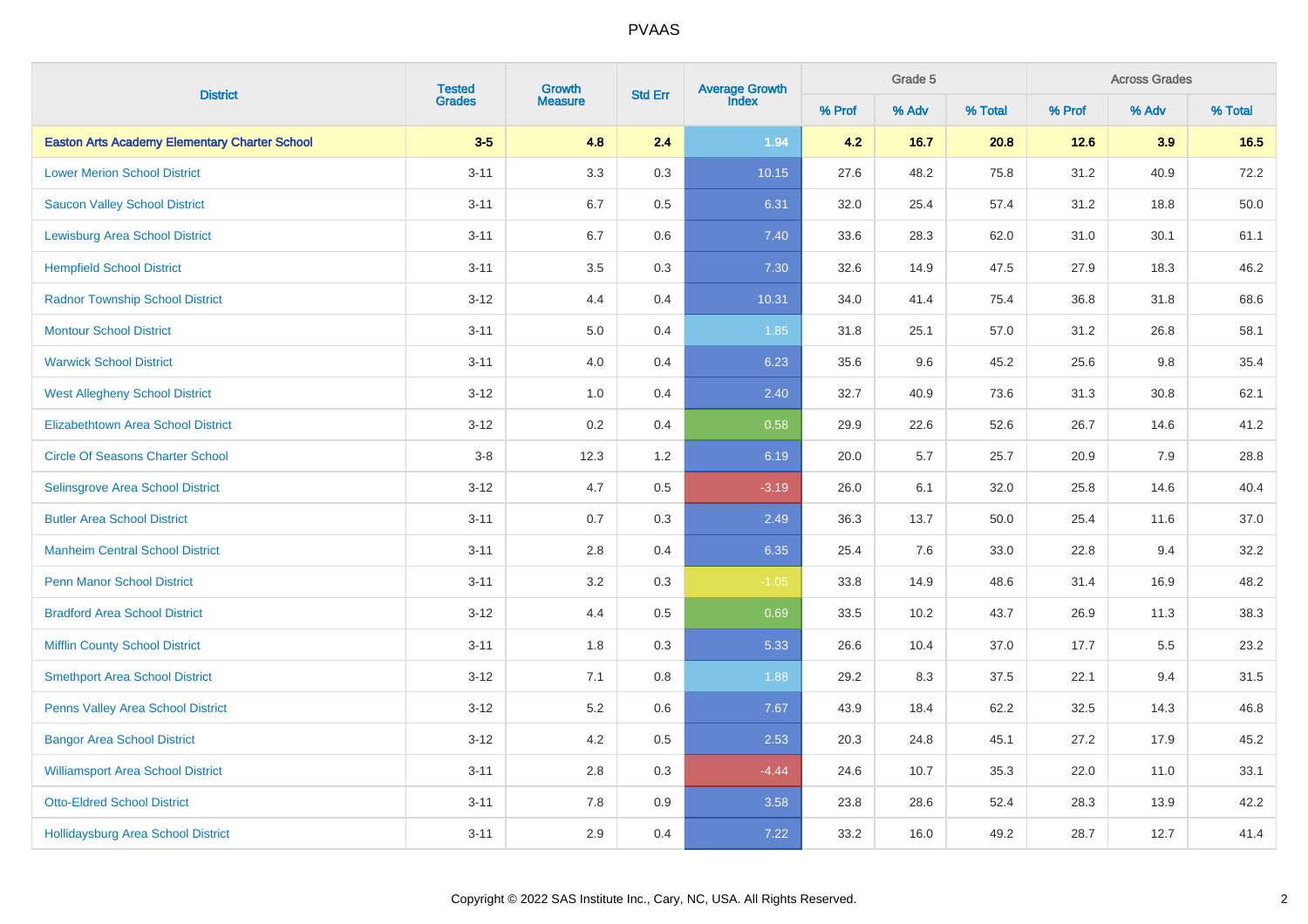|                                                      |               | <b>Tested</b><br>Growth |         | Average Growth<br>Index<br><b>Std Err</b> |        | Grade 5 |         | <b>Across Grades</b> |         |         |  |
|------------------------------------------------------|---------------|-------------------------|---------|-------------------------------------------|--------|---------|---------|----------------------|---------|---------|--|
| <b>District</b>                                      | <b>Grades</b> | <b>Measure</b>          |         |                                           | % Prof | % Adv   | % Total | % Prof               | % Adv   | % Total |  |
| <b>Easton Arts Academy Elementary Charter School</b> | $3-5$         | 4.8                     | 2.4     | 1.94                                      | 4.2    | 16.7    | 20.8    | 12.6                 | 3.9     | 16.5    |  |
| <b>Punxsutawney Area School District</b>             | $3 - 11$      | 4.6                     | 0.6     | $-0.39$                                   | 37.0   | 6.5     | 43.5    | 27.8                 | 11.1    | 38.8    |  |
| <b>Blacklick Valley School District</b>              | $3 - 11$      | 8.2                     | 1.0     | 3.67                                      | 24.1   | 6.9     | 31.0    | 22.6                 | 9.5     | 32.1    |  |
| <b>Wallingford-Swarthmore School District</b>        | $3 - 10$      | 0.4                     | 0.4     | 1.02                                      | 38.3   | 33.9    | 72.2    | 33.9                 | 27.8    | 61.7    |  |
| <b>Midd-West School District</b>                     | $3 - 11$      | 4.5                     | 0.6     | 4.36                                      | 29.8   | 11.2    | 41.0    | 27.0                 | $9.8\,$ | 36.8    |  |
| <b>Upper Saint Clair School District</b>             | $3 - 11$      | 3.0                     | 0.4     | 2.49                                      | 36.3   | 35.5    | 71.8    | 36.7                 | 35.6    | 72.3    |  |
| <b>General Mclane School District</b>                | $3 - 11$      | 3.9                     | 0.5     | $-0.34$                                   | 36.9   | 15.4    | 52.4    | 30.2                 | 16.6    | 46.8    |  |
| <b>South Western School District</b>                 | $3 - 12$      | 2.8                     | 0.4     | 6.50                                      | 23.7   | 5.4     | 29.2    | 21.6                 | 8.9     | 30.4    |  |
| <b>Hempfield Area School District</b>                | $3 - 12$      | 2.3                     | 0.3     | 7.43                                      | 34.6   | 13.8    | 48.4    | 30.5                 | 16.4    | 46.9    |  |
| <b>Universal Daroff Charter School</b>               | $3 - 8$       | 6.1                     | 0.8     | 4.64                                      | 1.6    | 1.6     | 3.2     | 2.2                  | 0.3     | $2.5\,$ |  |
| Lehighton Area School District                       | $3 - 11$      | $3.8\,$                 | $0.5\,$ | 5.04                                      | 23.0   | 5.9     | 29.0    | 23.4                 | 5.4     | 28.8    |  |
| <b>Bellefonte Area School District</b>               | $3 - 11$      | 3.1                     | 0.5     | 6.77                                      | 32.7   | 22.0    | 54.8    | 28.6                 | 15.7    | 44.3    |  |
| <b>Central Columbia School District</b>              | $3 - 12$      | 3.8                     | 0.5     | 2.14                                      | 30.5   | 25.2    | 55.6    | 32.6                 | 22.1    | 54.7    |  |
| <b>Brookville Area School District</b>               | $3 - 11$      | 4.3                     | 0.6     | 2.50                                      | 16.8   | 13.9    | 30.7    | 21.6                 | 9.4     | 31.0    |  |
| <b>Derry Township School District</b>                | $3 - 10$      | 4.3                     | 1.3     | 3.36                                      | 39.1   | 28.5    | 67.6    | 37.5                 | 30.3    | 67.8    |  |
| <b>Perkiomen Valley School District</b>              | $3 - 11$      | $-0.2$                  | 0.3     | $-0.74$                                   | 35.2   | 22.4    | 57.5    | 30.6                 | 16.6    | 47.1    |  |
| <b>Exeter Township School District</b>               | $3 - 11$      | 2.9                     | 0.4     | 5.09                                      | 28.6   | 10.1    | 38.7    | 25.7                 | 9.5     | 35.3    |  |
| <b>Souderton Area School District</b>                | $3 - 11$      | 0.8                     | 0.3     | 2.50                                      | 35.8   | 26.1    | 61.9    | 30.8                 | 18.3    | 49.1    |  |
| <b>Warren County School District</b>                 | $3 - 11$      | 2.7                     | 0.4     | 2.46                                      | 21.0   | 7.4     | 28.4    | 17.7                 | 4.3     | 22.0    |  |
| <b>Riverside School District</b>                     | $3 - 11$      | 4.3                     | 0.6     | 5.29                                      | 18.6   | 7.8     | 26.5    | 19.2                 | 7.7     | 27.0    |  |
| <b>Mountain View School District</b>                 | $3 - 11$      | 5.6                     | 0.8     | 6.82                                      | 28.3   | 1.7     | 30.0    | 21.4                 | 4.2     | 25.6    |  |
| <b>Athens Area School District</b>                   | $3 - 11$      | $3.8\,$                 | $0.5\,$ | 3.93                                      | 31.2   | $6.2\,$ | 37.5    | 26.5                 | $8.2\,$ | 34.6    |  |
| <b>Danville Area School District</b>                 | $3 - 11$      | 1.2                     | 0.5     | 2.37                                      | 33.8   | 25.6    | 59.4    | 27.8                 | 17.7    | 45.5    |  |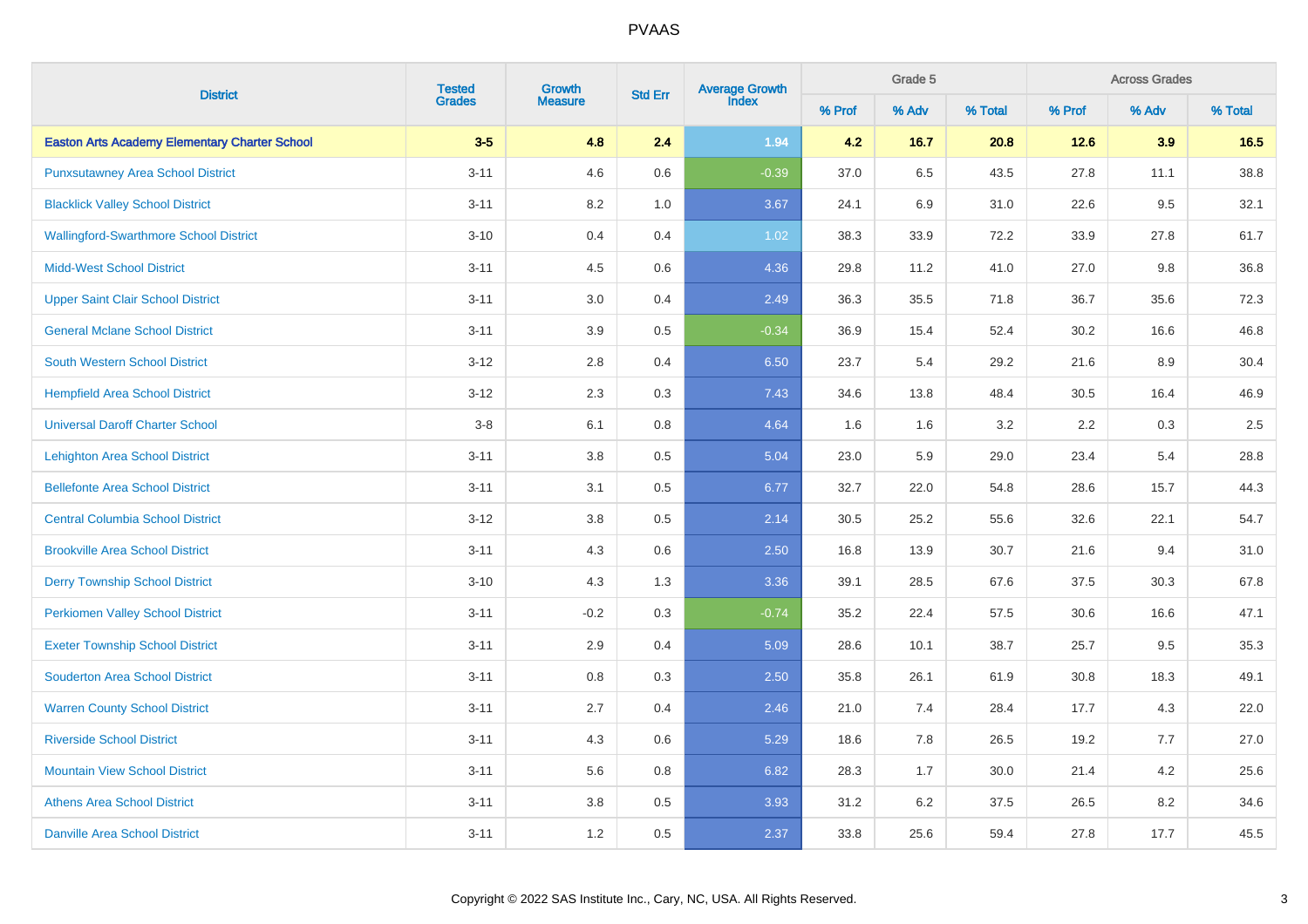|                                                      |          | <b>Tested</b><br>Grades<br>Growth |         | Average Growth<br>Index<br><b>Std Err</b> |        | Grade 5 |         | <b>Across Grades</b> |         |         |  |
|------------------------------------------------------|----------|-----------------------------------|---------|-------------------------------------------|--------|---------|---------|----------------------|---------|---------|--|
| <b>District</b>                                      |          | <b>Measure</b>                    |         |                                           | % Prof | % Adv   | % Total | % Prof               | % Adv   | % Total |  |
| <b>Easton Arts Academy Elementary Charter School</b> | $3-5$    | 4.8                               | 2.4     | 1.94                                      | 4.2    | 16.7    | 20.8    | 12.6                 | 3.9     | 16.5    |  |
| <b>Conneaut School District</b>                      | $3 - 12$ | 3.7                               | 0.5     | 1.79                                      | 21.8   | 7.5     | 29.3    | 24.4                 | 10.4    | 34.8    |  |
| <b>State College Area School District</b>            | $3 - 11$ | $0.6\,$                           | 0.4     | 1.70                                      | 29.6   | 33.7    | 63.3    | 29.0                 | 27.0    | 56.1    |  |
| <b>Pennridge School District</b>                     | $3 - 10$ | $-1.2$                            | 0.3     | $-3.99$                                   | 35.5   | 15.4    | 50.9    | 28.5                 | 12.0    | 40.5    |  |
| <b>Bedford Area School District</b>                  | $3 - 11$ | $3.8\,$                           | $0.6\,$ | 3.41                                      | 34.4   | $4.2\,$ | 38.7    | 31.3                 | 10.5    | 41.7    |  |
| <b>Chestnut Ridge School District</b>                | $3 - 12$ | 4.2                               | $0.6\,$ | $-0.73$                                   | 30.4   | $6.5\,$ | 37.0    | 26.7                 | 9.7     | 36.4    |  |
| <b>New Hope-Solebury School District</b>             | $3 - 11$ | 4.2                               | $0.6\,$ | 5.90                                      | 40.4   | 25.5    | 66.0    | 36.8                 | 21.0    | 57.8    |  |
| <b>West Chester Area School District</b>             | $3 - 11$ | $-1.3$                            | $0.3\,$ | $-4.83$                                   | 35.0   | 18.9    | 53.9    | 32.0                 | 17.9    | 49.8    |  |
| Northern Tioga School District                       | $3 - 12$ | 3.4                               | $0.5\,$ | 3.25                                      | 22.7   | 5.2     | 27.9    | 25.9                 | 7.0     | 32.8    |  |
| <b>Wattsburg Area School District</b>                | $3 - 11$ | 4.1                               | 0.6     | 5.42                                      | 25.0   | 18.2    | 43.2    | 26.7                 | 12.5    | 39.2    |  |
| <b>Donegal School District</b>                       | $3 - 12$ | 3.0                               | $0.5\,$ | 1.08                                      | 18.1   | $9.9\,$ | 28.0    | 19.7                 | 10.6    | 30.3    |  |
| <b>Richland School District</b>                      | $3 - 11$ | $3.8\,$                           | $0.6\,$ | 3.70                                      | 40.8   | 21.4    | 62.1    | 36.6                 | 16.5    | 53.1    |  |
| <b>Shikellamy School District</b>                    | $3 - 10$ | 2.8                               | 0.4     | 5.23                                      | 24.3   | 11.4    | 35.7    | 21.2                 | $9.8\,$ | 31.0    |  |
| <b>Austin Area School District</b>                   | $3 - 11$ | 10.1                              | 1.6     | 2.54                                      | 23.1   | 15.4    | 38.5    | 26.0                 | 6.8     | 32.9    |  |
| <b>Loyalsock Township School District</b>            | $3 - 12$ | 3.7                               | 0.6     | 5.01                                      | 33.0   | 18.3    | 51.3    | 31.1                 | 13.2    | 44.4    |  |
| <b>Sayre Area School District</b>                    | $3 - 11$ | 1.9                               | 0.7     | 2.58                                      | 21.3   | 6.6     | 27.9    | 25.9                 | 6.1     | 32.0    |  |
| Northern York County School District                 | $3 - 11$ | 1.3                               | 0.4     | 3.28                                      | 26.3   | 11.1    | 37.4    | 23.2                 | 8.9     | 32.1    |  |
| <b>West Perry School District</b>                    | $3 - 11$ | 2.7                               | 0.5     | 5.67                                      | 22.5   | 15.9    | 38.4    | 21.6                 | 10.7    | 32.3    |  |
| <b>Kennett Consolidated School District</b>          | $3 - 11$ | 1.3                               | 0.4     | 3.21                                      | 29.8   | 15.1    | 44.9    | 22.4                 | 12.3    | 34.7    |  |
| <b>Chester Community Charter School</b>              | $3 - 8$  | 3.5                               | 0.6     | 3.31                                      | 0.7    | 0.7     | 1.5     | 2.1                  | 0.4     | 2.5     |  |
| <b>Karns City Area School District</b>               | $3 - 11$ | 3.6                               | 0.6     | 2.46                                      | 23.6   | 9.0     | 32.6    | 24.0                 | 3.2     | 27.2    |  |
| <b>Gettysburg Area School District</b>               | $3 - 11$ | 1.3                               | 0.4     | 2.96                                      | 36.4   | 17.3    | 53.7    | 25.4                 | 14.7    | 40.1    |  |
| <b>Hampton Township School District</b>              | $3 - 11$ | 0.5                               | 0.4     | 1.19                                      | 33.5   | 35.2    | 68.7    | 33.4                 | 29.9    | 63.3    |  |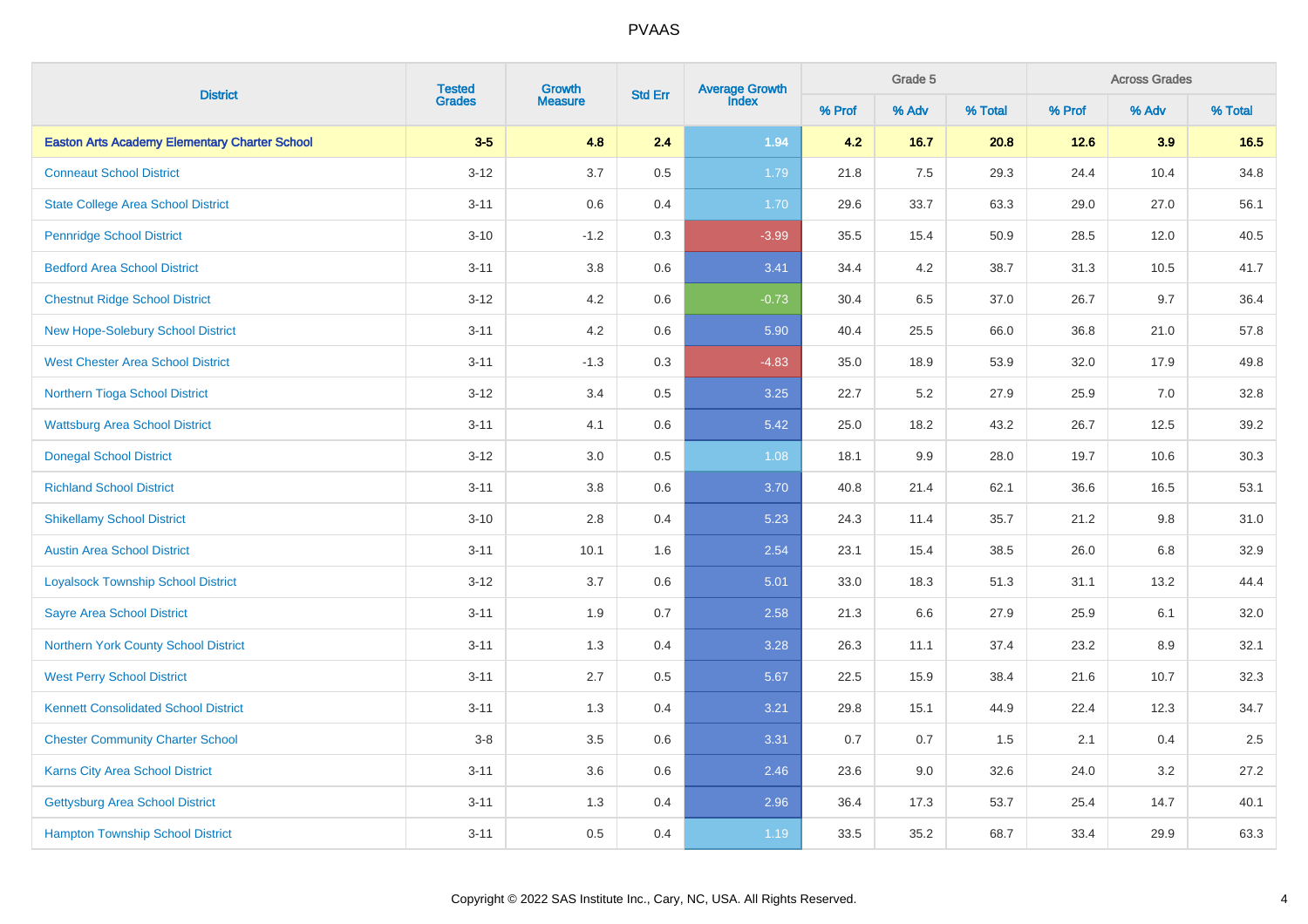|                                                      | <b>Tested</b><br>Growth | <b>Std Err</b> | <b>Average Growth</b><br>Index |          | Grade 5 |       | <b>Across Grades</b> |        |         |         |
|------------------------------------------------------|-------------------------|----------------|--------------------------------|----------|---------|-------|----------------------|--------|---------|---------|
| <b>District</b>                                      | <b>Grades</b>           | <b>Measure</b> |                                |          | % Prof  | % Adv | % Total              | % Prof | % Adv   | % Total |
| <b>Easton Arts Academy Elementary Charter School</b> | $3-5$                   | 4.8            | 2.4                            | 1.94     | 4.2     | 16.7  | 20.8                 | 12.6   | 3.9     | 16.5    |
| Esperanza Academy Charter School                     | $4 - 11$                | $2.8\,$        | 0.5                            | 5.89     |         |       |                      | 1.8    | 0.0     | 1.8     |
| <b>Spring-Ford Area School District</b>              | $3 - 11$                | 1.6            | 0.3                            | 2.65     | 36.6    | 13.0  | 49.6                 | 34.2   | 19.2    | 53.4    |
| <b>Oxford Area School District</b>                   | $3 - 11$                | 2.0            | 0.4                            | 4.59     | 24.0    | 8.0   | 32.0                 | 21.8   | 8.2     | 30.0    |
| <b>North Penn School District</b>                    | $3 - 11$                | 0.9            | 0.2                            | 3.83     | 30.6    | 14.1  | 44.6                 | 29.6   | 14.0    | 43.7    |
| <b>Vida Charter School</b>                           | $3-6$                   | 10.1           | 1.8                            | 4.02     | 23.1    | 19.2  | 42.3                 | 20.4   | 7.8     | 28.2    |
| <b>North Clarion County School District</b>          | $3 - 12$                | 5.1            | $0.9\,$                        | 3.91     | 34.1    | 6.8   | 40.9                 | 26.5   | 10.6    | 37.1    |
| <b>Farrell Area School District</b>                  | $3 - 11$                | 5.3            | 1.0                            | 1.08     | 15.6    | 0.0   | 15.6                 | 12.3   | 1.5     | 13.8    |
| Mifflinburg Area School District                     | $3 - 11$                | 2.1            | 0.6                            | 3.70     | 32.0    | 12.0  | 44.0                 | 29.9   | $8.8\,$ | 38.6    |
| Pennsylvania Virtual Charter School                  | $3 - 11$                | $3.5\,$        | $0.6\,$                        | $-1.62$  | 20.8    | 3.8   | 24.5                 | 18.4   | $5.2\,$ | 23.5    |
| Downingtown Area School District                     | $3 - 11$                | $-1.3$         | $0.3\,$                        | $-3.81$  | 40.5    | 24.2  | 64.7                 | 36.8   | 25.9    | 62.7    |
| <b>Bear Creek Community Charter School</b>           | $3-8$                   | 4.4            | 0.8                            | 0.17     | 30.8    | 9.6   | 40.4                 | 27.2   | 7.9     | 35.1    |
| <b>Dallas School District</b>                        | $3 - 11$                | $-5.7$         | 0.5                            | $-11.04$ | 43.8    | 15.6  | 59.4                 | 30.9   | 12.9    | 43.8    |
| <b>Ridgway Area School District</b>                  | $3 - 11$                | 4.4            | 0.8                            | 4.13     | 36.7    | 20.0  | 56.7                 | 30.2   | 18.4    | 48.6    |
| <b>Dubois Area School District</b>                   | $3 - 11$                | 2.1            | 0.4                            | 2.79     | 22.4    | 11.0  | 33.3                 | 22.6   | 11.7    | 34.2    |
| <b>York City School District</b>                     | $3 - 12$                | 1.6            | 0.3                            | $-0.49$  | 2.5     | 1.0   | 3.5                  | 2.8    | 0.6     | 3.4     |
| <b>South Park School District</b>                    | $3 - 11$                | 3.3            | 0.6                            | 1.66     | 33.3    | 11.9  | 45.2                 | 28.8   | 10.4    | 39.2    |
| <b>Avonworth School District</b>                     | $3 - 10$                | 2.8            | 0.5                            | 0.54     | 33.8    | 25.5  | 59.3                 | 35.2   | 20.0    | 55.2    |
| <b>Upper Darby School District</b>                   | $3 - 12$                | $-0.4$         | $0.3\,$                        | $-1.42$  | 12.6    | 3.0   | 15.6                 | 10.5   | 2.2     | 12.8    |
| <b>Ephrata Area School District</b>                  | $3 - 11$                | 0.9            | 0.4                            | 2.40     | 34.6    | 12.9  | 47.5                 | 25.6   | 12.5    | 38.1    |
| <b>West York Area School District</b>                | $3 - 12$                | 2.3            | 0.4                            | 3.83     | 19.9    | 5.6   | 25.5                 | 19.8   | 5.9     | 25.6    |
| <b>Kane Area School District</b>                     | $3 - 10$                | $3.7\,$        | 0.7                            | $-0.05$  | 21.1    | 19.7  | 40.8                 | 21.5   | 9.0     | 30.4    |
| <b>Bucks County Montessori Charter School</b>        | $3-6$                   | 9.5            | 1.8                            | 4.28     | 16.1    | 25.8  | 41.9                 | 33.0   | 29.8    | 62.8    |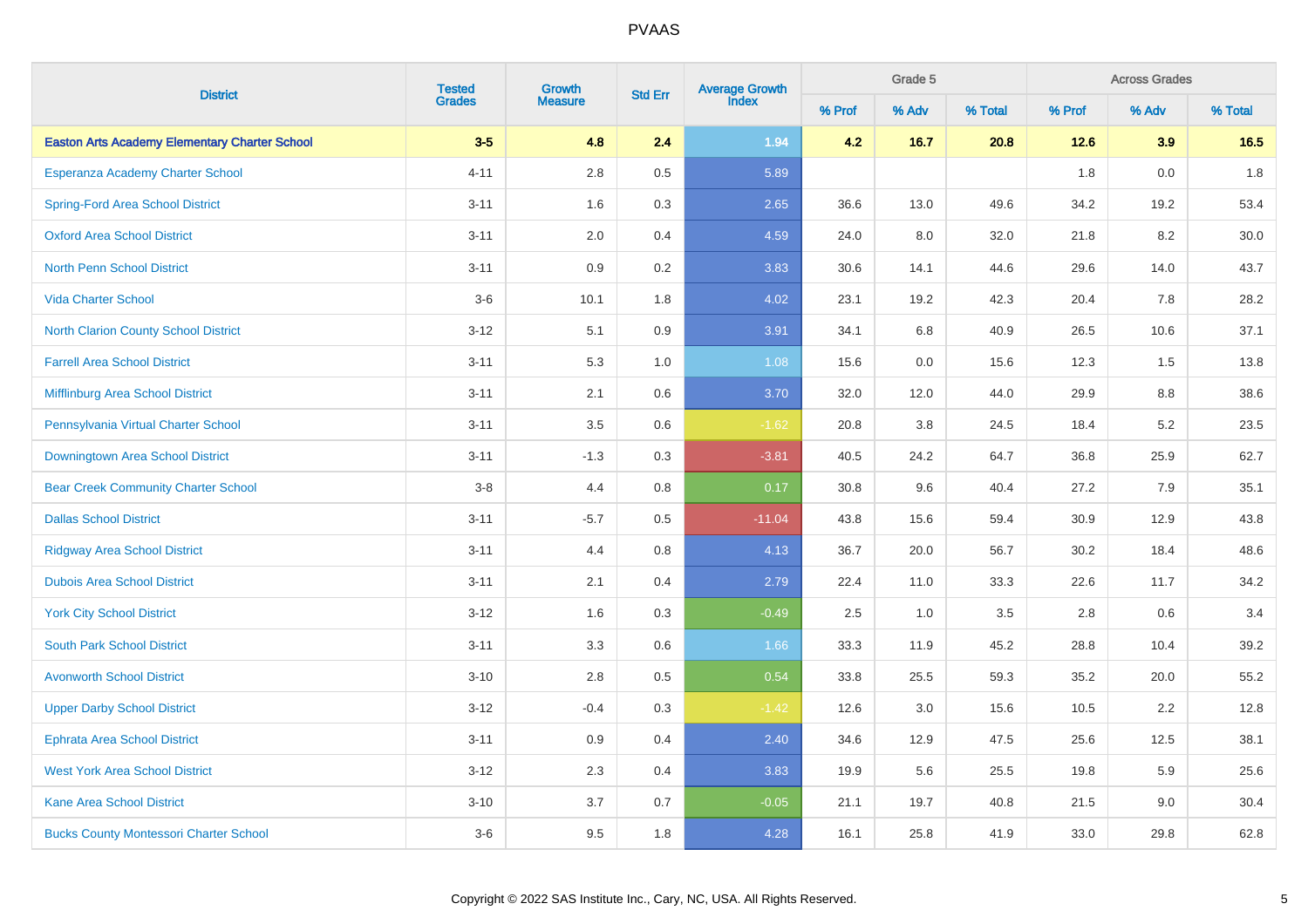| <b>District</b>                                      |               | <b>Tested</b><br>Growth |                | Average Growth<br>Index |        | Grade 5 |         | <b>Across Grades</b> |         |         |  |
|------------------------------------------------------|---------------|-------------------------|----------------|-------------------------|--------|---------|---------|----------------------|---------|---------|--|
|                                                      | <b>Grades</b> | <b>Measure</b>          | <b>Std Err</b> |                         | % Prof | % Adv   | % Total | % Prof               | % Adv   | % Total |  |
| <b>Easton Arts Academy Elementary Charter School</b> | $3-5$         | 4.8                     | 2.4            | 1.94                    | 4.2    | 16.7    | 20.8    | 12.6                 | 3.9     | 16.5    |  |
| <b>Avon Grove School District</b>                    | $3 - 10$      | 0.8                     | 0.4            | 2.09                    | 28.6   | 23.2    | 51.8    | 30.8                 | 18.2    | 49.0    |  |
| <b>Unionville-Chadds Ford School District</b>        | $3 - 11$      | $0.5\,$                 | 0.4            | 1.38                    | 38.8   | 29.9    | 68.7    | 36.9                 | 27.5    | 64.4    |  |
| <b>Mid Valley School District</b>                    | $3 - 10$      | 1.5                     | 0.6            | 2.76                    | 22.9   | 10.4    | 33.3    | 17.5                 | 4.6     | 22.0    |  |
| <b>Lake-Lehman School District</b>                   | $3 - 11$      | 2.9                     | 0.6            | $-0.09$                 | 30.6   | 9.9     | 40.5    | 26.3                 | 6.7     | 33.1    |  |
| <b>Wellsboro Area School District</b>                | $3 - 11$      | $3.0\,$                 | $0.6\,$        | $-2.11$                 | 30.4   | 7.0     | 37.4    | 24.3                 | $8.8\,$ | 33.1    |  |
| <b>Palmerton Area School District</b>                | $3 - 11$      | 3.0                     | $0.6\,$        | 2.41                    | 27.7   | 15.7    | 43.4    | 24.8                 | $8.0\,$ | 32.8    |  |
| <b>Wilkinsburg Borough School District</b>           | $3-6$         | 3.5                     | 1.4            | 2.53                    | 22.5   | 0.0     | 22.5    | 12.1                 | 2.0     | 14.1    |  |
| <b>Wissahickon School District</b>                   | $3 - 10$      | $-0.4$                  | 0.3            | $-1.33$                 | 32.3   | 30.1    | 62.4    | 30.3                 | 27.2    | 57.4    |  |
| <b>Centennial School District</b>                    | $3 - 10$      | 1.6                     | 0.3            | 1.04                    | 23.7   | 5.4     | 29.1    | 21.7                 | 6.7     | 28.4    |  |
| <b>Curwensville Area School District</b>             | $3 - 11$      | 1.8                     | 0.8            | 2.29                    | 43.9   | 17.1    | 61.0    | 32.0                 | 11.2    | 43.3    |  |
| <b>Conewago Valley School District</b>               | $3 - 12$      | 1.2                     | 0.4            | 3.28                    | 26.3   | 8.6     | 35.0    | 25.3                 | 8.6     | 33.9    |  |
| <b>Northeast Bradford School District</b>            | $3 - 10$      | 1.9                     | 0.9            | 2.12                    | 40.0   | 12.5    | 52.5    | 29.7                 | 6.0     | 35.7    |  |
| <b>Infinity Charter School</b>                       | $3-8$         | 5.9                     | 1.2            | 0.44                    | 40.9   | 31.8    | 72.7    | 38.7                 | 29.6    | 68.3    |  |
| <b>Upper Perkiomen School District</b>               | $3 - 11$      | 2.0                     | 0.4            | 3.54                    | 26.0   | 11.8    | 37.8    | 24.8                 | 10.4    | 35.1    |  |
| <b>Central Bucks School District</b>                 | $3 - 11$      | 0.2                     | 0.2            | $1.25$                  | 36.0   | 18.4    | 54.4    | 32.0                 | 16.6    | 48.6    |  |
| <b>Crawford Central School District</b>              | $3 - 11$      | 1.9                     | 0.4            | 4.02                    | 24.2   | 7.9     | 32.1    | 18.4                 | 5.5     | 23.8    |  |
| <b>East Lycoming School District</b>                 | $3 - 11$      | 2.6                     | 0.6            | 2.14                    | 36.1   | 23.5    | 59.7    | 31.5                 | 19.5    | 51.0    |  |
| Mt Lebanon School District                           | $3 - 11$      | $-2.1$                  | 0.4            | $-5.86$                 | 39.7   | 34.6    | 74.3    | 36.2                 | 29.4    | 65.5    |  |
| <b>Cocalico School District</b>                      | $3 - 11$      | 2.0                     | 0.4            | 3.78                    | 27.4   | 17.4    | 44.8    | 28.3                 | 12.1    | 40.4    |  |
| <b>Lower Moreland Township School District</b>       | $3 - 11$      | 2.2                     | $0.5\,$        | 2.63                    | 27.3   | 27.3    | 54.6    | 32.4                 | 17.7    | 50.0    |  |
| <b>Williamsburg Community School District</b>        | $3 - 11$      | 4.8                     | 1.0            | $-1.31$                 | 25.0   | 12.5    | 37.5    | 28.1                 | 8.4     | 36.4    |  |
| <b>Shanksville-Stonycreek School District</b>        | $3 - 10$      | 6.4                     | 1.4            | 1.51                    | 28.6   | 0.0     | 28.6    | 26.3                 | 1.7     | 28.0    |  |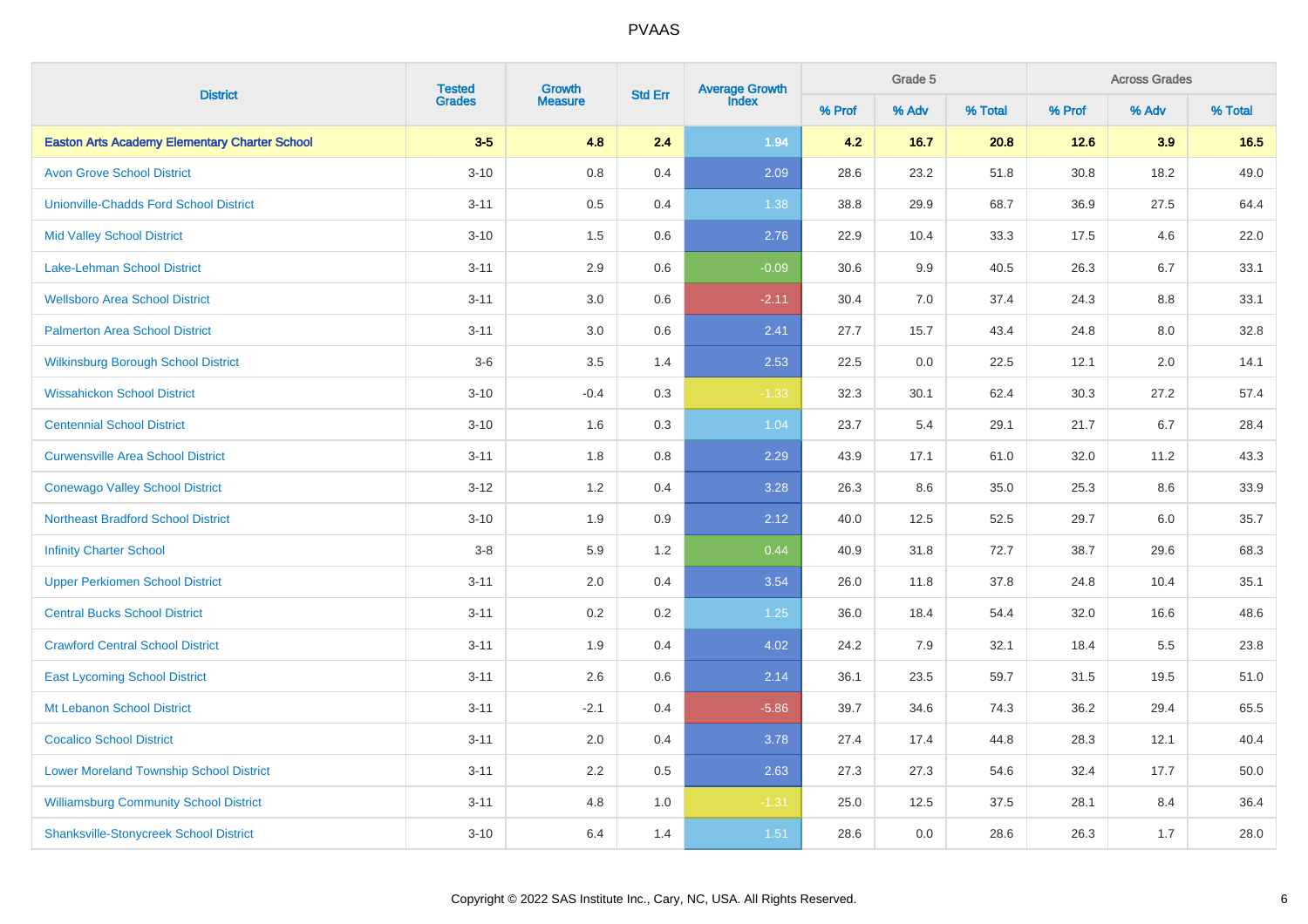|                                                      | <b>Tested</b><br>Growth |                | <b>Std Err</b> | Average Growth<br>Index |        | Grade 5 |         | <b>Across Grades</b> |         |         |  |
|------------------------------------------------------|-------------------------|----------------|----------------|-------------------------|--------|---------|---------|----------------------|---------|---------|--|
| <b>District</b>                                      | <b>Grades</b>           | <b>Measure</b> |                |                         | % Prof | % Adv   | % Total | % Prof               | % Adv   | % Total |  |
| <b>Easton Arts Academy Elementary Charter School</b> | $3-5$                   | 4.8            | 2.4            | 1.94                    | 4.2    | 16.7    | 20.8    | 12.6                 | 3.9     | 16.5    |  |
| <b>Wayne Highlands School District</b>               | $3 - 11$                | 2.2            | 0.5            | 0.65                    | 36.4   | 14.3    | 50.7    | 29.9                 | 16.0    | 46.0    |  |
| <b>Lebanon School District</b>                       | $3 - 11$                | 0.1            | 0.3            | 0.17                    | 10.8   | 2.5     | 13.2    | 7.2                  | 1.6     | 8.8     |  |
| <b>North Allegheny School District</b>               | $3 - 11$                | 0.3            | 0.3            | 1.31                    | 38.5   | 35.1    | 73.5    | 34.1                 | 26.8    | 60.9    |  |
| <b>Tamaqua Area School District</b>                  | $3 - 12$                | 2.4            | $0.5\,$        | 4.21                    | 28.7   | 9.3     | 38.0    | 22.6                 | 5.9     | 28.4    |  |
| <b>Mount Union Area School District</b>              | $3 - 10$                | 3.0            | 0.7            | $-0.21$                 | 11.7   | 4.3     | 16.0    | 12.2                 | $3.3\,$ | 15.5    |  |
| <b>Bald Eagle Area School District</b>               | $3 - 11$                | $2.6\,$        | $0.6\,$        | 1.85                    | 35.2   | 14.8    | 50.0    | 25.1                 | 13.7    | 38.8    |  |
| <b>East Penn School District</b>                     | $3 - 11$                | 0.8            | 0.3            | 3.03                    | 32.6   | 12.6    | 45.2    | 26.4                 | 13.0    | 39.4    |  |
| Saint Clair Area School District                     | $3-8$                   | 1.1            | 0.9            | $1.25$                  | 28.3   | 13.2    | 41.5    | 24.2                 | 7.2     | 31.4    |  |
| <b>Forest Hills School District</b>                  | $3 - 11$                | 0.8            | $0.5\,$        | 1.46                    | 34.1   | 21.2    | 55.3    | 24.0                 | 11.0    | 35.1    |  |
| <b>Central Cambria School District</b>               | $3 - 11$                | 2.5            | $0.6\,$        | 1.38                    | 32.5   | 14.5    | 47.0    | 23.8                 | 11.4    | 35.1    |  |
| <b>Tredyffrin-Easttown School District</b>           | $3 - 10$                | 1.9            | 0.4            | 1.67                    | 36.2   | 36.2    | 72.4    | 33.6                 | 38.6    | 72.2    |  |
| <b>Purchase Line School District</b>                 | $3 - 12$                | 1.0            | $0.8\,$        | 1.21                    | 28.8   | 7.7     | 36.5    | 16.1                 | 3.3     | 19.4    |  |
| <b>Twin Valley School District</b>                   | $3 - 12$                | 1.9            | 0.4            | $-1.71$                 | 37.8   | 14.0    | 51.9    | 32.2                 | 17.8    | 50.0    |  |
| <b>Westmont Hilltop School District</b>              | $3 - 11$                | 2.7            | 0.6            | 3.80                    | 28.0   | 11.0    | 39.0    | 24.1                 | 11.7    | 35.7    |  |
| South Side Area School District                      | $3 - 11$                | 1.2            | 0.8            | 1.62                    | 23.3   | 18.3    | 41.7    | 21.2                 | 6.3     | 27.6    |  |
| <b>Derry Area School District</b>                    | $3 - 11$                | $-0.6$         | 0.6            | $-1.03$                 | 21.3   | 14.8    | 36.1    | 23.2                 | 13.2    | 36.4    |  |
| <b>Montrose Area School District</b>                 | $3 - 10$                | 1.4            | 0.7            | 2.04                    | 19.4   | 19.4    | 38.8    | 24.4                 | 7.4     | 31.8    |  |
| <b>Millville Area School District</b>                | $3 - 12$                | 3.8            | 0.9            | $-0.19$                 | 34.0   | 0.0     | 34.0    | 24.6                 | 4.7     | 29.3    |  |
| <b>Phoenixville Area School District</b>             | $3 - 11$                | $-3.6$         | 0.4            | $-8.80$                 | 37.1   | 16.7    | 53.8    | 25.5                 | 11.8    | 37.3    |  |
| <b>Indiana Area School District</b>                  | $3 - 11$                | 1.8            | 0.4            | 1.22                    | 29.3   | 17.7    | 47.0    | 30.1                 | 15.1    | 45.2    |  |
| <b>Pequea Valley School District</b>                 | $3 - 11$                | 2.4            | $0.6\,$        | 1.09                    | 15.6   | 6.4     | 22.0    | 16.9                 | $3.8\,$ | 20.7    |  |
| <b>Riverside Beaver County School District</b>       | $3 - 11$                | 1.0            | 0.6            | 1.54                    | 21.9   | 12.5    | 34.4    | 28.3                 | 10.4    | 38.7    |  |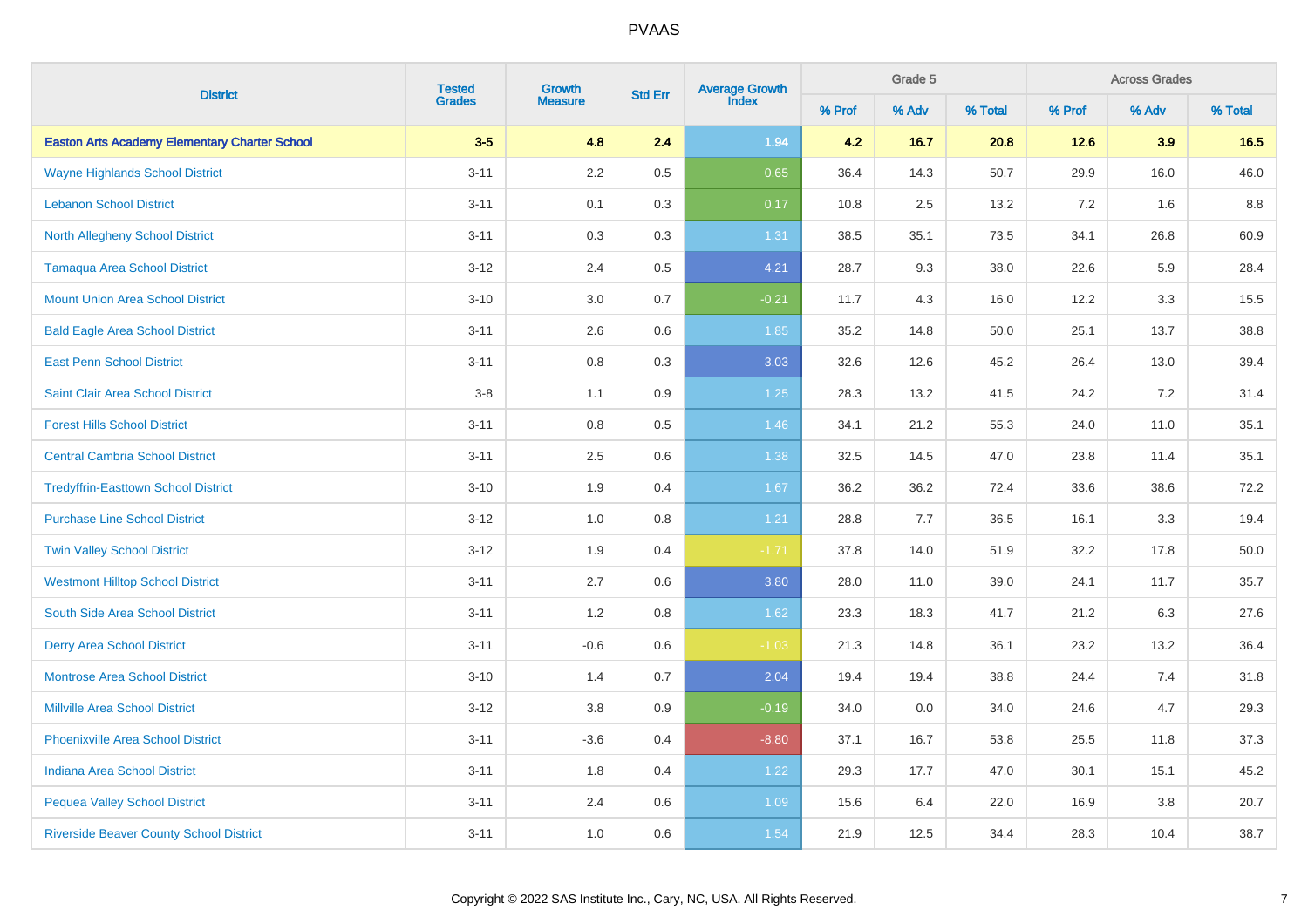| <b>District</b>                                                               | <b>Tested</b><br>Growth |                |     | Average Growth<br>Index<br><b>Std Err</b> |        | Grade 5 |         | <b>Across Grades</b> |       |         |  |
|-------------------------------------------------------------------------------|-------------------------|----------------|-----|-------------------------------------------|--------|---------|---------|----------------------|-------|---------|--|
|                                                                               | <b>Grades</b>           | <b>Measure</b> |     |                                           | % Prof | % Adv   | % Total | % Prof               | % Adv | % Total |  |
| <b>Easton Arts Academy Elementary Charter School</b>                          | $3-5$                   | 4.8            | 2.4 | 1.94                                      | 4.2    | 16.7    | 20.8    | 12.6                 | 3.9   | 16.5    |  |
| <b>Greenwood School District</b>                                              | $3 - 11$                | 3.3            | 0.8 | $-0.52$                                   | 30.3   | 13.6    | 43.9    | 28.8                 | 15.4  | 44.2    |  |
| <b>Clarion-Limestone Area School District</b>                                 | $3-12$                  | $-1.1$         | 0.9 | $-1.30$                                   | 40.0   | 27.3    | 67.3    | 28.4                 | 13.2  | 41.6    |  |
| The Philadelphia Charter School for Arts and Sciences at HR<br><b>Edmunds</b> | $3 - 8$                 | 1.7            | 0.6 | 2.75                                      | 6.4    | $0.0\,$ | 6.4     | 2.1                  | 0.2   | 2.3     |  |
| <b>Mohawk Area School District</b>                                            | $3 - 11$                | 1.9            | 0.6 | 3.19                                      | 26.2   | $4.8\,$ | 31.1    | 27.0                 | 10.4  | 37.4    |  |
| <b>Keystone Central School District</b>                                       | $3 - 11$                | 1.5            | 0.4 | 3.72                                      | 18.6   | 8.5     | 27.1    | 19.2                 | 8.0   | 27.2    |  |
| <b>Penncrest School District</b>                                              | $3 - 11$                | 1.8            | 0.4 | 0.91                                      | 19.7   | 6.2     | 25.8    | 22.0                 | 5.3   | 27.3    |  |
| Pennsylvania Cyber Charter School                                             | $3 - 11$                | 1.9            | 0.5 | $-0.55$                                   | 14.1   | 4.9     | 19.0    | 12.6                 | 4.4   | 17.1    |  |
| <b>South Eastern School District</b>                                          | $3 - 11$                | 1.8            | 0.5 | 3.27                                      | 21.6   | 15.9    | 37.5    | 26.2                 | 11.6  | 37.7    |  |
| <b>Greater Latrobe School District</b>                                        | $3 - 11$                | 1.6            | 0.4 | $-3.70$                                   | 36.4   | 15.5    | 51.9    | 34.1                 | 15.0  | 49.1    |  |
| <b>Towanda Area School District</b>                                           | $3 - 11$                | 2.2            | 0.6 | 2.79                                      | 22.7   | 15.1    | 37.8    | 19.2                 | 10.3  | 29.5    |  |
| <b>Berlin Brothersvalley School District</b>                                  | $3 - 11$                | 2.2            | 0.8 | 2.66                                      | 34.0   | 15.1    | 49.1    | 25.8                 | 10.8  | 36.6    |  |
| <b>Palisades School District</b>                                              | $3 - 11$                | 1.0            | 0.6 | 1.58                                      | 33.3   | 16.7    | 50.0    | 31.4                 | 13.6  | 45.0    |  |
| <b>Union School District</b>                                                  | $3 - 12$                | 3.8            | 1.0 | 0.87                                      | 18.2   | $0.0\,$ | 18.2    | 18.6                 | 7.7   | 26.3    |  |
| <b>Williams Valley School District</b>                                        | $3 - 11$                | 0.1            | 0.8 | 0.08                                      | 31.8   | 6.8     | 38.6    | 12.8                 | 1.6   | 14.4    |  |
| <b>Brockway Area School District</b>                                          | $3 - 11$                | 2.7            | 0.7 | $-0.38$                                   | 35.4   | 17.7    | 53.2    | 28.7                 | 18.6  | 47.4    |  |
| <b>Iroquois School District</b>                                               | $3 - 11$                | 2.5            | 0.7 | $-1.21$                                   | 36.7   | 10.1    | 46.8    | 23.5                 | 11.1  | 34.6    |  |
| <b>Trinity Area School District</b>                                           | $3 - 11$                | $-4.0$         | 0.4 | $-10.13$                                  | 35.4   | 13.4    | 48.9    | 25.6                 | 9.6   | 35.2    |  |
| <b>Harrisburg City School District</b>                                        | $3 - 11$                | 1.3            | 0.3 | $-4.20$                                   | 2.0    | 0.8     | 2.8     | 2.7                  | 0.7   | 3.4     |  |
| <b>Upper Merion Area School District</b>                                      | $3 - 11$                | $-1.3$         | 0.4 | $-2.87$                                   | 34.4   | 16.7    | 51.1    | 26.8                 | 17.0  | 43.8    |  |
| Jeannette City School District                                                | $3 - 11$                | 3.0            | 0.8 | $-1.30$                                   | 12.5   | 0.0     | 12.5    | 16.1                 | 3.6   | 19.7    |  |
| <b>Claysburg-Kimmel School District</b>                                       | $3 - 11$                | 3.0            | 0.8 | $-1.56$                                   | 29.7   | 6.2     | 35.9    | 24.4                 | 5.7   | 30.1    |  |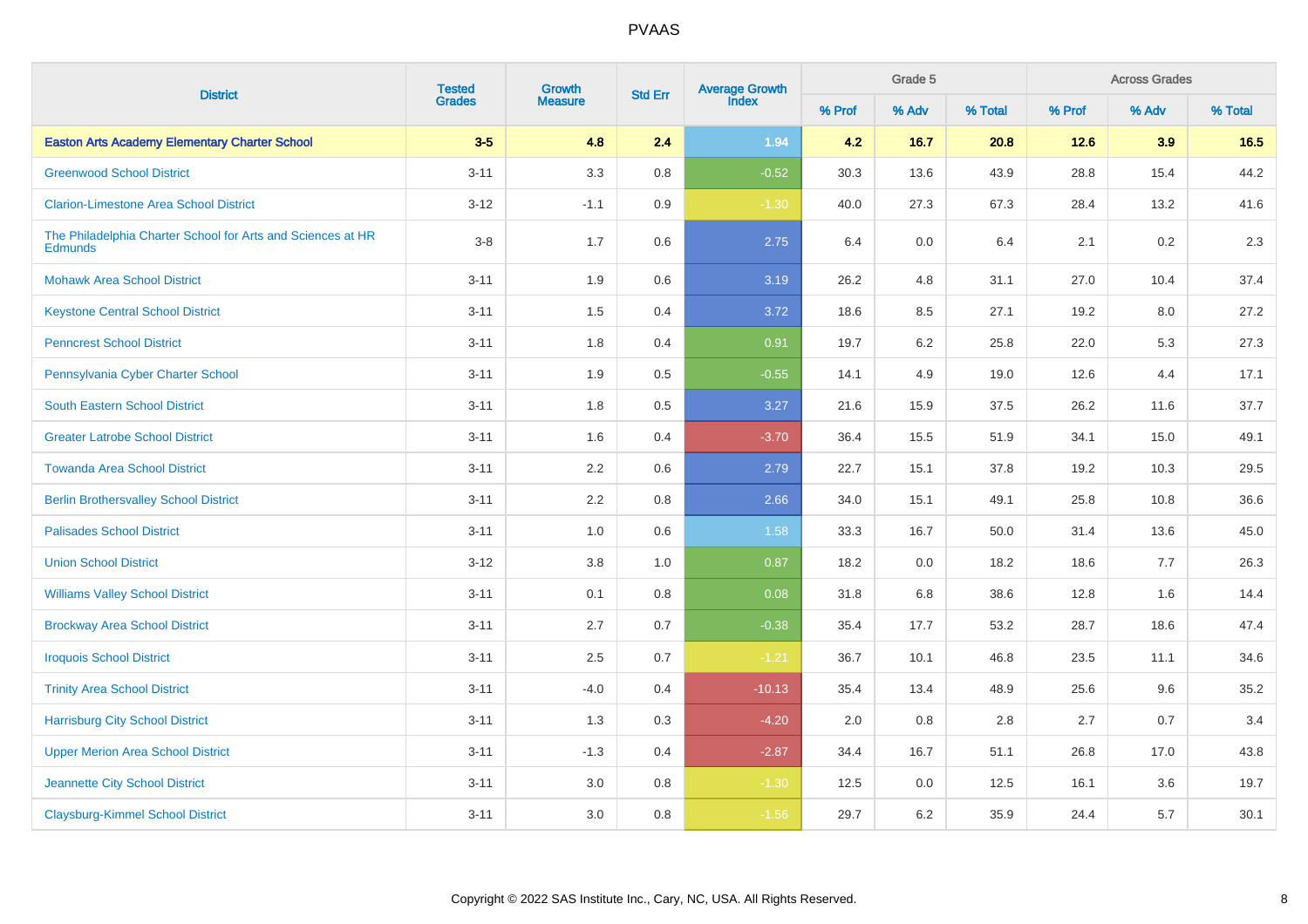| <b>District</b>                                      | <b>Tested</b> | Growth         |         | Average Growth<br>Index<br><b>Std Err</b> |        | Grade 5 |         | <b>Across Grades</b> |         |         |  |
|------------------------------------------------------|---------------|----------------|---------|-------------------------------------------|--------|---------|---------|----------------------|---------|---------|--|
|                                                      | <b>Grades</b> | <b>Measure</b> |         |                                           | % Prof | % Adv   | % Total | % Prof               | % Adv   | % Total |  |
| <b>Easton Arts Academy Elementary Charter School</b> | $3-5$         | 4.8            | 2.4     | 1.94                                      | 4.2    | 16.7    | 20.8    | 12.6                 | 3.9     | 16.5    |  |
| <b>Steelton-Highspire School District</b>            | $3 - 11$      | 2.5            | 0.7     | $-1.15$                                   | 2.9    | 0.0     | 2.9     | 0.8                  | 0.4     | 1.3     |  |
| <b>Fox Chapel Area School District</b>               | $3 - 11$      | 1.4            | 0.4     | 2.02                                      | 35.9   | 45.1    | 81.0    | 30.3                 | 40.6    | 70.9    |  |
| <b>Elk Lake School District</b>                      | $3 - 11$      | 1.9            | 0.7     | 2.92                                      | 17.5   | 3.8     | 21.2    | 21.4                 | 7.2     | 28.5    |  |
| <b>Quakertown Community School District</b>          | $3 - 12$      | $-0.7$         | 0.3     | $-2.10$                                   | 31.8   | 16.7    | 48.5    | 26.2                 | 12.7    | 38.9    |  |
| <b>Springfield Township School District</b>          | $3 - 11$      | 1.7            | $0.5\,$ | $-0.72$                                   | 31.3   | 12.3    | 43.6    | 33.1                 | 15.4    | 48.5    |  |
| <b>Provident Charter School</b>                      | $3-8$         | 3.6            | 1.0     | 0.77                                      | 4.4    | 2.2     | 6.5     | 9.2                  | 2.5     | 11.7    |  |
| <b>Bethlehem Area School District</b>                | $3 - 11$      | 0.4            | 0.4     | 1.18                                      | 16.6   | 11.7    | 28.3    | 18.1                 | 8.8     | 26.8    |  |
| <b>Universal Bluford Charter School</b>              | $3-6$         | 4.8            | 1.4     | 1.60                                      | 4.4    | 0.0     | 4.4     | 4.3                  | 0.0     | 4.3     |  |
| Millcreek Township School District                   | $3 - 11$      | 1.1            | 0.3     | $-0.64$                                   | 26.5   | 20.8    | 47.3    | 25.4                 | 15.9    | 41.3    |  |
| Millersburg Area School District                     | $3 - 11$      | $-2.3$         | 0.8     | $-2.81$                                   | 37.2   | 19.6    | 56.9    | 23.6                 | $9.2\,$ | 32.8    |  |
| Northeastern York School District                    | $3 - 11$      | 1.4            | 0.4     | 1.74                                      | 32.1   | 13.8    | 46.0    | 27.8                 | 13.2    | 41.0    |  |
| <b>Bellwood-Antis School District</b>                | $3 - 10$      | 2.2            | 0.6     | $-2.51$                                   | 18.9   | 4.4     | 23.3    | 21.6                 | 9.9     | 31.5    |  |
| <b>Kutztown Area School District</b>                 | $3 - 12$      | $-1.4$         | 0.8     | $-1.80$                                   | 40.3   | 11.9    | 52.2    | 30.0                 | 13.3    | 43.3    |  |
| Robert Benjamin Wiley Community Charter School       | $3-8$         | 2.8            | 0.8     | $-0.20$                                   | 7.0    | 2.3     | 9.3     | 5.7                  | 1.7     | 7.4     |  |
| <b>Muncy School District</b>                         | $3 - 11$      | 2.4            | 0.7     | 0.38                                      | 36.7   | 8.3     | 45.0    | 31.5                 | 13.1    | 44.6    |  |
| <b>Avon Grove Charter School</b>                     | $3 - 11$      | 1.8            | 0.6     | 1.59                                      | 22.1   | 6.6     | 28.7    | 24.3                 | 10.2    | 34.6    |  |
| <b>West Jefferson Hills School District</b>          | $3 - 11$      | $-1.1$         | 0.4     | $-2.85$                                   | 35.0   | 17.5    | 52.5    | 30.8                 | 13.4    | 44.3    |  |
| South Butler County School District                  | $3 - 10$      | 0.6            | $0.5\,$ | 1.13                                      | 35.1   | 12.8    | 48.0    | 27.0                 | 11.2    | 38.3    |  |
| <b>William Penn School District</b>                  | $3 - 12$      | 1.5            | 0.5     | $-1.48$                                   | 7.8    | 1.9     | 9.7     | 6.3                  | 1.6     | 7.9     |  |
| <b>Susquenita School District</b>                    | $3 - 11$      | 1.6            | 0.6     | 2.79                                      | 23.8   | 15.6    | 39.3    | 23.0                 | 9.7     | 32.7    |  |
| <b>Deer Lakes School District</b>                    | $3 - 11$      | 1.8            | 0.6     | $-2.16$                                   | 21.1   | 6.5     | 27.6    | 26.2                 | 10.7    | 36.9    |  |
| <b>Blue Mountain School District</b>                 | $3 - 10$      | 0.1            | 0.5     | 0.31                                      | 33.3   | 19.2    | 52.6    | 27.5                 | 11.1    | 38.6    |  |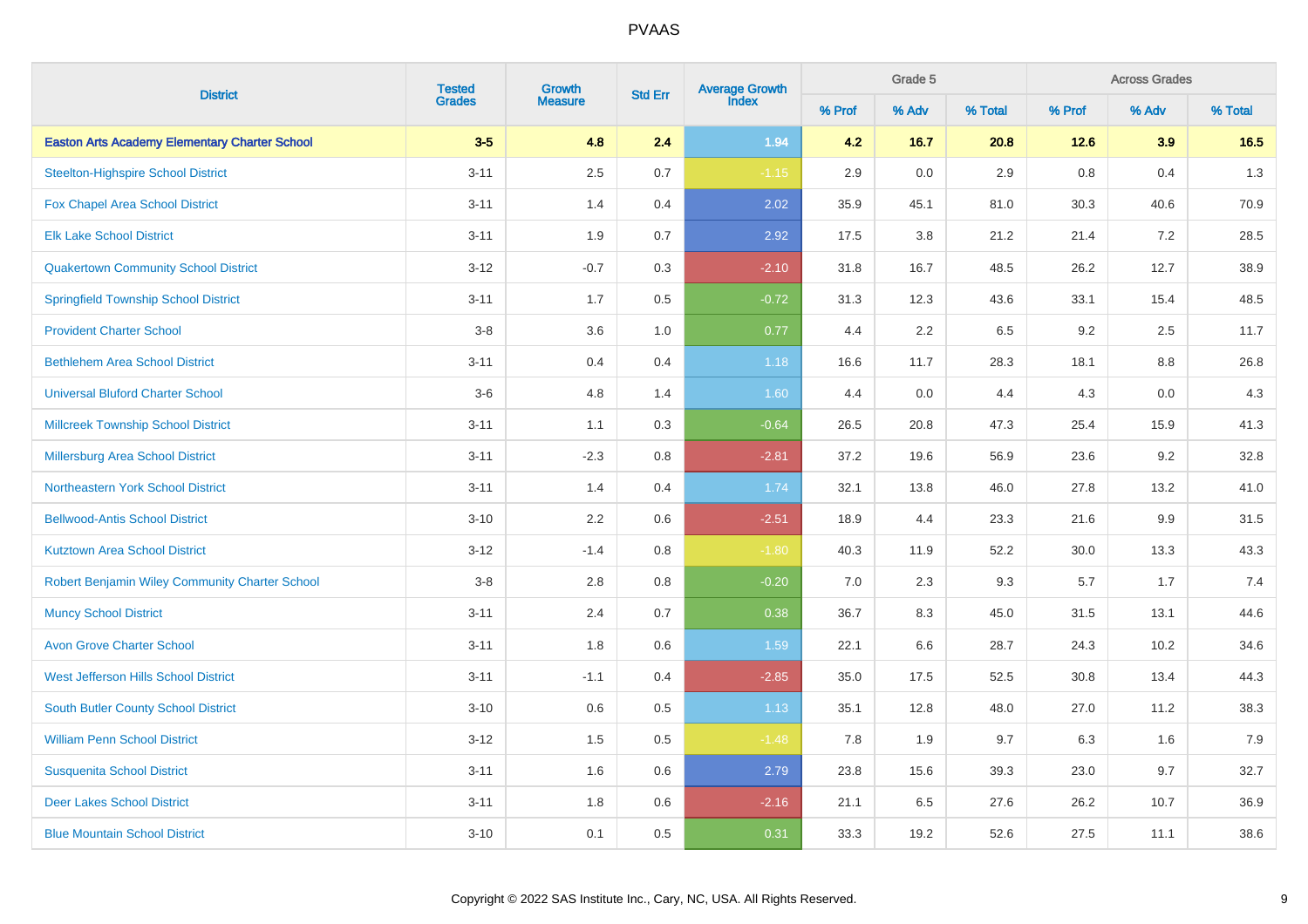| <b>District</b>                                      | <b>Tested</b> | Growth         |         | Average Growth<br>Index<br><b>Std Err</b> |        | Grade 5 |         | <b>Across Grades</b> |         |         |  |
|------------------------------------------------------|---------------|----------------|---------|-------------------------------------------|--------|---------|---------|----------------------|---------|---------|--|
|                                                      | <b>Grades</b> | <b>Measure</b> |         |                                           | % Prof | % Adv   | % Total | % Prof               | % Adv   | % Total |  |
| <b>Easton Arts Academy Elementary Charter School</b> | $3-5$         | 4.8            | 2.4     | 1.94                                      | 4.2    | 16.7    | 20.8    | 12.6                 | 3.9     | 16.5    |  |
| <b>Souderton Charter School Collaborative</b>        | $3 - 8$       | 4.0            | 1.3     | 0.31                                      | 51.8   | 22.2    | 74.1    | 40.1                 | 26.8    | 66.9    |  |
| <b>Glendale School District</b>                      | $3 - 10$      | 1.2            | $0.8\,$ | 1.45                                      | 42.9   | 4.8     | 47.6    | 27.0                 | $7.8\,$ | 34.8    |  |
| California Area School District                      | $3 - 10$      | $-1.0$         | 0.8     | $-1.19$                                   | 27.3   | 5.4     | 32.7    | 22.4                 | 4.3     | 26.6    |  |
| <b>Western Beaver County School District</b>         | $3 - 11$      | 3.4            | 1.1     | $-1.90$                                   | 12.5   | 12.5    | 25.0    | 26.5                 | $9.8\,$ | 36.3    |  |
| <b>Upper Adams School District</b>                   | $3 - 11$      | 1.7            | 0.6     | 1.44                                      | 30.0   | 9.2     | 39.2    | 22.6                 | $6.3\,$ | 28.9    |  |
| <b>Discovery Charter School</b>                      | $3-8$         | 2.6            | 0.9     | $-0.94$                                   | 8.5    | 2.1     | 10.6    | 5.2                  | 1.1     | $6.2\,$ |  |
| <b>Moshannon Valley School District</b>              | $3 - 10$      | 2.3            | 0.8     | $-0.10$                                   | 19.6   | 13.0    | 32.6    | 19.9                 | 8.5     | 28.4    |  |
| <b>Conemaugh Township Area School District</b>       | $3 - 12$      | $-1.5$         | 0.8     | $-2.00$                                   | 51.6   | 22.6    | 74.2    | 34.8                 | 23.6    | 58.4    |  |
| Aspira Bilingual Cyber Charter School                | $3 - 11$      | 4.2            | 1.5     | 2.84                                      |        |         |         | 1.6                  | 0.0     | 1.6     |  |
| Southern Columbia Area School District               | $3 - 11$      | 1.8            | 0.7     | $-0.80$                                   | 34.7   | 9.7     | 44.4    | 28.0                 | 10.6    | 38.6    |  |
| <b>Juniata Valley School District</b>                | $3 - 11$      | 2.4            | 0.9     | 1.39                                      | 23.3   | 4.6     | 27.9    | 18.7                 | 5.0     | 23.8    |  |
| <b>Bermudian Springs School District</b>             | $3 - 11$      | 0.4            | 0.6     | 0.78                                      | 22.1   | 12.4    | 34.5    | 19.0                 | 9.1     | 28.1    |  |
| <b>Newport School District</b>                       | $3 - 12$      | 2.2            | 0.8     | $-1.11$                                   | 22.2   | 11.1    | 33.3    | 24.8                 | 6.9     | 31.7    |  |
| <b>Red Lion Area School District</b>                 | $3 - 11$      | 1.0            | 0.4     | 1.20                                      | 24.8   | 8.9     | 33.7    | 23.3                 | 8.6     | 31.9    |  |
| <b>Tunkhannock Area School District</b>              | $3 - 11$      | 1.2            | 0.5     | 2.30                                      | 19.8   | 8.8     | 28.7    | 18.1                 | 5.2     | 23.3    |  |
| <b>Littlestown Area School District</b>              | $3 - 11$      | 1.5            | 0.6     | $-2.04$                                   | 18.6   | 2.6     | 21.2    | 23.5                 | 4.6     | 28.1    |  |
| Gettysburg Montessori Charter School                 | $3-6$         | 5.4            | 1.9     | 2.18                                      | 19.0   | 19.0    | 38.1    | 19.2                 | 9.6     | 28.7    |  |
| South Middleton School District                      | $3 - 11$      | $-1.1$         | 0.5     | $-2.15$                                   | 28.8   | 22.7    | 51.5    | 25.9                 | 15.1    | 41.0    |  |
| <b>Jersey Shore Area School District</b>             | $3 - 11$      | 1.3            | 0.5     | 0.91                                      | 24.0   | 10.8    | 34.7    | 27.4                 | 10.1    | 37.6    |  |
| <b>Slippery Rock Area School District</b>            | $3 - 11$      | 1.4            | 0.5     | $-1.31$                                   | 37.0   | 20.5    | 57.5    | 32.4                 | 20.5    | 53.0    |  |
| <b>Central Dauphin School District</b>               | $3 - 11$      | $-0.5$         | 0.2     | $-2.35$                                   | 22.0   | 11.6    | 33.6    | 19.3                 | 7.8     | 27.1    |  |
| <b>Widener Partnership Charter School</b>            | $3 - 7$       | 2.8            | 1.0     | $-0.33$                                   | 0.0    | 0.0     | 0.0     | 1.4                  | 0.5     | 1.9     |  |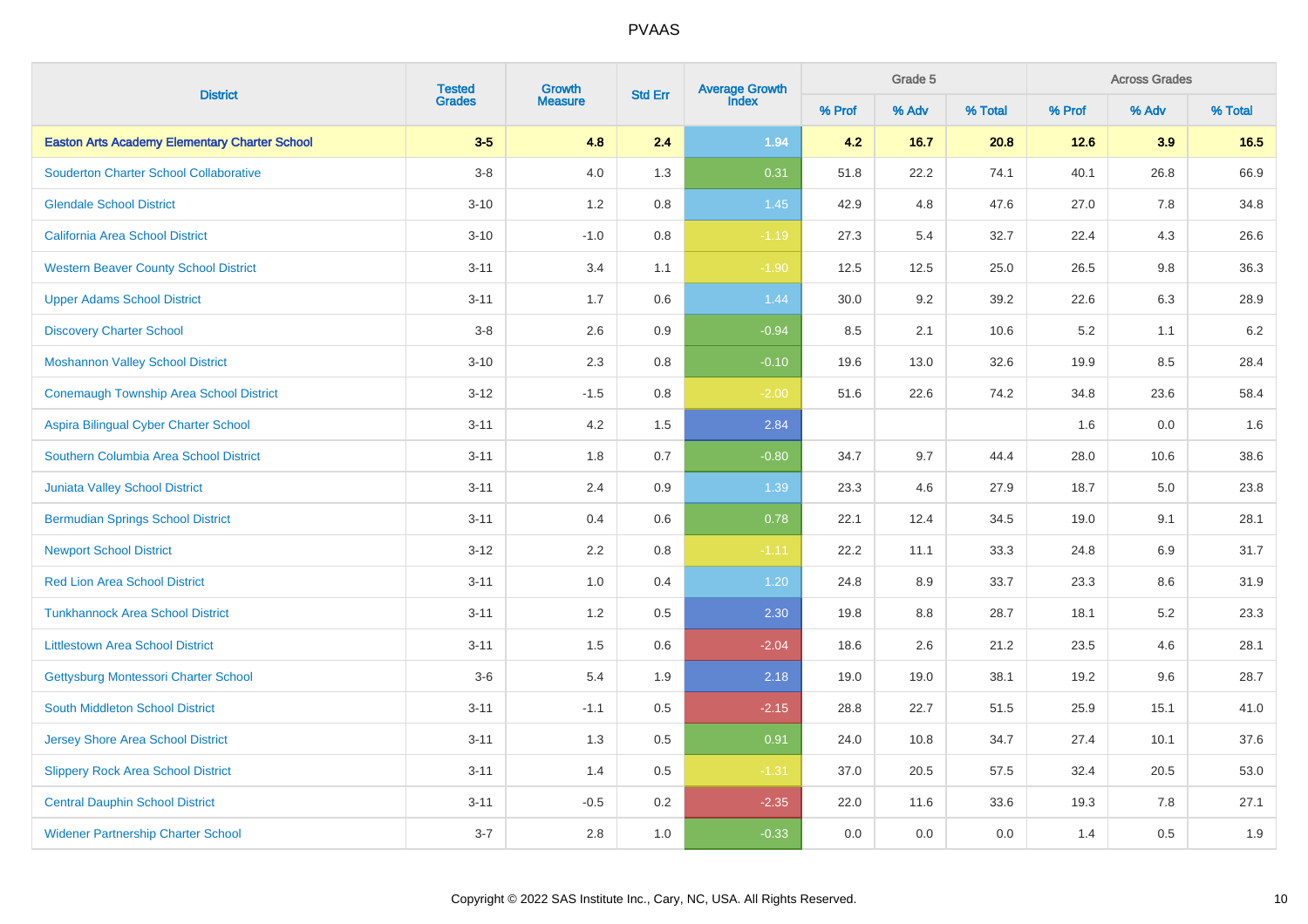| <b>District</b>                                         | <b>Tested</b> | Growth         |         | Average Growth<br>Index<br><b>Std Err</b> |        | Grade 5 |         | <b>Across Grades</b> |         |         |  |
|---------------------------------------------------------|---------------|----------------|---------|-------------------------------------------|--------|---------|---------|----------------------|---------|---------|--|
|                                                         | <b>Grades</b> | <b>Measure</b> |         |                                           | % Prof | % Adv   | % Total | % Prof               | % Adv   | % Total |  |
| <b>Easton Arts Academy Elementary Charter School</b>    | $3-5$         | 4.8            | 2.4     | 1.94                                      | 4.2    | 16.7    | 20.8    | 12.6                 | 3.9     | 16.5    |  |
| <b>New Castle Area School District</b>                  | $3 - 12$      | $-0.5$         | 0.4     | $-1.11$                                   | 4.3    | $0.5\,$ | 4.8     | 4.4                  | 1.1     | $5.5\,$ |  |
| West Philadelphia Achievement Charter Elementary School | $3-5$         | 4.2            | 1.6     | 2.63                                      | 6.7    | $0.0\,$ | 6.7     | 2.8                  | $0.5\,$ | 3.2     |  |
| <b>North East School District</b>                       | $3 - 11$      | 1.4            | 0.5     | $-0.19$                                   | 33.3   | 9.4     | 42.7    | 29.8                 | 12.1    | 41.8    |  |
| <b>Upper Dublin School District</b>                     | $3 - 12$      | 0.6            | 0.4     | 1.43                                      | 41.8   | 29.3    | 71.1    | 35.7                 | 29.8    | 65.5    |  |
| <b>Cornwall-Lebanon School District</b>                 | $3 - 11$      | $-0.5$         | $0.3\,$ | $-1.48$                                   | 31.1   | 9.0     | 40.1    | 23.1                 | 8.6     | 31.8    |  |
| <b>Wyalusing Area School District</b>                   | $3 - 12$      | 1.6            | 0.6     | 0.41                                      | 12.0   | 4.8     | 16.9    | 16.5                 | 5.1     | 21.5    |  |
| <b>Rockwood Area School District</b>                    | $3 - 11$      | $-2.1$         | 0.9     | $-2.35$                                   | 34.2   | 12.2    | 46.3    | 19.1                 | 9.4     | 28.5    |  |
| <b>Great Valley School District</b>                     | $3 - 11$      | 0.1            | 0.4     | 0.20                                      | 31.0   | 24.2    | 55.2    | 31.1                 | 20.1    | 51.2    |  |
| <b>Centre Learning Community Charter School</b>         | $5-8$         | 4.9            | 2.0     | 2.45                                      |        |         |         | 24.1                 | 18.5    | 42.6    |  |
| <b>Eastern Lancaster County School District</b>         | $3 - 12$      | 1.1            | 0.4     | $-1.62$                                   | 23.8   | 8.3     | 32.0    | 21.1                 | 6.7     | 27.8    |  |
| Meyersdale Area School District                         | $3 - 11$      | 1.9            | 0.8     | 2.10                                      | 35.2   | 9.3     | 44.4    | 24.6                 | 9.4     | 34.0    |  |
| Hope For Hyndman Charter School                         | $3 - 11$      | 4.1            | 1.8     | 2.31                                      |        |         |         | 9.9                  | 1.2     | 11.1    |  |
| <b>Port Allegany School District</b>                    | $3 - 11$      | 1.7            | 0.7     | 0.74                                      | 20.0   | 5.7     | 25.7    | 16.8                 | 5.7     | 22.5    |  |
| <b>Johnsonburg Area School District</b>                 | $3 - 11$      | 2.2            | 1.0     | $-3.10$                                   | 17.5   | 7.5     | 25.0    | 25.5                 | 10.2    | 35.7    |  |
| <b>Milton Area School District</b>                      | $3 - 11$      | 0.2            | 0.5     | 0.34                                      | 24.4   | 11.8    | 36.1    | 22.0                 | 8.8     | 30.9    |  |
| <b>Blue Ridge School District</b>                       | $3 - 11$      | $-1.1$         | 0.7     | $-1.44$                                   | 23.3   | 5.5     | 28.8    | 23.5                 | 4.1     | 27.7    |  |
| <b>Blairsville-Saltsburg School District</b>            | $3 - 11$      | $-2.7$         | 0.6     | $-4.22$                                   | 28.9   | 20.6    | 49.5    | 22.2                 | 12.6    | 34.8    |  |
| <b>Armstrong School District</b>                        | $3 - 11$      | 0.7            | 0.3     | 1.31                                      | 25.3   | 10.5    | 35.8    | 25.7                 | 9.4     | 35.1    |  |
| Southern Lehigh School District                         | $3 - 11$      | $-1.1$         | 0.4     | $-2.36$                                   | 33.9   | 21.0    | 54.8    | 35.0                 | 20.7    | 55.8    |  |
| <b>Eastern Lebanon County School District</b>           | $3 - 11$      | $-3.3$         | 0.5     | $-6.92$                                   | 19.8   | 7.9     | 27.7    | 17.0                 | 5.0     | 22.0    |  |
| <b>Independence Charter School</b>                      | $3-8$         | 1.4            | 0.7     | $-5.14$                                   | 13.7   | 4.1     | 17.8    | 19.7                 | 7.2     | 26.9    |  |
| <b>Galeton Area School District</b>                     | $3 - 11$      | 2.7            | 1.3     | $-0.05$                                   | 29.2   | 20.8    | 50.0    | 19.4                 | 7.0     | 26.4    |  |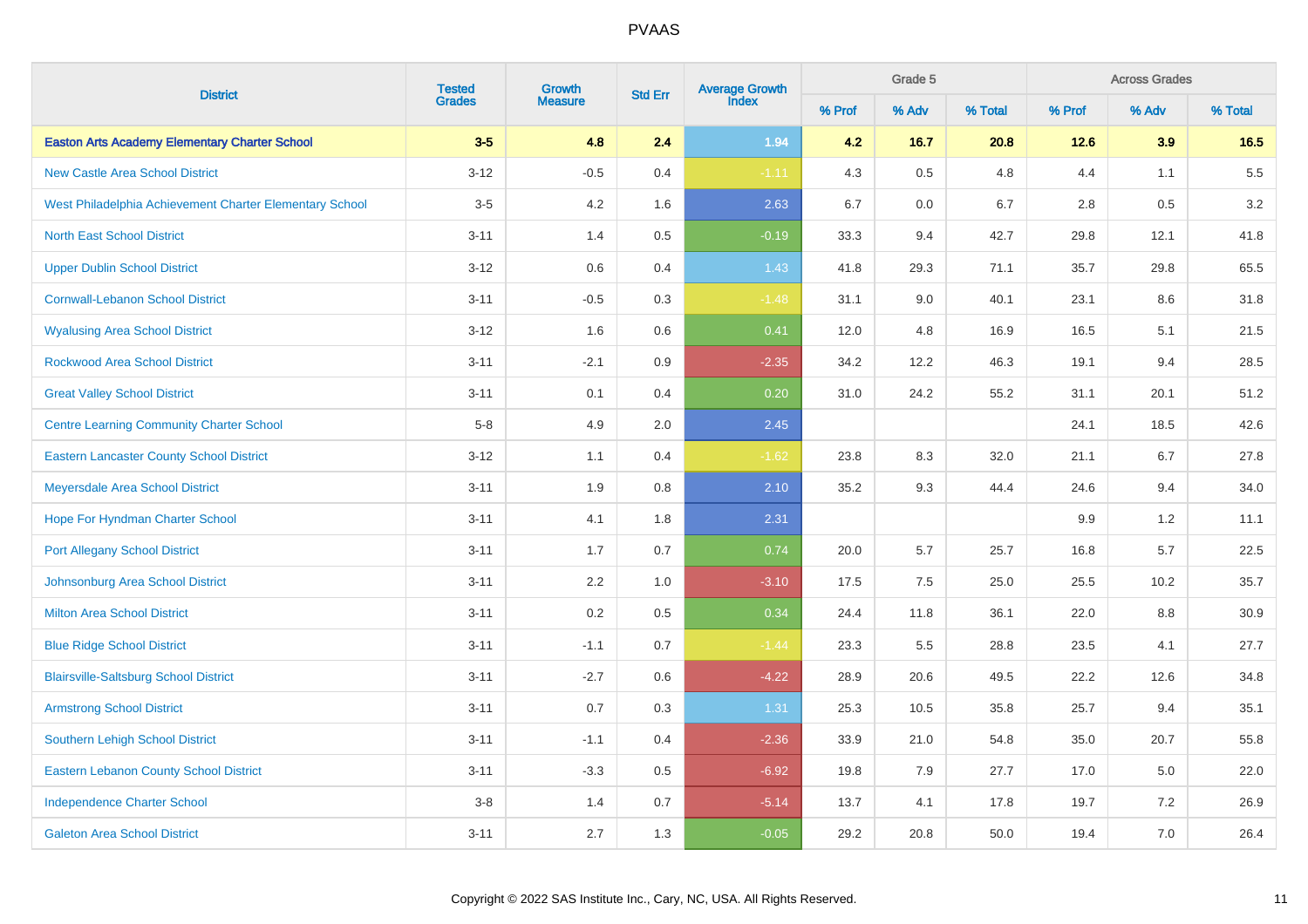| <b>District</b>                                      | <b>Tested</b> | Growth         | <b>Std Err</b> | Average Growth<br>Index |        | Grade 5 |         |        | <b>Across Grades</b><br>% Adv |         |
|------------------------------------------------------|---------------|----------------|----------------|-------------------------|--------|---------|---------|--------|-------------------------------|---------|
|                                                      | <b>Grades</b> | <b>Measure</b> |                |                         | % Prof | % Adv   | % Total | % Prof |                               | % Total |
| <b>Easton Arts Academy Elementary Charter School</b> | $3-5$         | 4.8            | 2.4            | 1.94                    | 4.2    | 16.7    | 20.8    | 12.6   | 3.9                           | 16.5    |
| <b>Clairton City School District</b>                 | $3 - 11$      | $0.5\,$        | 0.8            | 0.57                    | 6.1    | 2.0     | 8.2     | 3.5    | 0.3                           | $3.8\,$ |
| Northwestern Lehigh School District                  | $3 - 11$      | $0.6\,$        | 0.5            | 1.24                    | 26.0   | 11.0    | 37.0    | 26.4   | 10.7                          | 37.2    |
| <b>Ad Prima Charter School</b>                       | $3-8$         | 1.5            | 0.8            | $-4.74$                 | 8.3    | 0.0     | 8.3     | 10.9   | 0.7                           | 11.6    |
| <b>Franklin Regional School District</b>             | $3 - 11$      | 0.3            | 0.4            | 0.65                    | 39.6   | 22.0    | 61.7    | 31.7   | 25.0                          | 56.7    |
| <b>Duquesne City School District</b>                 | $3-8$         | 1.2            | 1.3            | 0.92                    | 6.0    | 2.0     | 8.0     | 3.4    | 1.7                           | $5.0\,$ |
| <b>Bloomsburg Area School District</b>               | $3 - 10$      | 1.2            | 0.6            | 0.67                    | 25.0   | 13.0    | 38.0    | 21.5   | 8.7                           | 30.2    |
| Mechanicsburg Area School District                   | $3 - 11$      | $-1.3$         | 0.4            | $-3.51$                 | 27.0   | 14.7    | 41.8    | 24.3   | 10.0                          | 34.2    |
| <b>Hermitage School District</b>                     | $3 - 12$      | 1.0            | 0.5            | $-3.77$                 | 39.7   | 7.8     | 47.5    | 33.8   | 16.8                          | 50.6    |
| <b>Redbank Valley School District</b>                | $3 - 11$      | $-2.5$         | 0.7            | $-3.53$                 | 34.3   | 20.0    | 54.3    | 21.8   | 10.1                          | 31.9    |
| <b>Easton Arts Academy Elementary Charter School</b> | $3-5$         | 4.8            | 2.4            | 1.94                    | 4.2    | 16.7    | 20.8    | 12.6   | 3.9                           | 16.5    |
| <b>Freire Charter School</b>                         | $5 - 11$      | 1.2            | 0.6            | $-3.49$                 | 0.0    | 0.0     | 0.0     | 3.3    | 0.0                           | 3.3     |
| Lackawanna Trail School District                     | $3 - 10$      | 1.4            | 0.7            | $-0.68$                 | 21.8   | 9.1     | 30.9    | 24.2   | 11.5                          | 35.8    |
| <b>Penns Manor Area School District</b>              | $3 - 12$      | 1.5            | 0.8            | 0.83                    | 12.7   | 4.8     | 17.5    | 19.0   | 3.6                           | 22.6    |
| <b>Russell Byers Charter School</b>                  | $3-8$         | 1.5            | 0.8            | $-0.79$                 | 3.6    | 0.0     | 3.6     | 3.2    | 1.9                           | 5.2     |
| <b>Wilmington Area School District</b>               | $3 - 11$      | $-0.8$         | 0.8            | $-0.96$                 | 36.8   | 10.5    | 47.4    | 26.8   | 7.9                           | 34.7    |
| <b>Northern Potter School District</b>               | $3 - 12$      | 2.0            | 1.1            | $-0.39$                 | 26.7   | 3.3     | 30.0    | 18.7   | 7.4                           | 26.1    |
| <b>Central Greene School District</b>                | $3 - 11$      | $-1.8$         | 0.6            | $-3.06$                 | 16.5   | 2.9     | 19.4    | 14.7   | 3.7                           | 18.4    |
| <b>Midland Borough School District</b>               | $3-8$         | 2.3            | 1.3            | $-0.49$                 | 10.3   | 6.9     | 17.2    | 15.7   | 2.9                           | 18.6    |
| <b>Cranberry Area School District</b>                | $3-12$        | 0.9            | 0.7            | 1.27                    | 27.3   | 10.4    | 37.7    | 22.6   | 3.9                           | 26.5    |
| Catasauqua Area School District                      | $3 - 12$      | 1.1            | 0.6            | $-0.56$                 | 12.0   | 5.4     | 17.4    | 15.4   | 4.4                           | 19.8    |
| <b>Dallastown Area School District</b>               | $3 - 11$      | 0.6            | 0.3            | $-1.13$                 | 25.8   | 13.0    | 38.8    | 27.7   | 14.8                          | 42.4    |
| <b>Franklin Area School District</b>                 | $3 - 11$      | 0.9            | 0.5            | 0.04                    | 22.0   | 7.1     | 29.1    | 19.0   | 4.3                           | 23.2    |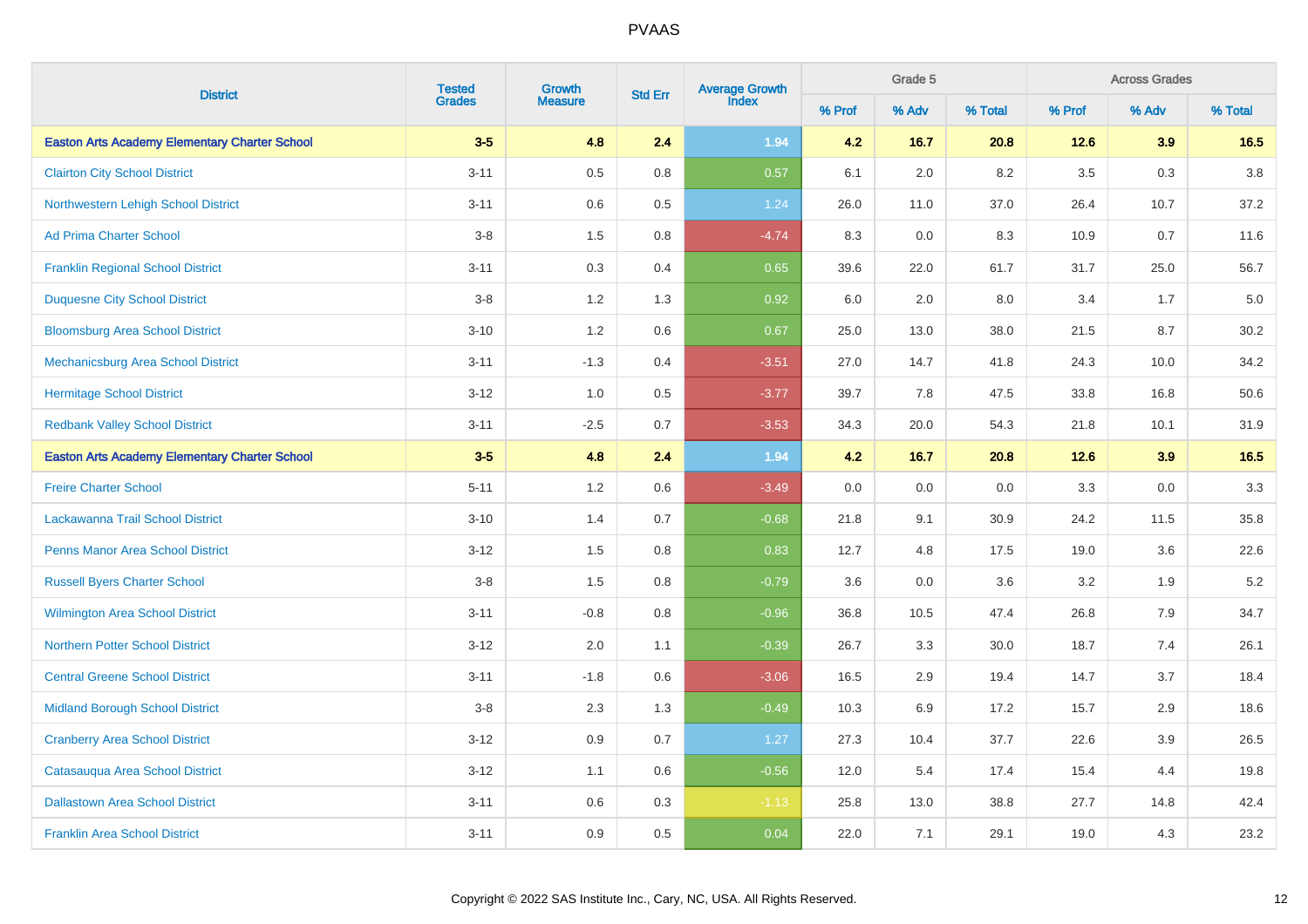| <b>District</b>                                      | <b>Tested</b> | Growth         | <b>Std Err</b> | Average Growth<br>Index |        | Grade 5 |         |        | <b>Across Grades</b><br>% Adv |         |
|------------------------------------------------------|---------------|----------------|----------------|-------------------------|--------|---------|---------|--------|-------------------------------|---------|
|                                                      | <b>Grades</b> | <b>Measure</b> |                |                         | % Prof | % Adv   | % Total | % Prof |                               | % Total |
| <b>Easton Arts Academy Elementary Charter School</b> | $3-5$         | 4.8            | 2.4            | 1.94                    | 4.2    | 16.7    | 20.8    | 12.6   | 3.9                           | 16.5    |
| <b>Carbondale Area School District</b>               | $3 - 10$      | 1.1            | 0.6            | $-3.23$                 | 10.3   | 1.2     | 11.5    | 9.4    | $0.8\,$                       | 10.1    |
| <b>Hatboro-Horsham School District</b>               | $3 - 11$      | $0.6\,$        | 0.4            | 0.92                    | 26.2   | 8.5     | 34.7    | 25.9   | 8.7                           | 34.6    |
| Mastery Charter School - Thomas Campus               | $3 - 10$      | 1.5            | 0.9            | $-1.26$                 | 10.8   | 0.0     | 10.8    | 8.6    | 0.8                           | 9.4     |
| <b>Coudersport Area School District</b>              | $3 - 11$      | 1.4            | 0.9            | $-0.48$                 | 35.7   | 3.6     | 39.3    | 22.0   | 5.7                           | 27.7    |
| <b>Greenville Area School District</b>               | $3 - 11$      | 0.3            | 0.7            | 0.48                    | 34.4   | 4.4     | 38.9    | 23.6   | 5.4                           | 29.1    |
| <b>Forest City Regional School District</b>          | $3 - 12$      | 1.5            | 0.9            | $-2.59$                 | 22.2   | 11.1    | 33.3    | 22.1   | 10.7                          | 32.8    |
| <b>Spring Cove School District</b>                   | $3 - 11$      | 0.9            | 0.5            | 1.00                    | 18.5   | 8.4     | 26.9    | 20.0   | 7.4                           | 27.4    |
| <b>Universal Creighton Charter School</b>            | $3-8$         | 1.1            | 0.7            | $-0.80$                 | 11.9   | 1.2     | 13.1    | 8.6    | 4.4                           | 13.1    |
| <b>Freeport Area School District</b>                 | $3 - 10$      | 0.9            | 0.5            | $-4.69$                 | 30.5   | 9.9     | 40.5    | 29.3   | 13.4                          | 42.8    |
| <b>Brownsville Area School District</b>              | $3 - 12$      | $-0.6$         | 0.7            | $-0.90$                 | 17.3   | 4.0     | 21.3    | 10.2   | 1.5                           | 11.7    |
| Mastery Charter School John Wister Elementary        | $3-5$         | 3.9            | 2.6            | 1.52                    | 5.0    | 0.0     | 5.0     | 2.9    | 0.0                           | 2.9     |
| <b>Fort Leboeuf School District</b>                  | $3 - 11$      | $-0.7$         | 0.5            | $-1.52$                 | 33.8   | 31.2    | 64.9    | 28.5   | 22.7                          | 51.2    |
| <b>Tulpehocken Area School District</b>              | $3 - 12$      | $-1.2$         | 0.6            | $-2.02$                 | 29.9   | 18.4    | 48.3    | 21.6   | 11.0                          | 32.6    |
| South Fayette Township School District               | $3 - 11$      | 0.2            | 0.4            | 0.46                    | 37.5   | 23.5    | 61.0    | 35.4   | 28.3                          | 63.7    |
| <b>Vision Academy Charter School</b>                 | $3-8$         | 1.7            | 1.1            | $-0.80$                 | 11.1   | 0.0     | 11.1    | 6.4    | 1.6                           | 8.0     |
| <b>Wallenpaupack Area School District</b>            | $3 - 11$      | 0.7            | 0.5            | $-3.73$                 | 27.0   | 6.1     | 33.1    | 24.0   | 7.0                           | 31.1    |
| <b>Dunmore School District</b>                       | $3 - 11$      | $-0.4$         | 0.7            | $-0.67$                 | 26.4   | 9.7     | 36.1    | 18.9   | 6.1                           | 25.0    |
| Young Scholars Of Central PA Charter School          | $3-8$         | 1.7            | 1.2            | $-0.29$                 | 31.8   | 9.1     | 40.9    | 21.7   | 11.1                          | 32.8    |
| <b>Altoona Area School District</b>                  | $3 - 12$      | $-0.5$         | 0.3            | $-1.84$                 | 24.7   | 8.0     | 32.7    | 19.6   | 6.6                           | 26.2    |
| <b>Peters Township School District</b>               | $3 - 11$      | 0.5            | 0.4            | $-6.29$                 | 37.8   | 32.6    | 70.4    | 35.8   | 30.6                          | 66.3    |
| <b>United School District</b>                        | $3 - 11$      | 0.3            | 0.8            | 0.43                    | 27.0   | 1.6     | 28.6    | 28.1   | 9.4                           | 37.5    |
| <b>Fell Charter School</b>                           | $3-8$         | 1.1            | 2.2            | 0.51                    | 25.0   | 0.0     | 25.0    | 17.1   | 4.0                           | 21.0    |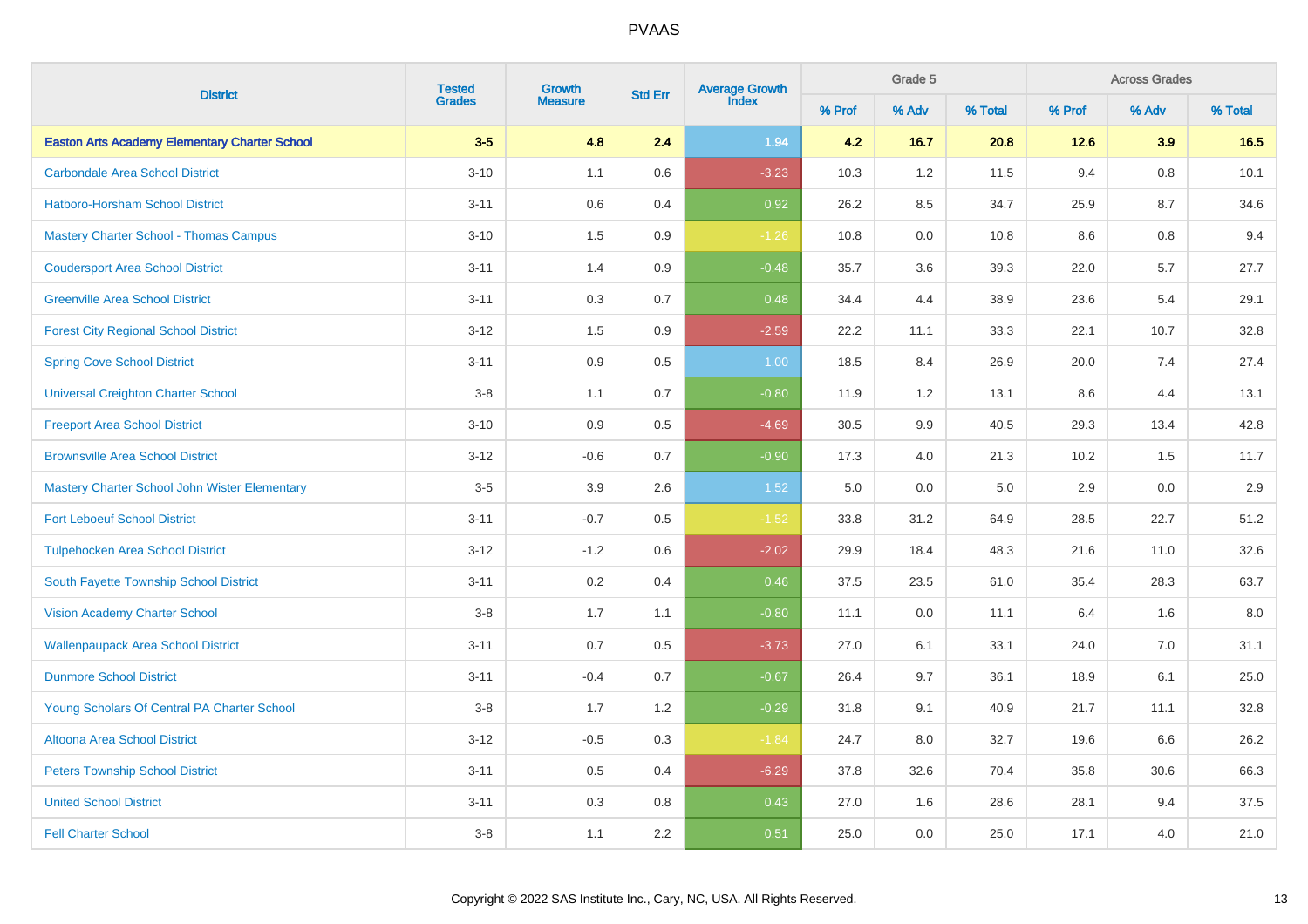| <b>District</b>                                      | <b>Tested</b> | Growth         | <b>Std Err</b> | Average Growth<br>Index |        | Grade 5 |         |        | <b>Across Grades</b><br>% Adv |         |
|------------------------------------------------------|---------------|----------------|----------------|-------------------------|--------|---------|---------|--------|-------------------------------|---------|
|                                                      | <b>Grades</b> | <b>Measure</b> |                |                         | % Prof | % Adv   | % Total | % Prof |                               | % Total |
| <b>Easton Arts Academy Elementary Charter School</b> | $3-5$         | 4.8            | 2.4            | 1.94                    | 4.2    | 16.7    | 20.8    | 12.6   | 3.9                           | 16.5    |
| <b>Montgomery Area School District</b>               | $3 - 11$      | 0.8            | $0.8\,$        | 1.00                    | 25.7   | 10.8    | 36.5    | 28.4   | 13.2                          | 41.6    |
| <b>Union Area School District</b>                    | $3 - 11$      | $-0.6$         | 0.9            | $-0.72$                 | 40.0   | 12.5    | 52.5    | 30.2   | 7.4                           | 37.6    |
| <b>Colonial School District</b>                      | $3 - 11$      | $-0.9$         | $0.3\,$        | $-2.58$                 | 32.7   | 27.3    | 60.0    | 31.5   | 21.3                          | 52.8    |
| <b>Big Beaver Falls Area School District</b>         | $3 - 11$      | $-1.7$         | 0.6            | $-2.82$                 | 19.6   | $2.0\,$ | 21.6    | 12.5   | 1.1                           | 13.6    |
| <b>Panther Valley School District</b>                | $3 - 12$      | $0.8\,$        | $0.6\,$        | $-0.74$                 | 11.5   | 1.9     | 13.5    | 12.1   | 1.6                           | 13.6    |
| <b>Upper Dauphin Area School District</b>            | $3 - 11$      | 1.0            | 0.7            | $-4.17$                 | 9.7    | $4.8\,$ | 14.5    | 22.1   | 9.5                           | 31.6    |
| <b>Octorara Area School District</b>                 | $3 - 11$      | $-2.8$         | 0.6            | $-4.89$                 | 25.9   | 6.5     | 32.4    | 21.2   | 4.1                           | 25.4    |
| <b>Marion Center Area School District</b>            | $3 - 10$      | 0.9            | 0.7            | $-0.56$                 | 24.4   | 7.7     | 32.0    | 27.9   | 10.6                          | 38.4    |
| Lehigh Valley Dual Language Charter School           | $3-8$         | 3.1            | 2.3            | 0.53                    | 0.0    | 0.0     | 0.0     | 4.2    | 0.0                           | 4.2     |
| <b>Seven Generations Charter School</b>              | $3-5$         | $2.5\,$        | $2.0\,$        | 1.26                    | 24.3   | 5.4     | 29.7    | 25.6   | 5.6                           | 31.2    |
| <b>Pottsville Area School District</b>               | $3 - 12$      | $-0.7$         | 0.5            | $-1.35$                 | 21.4   | 12.2    | 33.6    | 18.0   | 6.0                           | 23.9    |
| Mastery Charter School - Clymer Elementary           | $3-6$         | 1.9            | 1.5            | 0.88                    | 0.0    | 0.0     | 0.0     | 2.6    | 0.8                           | 3.4     |
| <b>Wyomissing Area School District</b>               | $3 - 12$      | $-3.5$         | 0.6            | $-6.26$                 | 32.2   | 13.6    | 45.8    | 25.7   | 12.9                          | 38.6    |
| <b>Carlisle Area School District</b>                 | $3 - 11$      | 0.5            | 0.4            | 0.49                    | 22.0   | 8.3     | 30.3    | 21.3   | 7.2                           | 28.5    |
| <b>Sugar Valley Rural Charter School</b>             | $3 - 11$      | $-0.5$         | 1.0            | $-0.55$                 | 26.3   | 5.3     | 31.6    | 16.0   | 2.8                           | 18.9    |
| <b>Lower Dauphin School District</b>                 | $3 - 11$      | $-1.8$         | 0.4            | $-4.56$                 | 29.8   | 22.8    | 52.6    | 25.6   | 14.4                          | 39.9    |
| <b>Richard Allen Preparatory Charter School</b>      | $5-8$         | 0.8            | 0.7            | $-3.21$                 | 0.0    | 0.0     | 0.0     | 1.1    | 0.3                           | 1.4     |
| <b>Mars Area School District</b>                     | $3 - 10$      | $0.5\,$        | 0.4            | $-2.23$                 | 31.3   | 20.9    | 52.2    | 32.3   | 21.1                          | 53.4    |
| <b>Avella Area School District</b>                   | $3 - 12$      | 1.2            | 1.0            | $-1.95$                 | 17.1   | 2.4     | 19.5    | 22.4   | 9.4                           | 31.8    |
| <b>Mastery Charter School-Mann Campus</b>            | $3-6$         | 1.8            | 1.6            | $-1.82$                 | 4.0    | 4.0     | 8.0     | 2.2    | 1.4                           | 3.6     |
| <b>Northwest Area School District</b>                | $3 - 10$      | 0.9            | $0.8\,$        | $-2.36$                 | 17.3   | 1.9     | 19.2    | 13.2   | $1.5\,$                       | 14.8    |
| <b>Shippensburg Area School District</b>             | $3 - 11$      | $-3.6$         | 0.4            | $-8.90$                 | 18.3   | 13.7    | 32.0    | 17.3   | 7.6                           | 24.9    |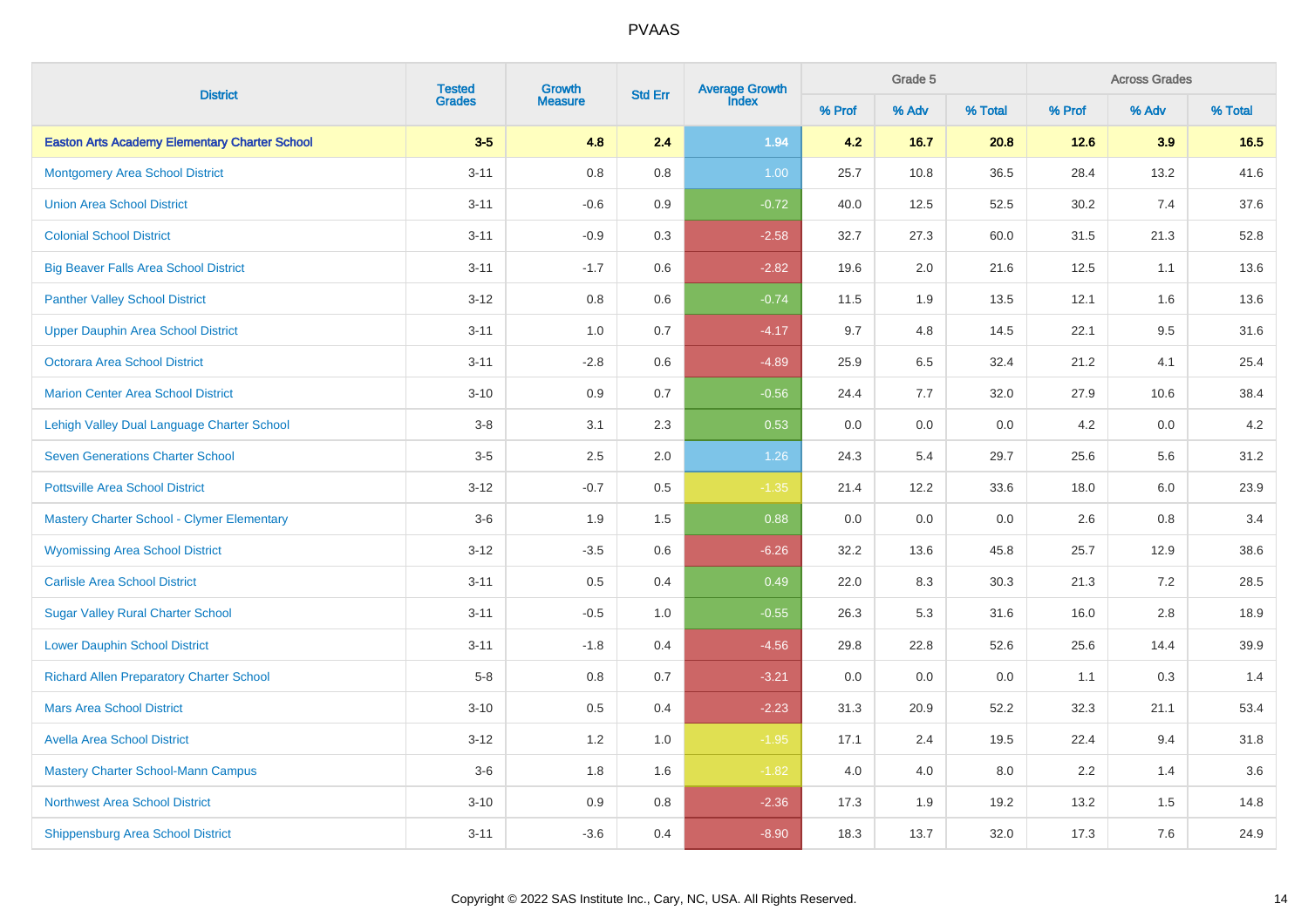|                                                      |                         | Growth         | <b>Std Err</b> | Average Growth<br>Index |        | Grade 5 |         |        | <b>Across Grades</b><br>% Adv |         |
|------------------------------------------------------|-------------------------|----------------|----------------|-------------------------|--------|---------|---------|--------|-------------------------------|---------|
| <b>District</b>                                      | <b>Tested</b><br>Grades | <b>Measure</b> |                |                         | % Prof | % Adv   | % Total | % Prof |                               | % Total |
| <b>Easton Arts Academy Elementary Charter School</b> | $3-5$                   | 4.8            | 2.4            | 1.94                    | 4.2    | 16.7    | 20.8    | 12.6   | 3.9                           | 16.5    |
| <b>Oley Valley School District</b>                   | $3 - 11$                | 0.7            | 0.6            | $-0.24$                 | 19.8   | 5.0     | 24.8    | 25.2   | 6.6                           | 31.8    |
| <b>Quaker Valley School District</b>                 | $3 - 11$                | 0.6            | 0.5            | $-1.01$                 | 36.4   | 23.6    | 60.0    | 34.0   | 24.3                          | 58.3    |
| <b>West Middlesex Area School District</b>           | $3 - 10$                | 0.9            | 0.9            | 0.87                    | 21.7   | 21.7    | 43.5    | 30.3   | 7.4                           | 37.7    |
| Pen Argyl Area School District                       | $3 - 12$                | 0.7            | $0.6\,$        | 0.99                    | 27.3   | 12.5    | 39.8    | 23.5   | 8.4                           | 32.0    |
| North Schuylkill School District                     | $3 - 11$                | 0.5            | $0.5\,$        | $-3.20$                 | 8.2    | 3.0     | 11.2    | 12.1   | 4.1                           | 16.1    |
| <b>Mercer Area School District</b>                   | $3 - 11$                | $-1.2$         | 0.7            | $-1.57$                 | 32.8   | 15.5    | 48.3    | 29.0   | 12.7                          | 41.7    |
| <b>Cameron County School District</b>                | $3-12$                  | 1.0            | $1.0\,$        | $-1.48$                 | 48.4   | 0.0     | 48.4    | 30.3   | 6.8                           | 37.2    |
| <b>Erie City School District</b>                     | $3-12$                  | $-1.7$         | $0.3\,$        | $-6.47$                 | 7.6    | 2.4     | 10.0    | 6.4    | 1.4                           | 7.8     |
| <b>Cheltenham School District</b>                    | $3 - 11$                | $-1.7$         | 0.6            | $-2.92$                 | 19.8   | 16.7    | 36.5    | 23.0   | 11.2                          | 34.2    |
| <b>Keystone Academy Charter School</b>               | $3-8$                   | $0.8\,$        | $0.8\,$        | 0.11                    | 12.3   | 5.3     | 17.5    | 12.4   | 2.8                           | 15.1    |
| <b>Shade-Central City School District</b>            | $3 - 11$                | 1.4            | 1.4            | 0.57                    | 18.8   | 0.0     | 18.8    | 29.0   | $3.0\,$                       | 32.1    |
| <b>Neshannock Township School District</b>           | $3 - 10$                | $-3.2$         | 0.7            | $-4.79$                 | 26.7   | 15.6    | 42.2    | 23.6   | 9.2                           | 32.8    |
| West Oak Lane Charter School                         | $3 - 8$                 | 0.7            | 0.7            | $-2.07$                 | 2.6    | 1.3     | 3.8     | 6.1    | 0.7                           | $6.8\,$ |
| <b>Universal Alcorn Charter School</b>               | $3-8$                   | $-0.7$         | 0.8            | $-0.87$                 | 7.7    | 1.9     | 9.6     | 6.4    | 1.7                           | 8.1     |
| Memphis Street Academy Charter School @ JP Jones     | $5-8$                   | 0.7            | 0.7            | $-0.43$                 | 0.0    | 3.2     | 3.2     | 0.0    | 0.6                           | $0.6\,$ |
| Arts Academy Elementary Charter School               | $3-5$                   | 1.7            | 1.9            | 0.91                    | 5.3    | 0.0     | 5.3     | 5.1    | 0.0                           | 5.1     |
| <b>Greencastle-Antrim School District</b>            | $3 - 11$                | $-0.1$         | 0.4            | $-0.31$                 | 28.2   | 15.8    | 44.1    | 26.8   | 11.4                          | 38.2    |
| Northern Bedford County School District              | $3 - 11$                | $-1.5$         | 0.8            | $-1.83$                 | 24.5   | 8.2     | 32.6    | 24.6   | 5.2                           | 29.8    |
| <b>Mckeesport Area School District</b>               | $3 - 12$                | $-0.2$         | 0.5            | $-0.34$                 | 8.9    | 3.0     | 11.9    | 7.7    | 2.1                           | 9.7     |
| <b>Solanco School District</b>                       | $3 - 11$                | $0.3\,$        | 0.4            | $-0.66$                 | 21.5   | 5.0     | 26.5    | 20.0   | 7.2                           | 27.1    |
| <b>Highlands School District</b>                     | $3 - 11$                | 0.4            | 0.5            | $-3.29$                 | 20.4   | 4.6     | 25.0    | 20.4   | 5.9                           | 26.3    |
| John B. Stetson Charter School                       | $5-8$                   | 0.5            | 0.6            | $-0.20$                 | 1.6    | 0.0     | 1.6     | 0.4    | 0.0                           | 0.4     |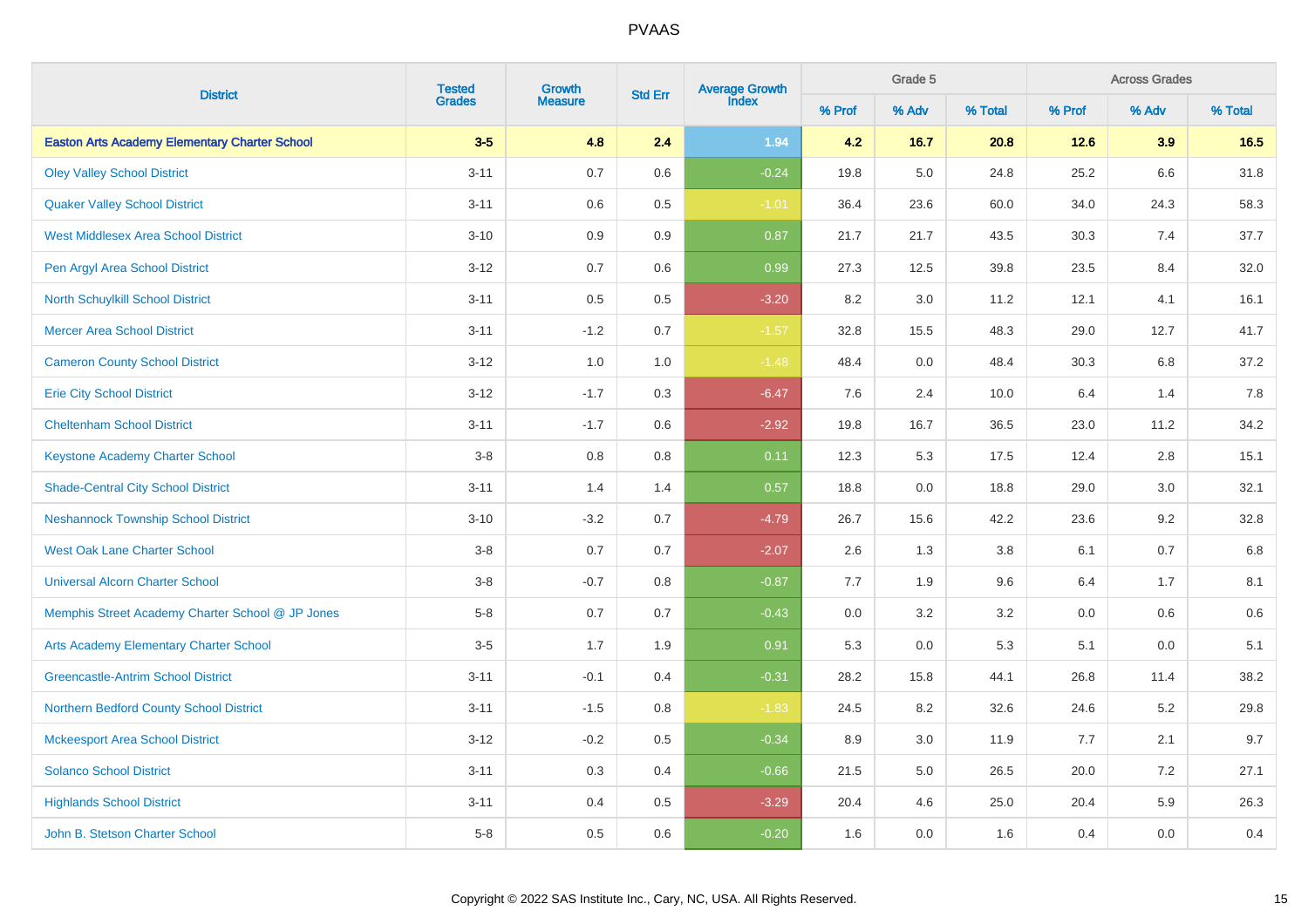| <b>District</b>                                            | <b>Tested</b> | Growth         | <b>Std Err</b> | Average Growth<br>Index |        | Grade 5 |         |        | <b>Across Grades</b> |         |
|------------------------------------------------------------|---------------|----------------|----------------|-------------------------|--------|---------|---------|--------|----------------------|---------|
|                                                            | <b>Grades</b> | <b>Measure</b> |                |                         | % Prof | % Adv   | % Total | % Prof | % Adv                | % Total |
| <b>Easton Arts Academy Elementary Charter School</b>       | $3-5$         | 4.8            | 2.4            | 1.94                    | 4.2    | 16.7    | 20.8    | 12.6   | 3.9                  | 16.5    |
| <b>Sharon City School District</b>                         | $3 - 11$      | $-0.3$         | 0.5            | $-0.53$                 | 14.1   | 2.1     | 16.2    | 12.0   | 2.8                  | 14.8    |
| <b>Somerset Area School District</b>                       | $3 - 11$      | 0.0            | 0.5            | 0.05                    | 27.4   | 11.1    | 38.5    | 26.3   | 10.2                 | 36.6    |
| Southwest Leadership Academy Charter School                | $3-8$         | 0.7            | 1.0            | $-0.03$                 | 2.2    | 0.0     | 2.2     | 5.7    | 1.5                  | $7.2\,$ |
| <b>Big Spring School District</b>                          | $3 - 11$      | $-1.2$         | $0.5\,$        | $-2.55$                 | 26.7   | 13.0    | 39.7    | 24.6   | 10.4                 | 35.0    |
| <b>Annville-Cleona School District</b>                     | $3 - 12$      | 0.4            | 0.6            | $-1.09$                 | 33.8   | 12.5    | 46.2    | 27.5   | 9.4                  | 36.9    |
| <b>Jamestown Area School District</b>                      | $3 - 11$      | 0.7            | 1.2            | $-0.50$                 | 18.4   | 10.5    | 29.0    | 18.3   | 6.1                  | 24.4    |
| <b>Grove City Area School District</b>                     | $3 - 12$      | $-0.0$         | 0.6            | $-0.00$                 | 21.8   | 16.8    | 38.6    | 27.6   | 16.8                 | 44.3    |
| <b>West Branch Area School District</b>                    | $3 - 11$      | 0.5            | 0.8            | $-2.09$                 | 16.1   | 3.2     | 19.4    | 18.7   | 7.8                  | 26.5    |
| Mastery Charter School-Francis D. Pastorius Elementary     | $3-8$         | 0.3            | 1.3            | 0.24                    | 3.8    | 0.0     | 3.8     | 3.1    | 0.0                  | 3.1     |
| <b>Manchester Academic Charter School</b>                  | $3-8$         | 0.6            | 1.1            | $-3.55$                 | 3.6    | 0.0     | 3.6     | 4.9    | 0.5                  | 5.4     |
| Global Leadership Academy Charter School Southwest at Huey | $3-8$         | 1.0            | 1.7            | $-0.10$                 | 0.0    | 0.0     | 0.0     | 0.0    | 0.0                  | 0.0     |
| <b>Harmony Area School District</b>                        | $3 - 10$      | 0.9            | 1.7            | $-2.77$                 | 31.2   | 6.2     | 37.5    | 27.4   | 7.4                  | 34.7    |
| <b>Shamokin Area School District</b>                       | $3 - 11$      | $-2.1$         | 0.5            | $-3.92$                 | 17.1   | 4.3     | 21.4    | 12.1   | 4.8                  | 16.9    |
| <b>Sto-Rox School District</b>                             | $3 - 10$      | $-0.5$         | 0.9            | $-0.51$                 | 4.4    | 1.1     | 5.4     | 2.8    | 0.5                  | 3.3     |
| Southern Tioga School District                             | $3 - 11$      | 0.3            | 0.6            | 0.31                    | 23.7   | 1.0     | 24.7    | 18.0   | 4.1                  | 22.1    |
| Pan American Academy Charter School                        | $3-8$         | 0.3            | 0.8            | $-5.09$                 | 1.7    | 0.0     | 1.7     | 2.4    | 0.3                  | 2.7     |
| <b>Portage Area School District</b>                        | $3 - 10$      | 0.3            | 0.8            | $-0.00$                 | 28.6   | 7.1     | 35.7    | 29.8   | 12.9                 | 42.6    |
| <b>Upper Moreland Township School District</b>             | $3 - 11$      | $-0.1$         | 0.4            | $-0.12$                 | 28.5   | 10.6    | 39.1    | 23.9   | 11.6                 | 35.5    |
| <b>Delaware Valley School District</b>                     | $3 - 11$      | 0.1            | 0.4            | $-1.67$                 | 26.1   | 11.6    | 37.8    | 25.0   | 9.4                  | 34.4    |
| <b>Abington Heights School District</b>                    | $3 - 11$      | $-1.7$         | 0.5            | $-3.75$                 | 29.2   | 13.3    | 42.5    | 30.5   | 14.3                 | 44.8    |
| <b>Esperanza Cyber Charter School</b>                      | $3 - 11$      | 0.4            | 1.3            | $-0.33$                 | 0.0    | 0.0     | 0.0     | 1.6    | 0.0                  | 1.6     |
| <b>Union City Area School District</b>                     | $3 - 12$      | 0.2            | 0.7            | 0.18                    | 18.8   | 8.7     | 27.5    | 21.6   | 9.8                  | 31.4    |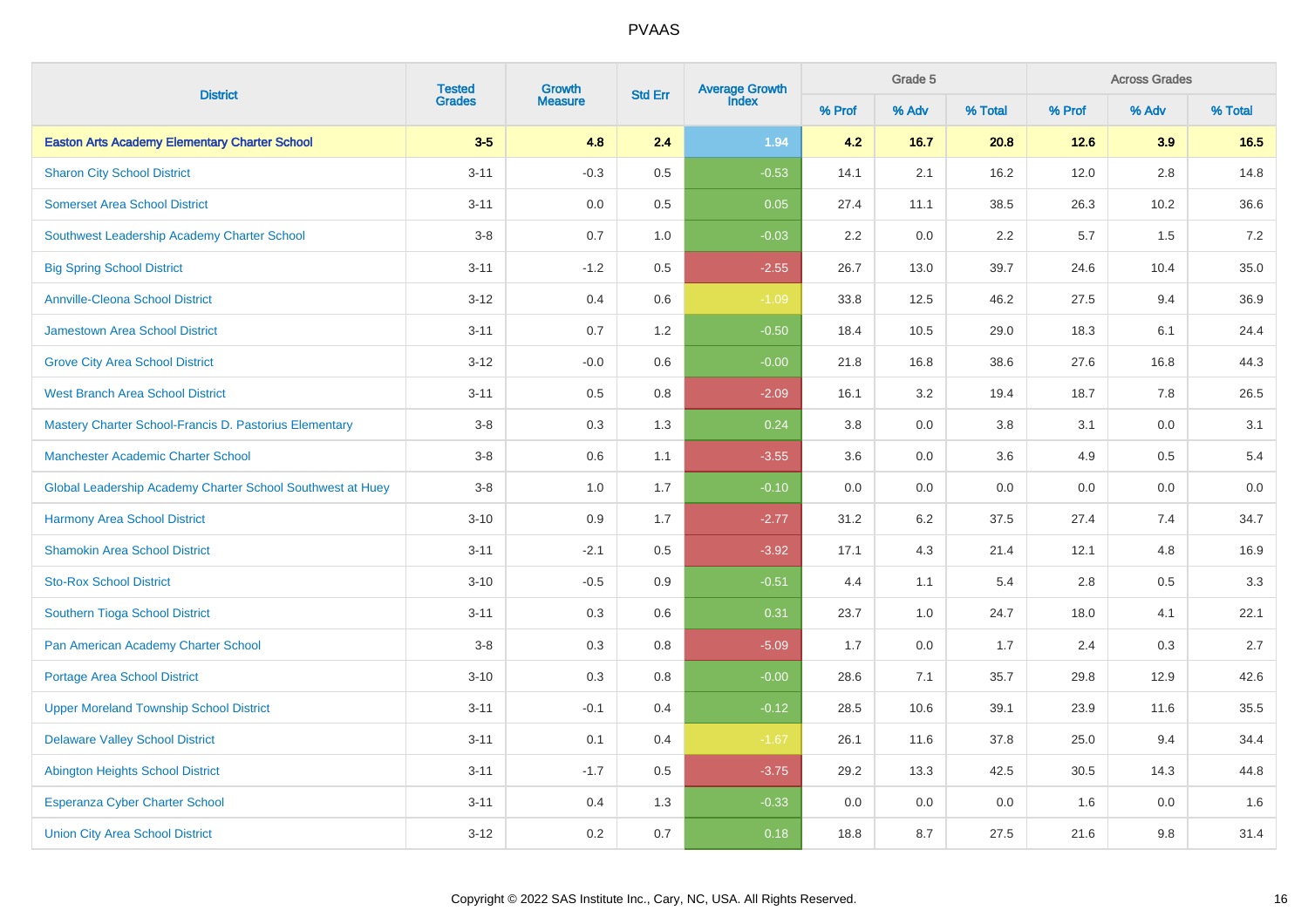|                                                      | <b>Tested</b> | Growth         | <b>Std Err</b> | Average Growth<br>Index |        | Grade 5 |         |        | <b>Across Grades</b><br>% Adv |         |
|------------------------------------------------------|---------------|----------------|----------------|-------------------------|--------|---------|---------|--------|-------------------------------|---------|
| <b>District</b>                                      | <b>Grades</b> | <b>Measure</b> |                |                         | % Prof | % Adv   | % Total | % Prof |                               | % Total |
| <b>Easton Arts Academy Elementary Charter School</b> | $3-5$         | 4.8            | 2.4            | 1.94                    | 4.2    | 16.7    | 20.8    | 12.6   | 3.9                           | 16.5    |
| <b>Halifax Area School District</b>                  | $3 - 11$      | 0.1            | 0.7            | 0.13                    | 26.8   | 14.1    | 40.8    | 17.3   | 7.4                           | 24.8    |
| <b>Mount Carmel Area School District</b>             | $3 - 11$      | $0.2\,$        | 0.6            | $-3.16$                 | 10.8   | 2.7     | 13.5    | 12.2   | 4.5                           | 16.7    |
| <b>Mastery Charter School-Cleveland Elementary</b>   | $3-8$         | $-1.3$         | 1.2            | $-1.10$                 | 3.8    | 7.7     | 11.5    | 2.4    | 1.8                           | 4.3     |
| <b>Tussey Mountain School District</b>               | $3 - 12$      | $0.2\,$        | 0.7            | $-4.06$                 | 20.7   | 1.7     | 22.4    | 16.3   | $5.5\,$                       | 21.8    |
| <b>Chester-Upland School District</b>                | $3 - 11$      | 0.1            | 0.7            | 0.10                    | 3.7    | 0.0     | 3.7     | 3.1    | 0.4                           | 3.4     |
| <b>Beaver Area School District</b>                   | $3 - 10$      | $-4.4$         | $0.6\,$        | $-7.75$                 | 36.2   | 23.8    | 60.0    | 29.2   | 25.6                          | 54.8    |
| <b>Oswayo Valley School District</b>                 | $3 - 12$      | $0.2\,$        | 1.1            | $-1.32$                 | 27.6   | 20.7    | 48.3    | 30.6   | 20.6                          | 51.2    |
| <b>Allegheny-Clarion Valley School District</b>      | $3 - 10$      | 0.1            | 0.9            | $-0.09$                 | 19.5   | 7.3     | 26.8    | 14.2   | 8.1                           | 22.3    |
| <b>Ridley School District</b>                        | $3 - 12$      | $-1.6$         | $0.3\,$        | $-4.52$                 | 24.4   | 10.9    | 35.3    | 19.6   | 9.1                           | 28.7    |
| <b>Titusville Area School District</b>               | $3 - 11$      | $-1.7$         | $0.5\,$        | $-3.31$                 | 28.5   | 13.8    | 42.3    | 21.8   | 10.0                          | 31.8    |
| Shenango Area School District                        | $3 - 11$      | 0.1            | 0.7            | $-1.24$                 | 25.0   | 7.1     | 32.1    | 22.5   | 7.6                           | 30.1    |
| Palmyra Area School District                         | $3 - 11$      | 0.0            | 0.4            | $-0.92$                 | 36.2   | 17.5    | 53.8    | 31.5   | 15.7                          | 47.2    |
| <b>Aliquippa School District</b>                     | $3 - 11$      | 0.1            | 0.8            | $-2.35$                 | 1.5    | 0.0     | 1.5     | 2.0    | 0.5                           | 2.6     |
| <b>Susquehanna Township School District</b>          | $3 - 12$      | $-3.4$         | 0.5            | $-7.32$                 | 13.7   | 3.7     | 17.4    | 11.5   | 3.0                           | 14.4    |
| <b>Baden Academy Charter School</b>                  | $3-6$         | 0.1            | 1.1            | $-1.00$                 | 20.6   | 4.8     | 25.4    | 20.8   | 6.4                           | 27.2    |
| <b>Girard School District</b>                        | $3 - 11$      | 0.0            | 0.6            | $-3.67$                 | 33.9   | 15.2    | 49.1    | 25.6   | 18.0                          | 43.6    |
| <b>Reading School District</b>                       | $3 - 11$      | 0.0            | 0.4            | $-3.46$                 | 3.8    | 1.2     | 5.0     | 3.6    | 1.1                           | 4.7     |
| <b>KIPP Philadelphia Charter School</b>              | $3-8$         | 0.0            | 0.9            | $-1.76$                 | 2.0    | 0.0     | 2.0     | 3.6    | 0.0                           | 3.6     |
| Northampton Area School District                     | $3 - 11$      | $-3.1$         | 0.7            | $-4.80$                 | 28.5   | 9.3     | 37.8    | 29.6   | $9.8\,$                       | 39.4    |
| <b>Greater Nanticoke Area School District</b>        | $3 - 12$      | $-0.5$         | 0.6            | $-0.92$                 | 13.6   | 2.7     | 16.4    | 7.6    | 2.0                           | 9.6     |
| Hamburg Area School District                         | $3 - 11$      | $-0.0$         | $0.5\,$        | $-2.90$                 | 29.1   | 6.4     | 35.5    | 20.9   | $6.6\,$                       | 27.5    |
| <b>Tidioute Community Charter School</b>             | $3 - 11$      | $-0.3$         | 1.4            | $-0.19$                 | 15.4   | 0.0     | 15.4    | 16.0   | 1.6                           | 17.6    |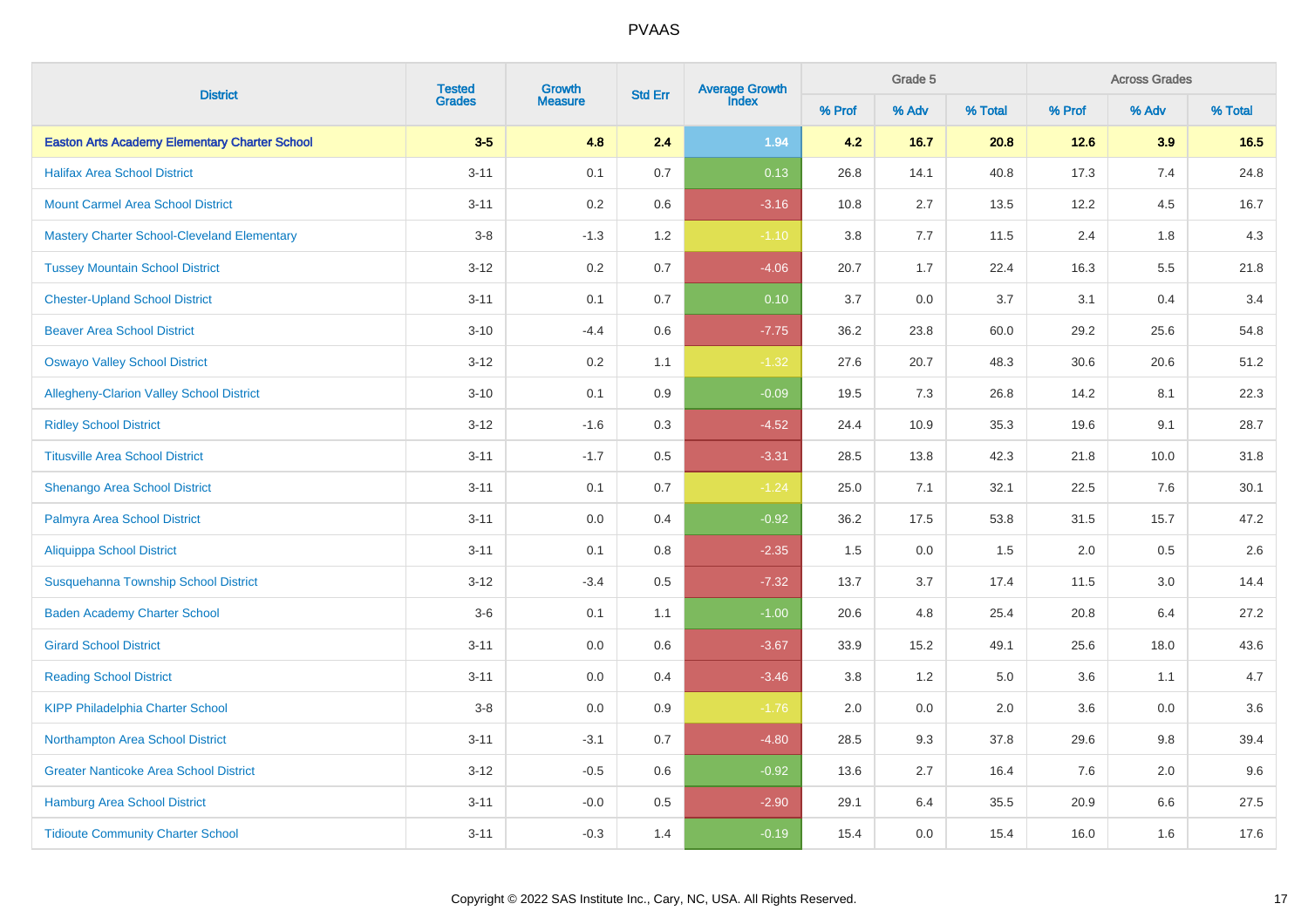| <b>District</b>                                       | <b>Tested</b> | Growth         | <b>Std Err</b> | <b>Average Growth</b><br>Index |        | Grade 5 |         |        | <b>Across Grades</b> |         |
|-------------------------------------------------------|---------------|----------------|----------------|--------------------------------|--------|---------|---------|--------|----------------------|---------|
|                                                       | <b>Grades</b> | <b>Measure</b> |                |                                | % Prof | % Adv   | % Total | % Prof | % Adv                | % Total |
| <b>Easton Arts Academy Elementary Charter School</b>  | $3-5$         | 4.8            | 2.4            | 1.94                           | 4.2    | 16.7    | 20.8    | 12.6   | 3.9                  | 16.5    |
| <b>Mastery Charter School - Hardy Williams</b>        | $3 - 11$      | $-0.1$         | 1.2            | $-3.12$                        | 4.9    | 0.0     | 4.9     | 6.9    | $0.6\,$              | 7.5     |
| <b>Premier Arts And Science Charter School</b>        | $3-5$         | $-0.1$         | $2.0\,$        | $-0.05$                        | 0.0    | 0.0     | 0.0     | 3.8    | 1.0                  | 4.8     |
| <b>Jenkintown School District</b>                     | $3 - 11$      | $-5.2$         | 1.0            | $-5.00$                        | 35.4   | 12.5    | 47.9    | 29.0   | 16.2                 | 45.2    |
| <b>Tuscarora School District</b>                      | $3 - 11$      | $-2.4$         | 0.5            | $-5.11$                        | 16.5   | 7.4     | 23.9    | 17.7   | 6.0                  | 23.6    |
| <b>Clarion Area School District</b>                   | $3 - 11$      | $-0.1$         | 0.8            | $-0.97$                        | 31.2   | 8.3     | 39.6    | 26.5   | 10.2                 | 36.8    |
| <b>Moniteau School District</b>                       | $3 - 11$      | $-2.7$         | 0.7            | $-3.99$                        | 32.5   | 8.4     | 41.0    | 23.7   | 9.2                  | 32.9    |
| <b>Eastern York School District</b>                   | $3 - 11$      | $-0.5$         | 0.5            | $-0.97$                        | 29.5   | 11.0    | 40.5    | 24.8   | 10.7                 | 35.4    |
| <b>Forest Area School District</b>                    | $3 - 11$      | $-0.4$         | 1.2            | $-0.32$                        | 43.5   | 4.4     | 47.8    | 23.4   | 5.5                  | 29.0    |
| Penn Hills Charter School of Entrepreneurship         | $3-8$         | $-0.2$         | 0.9            | $-3.58$                        | 11.6   | 2.3     | 14.0    | 17.0   | 3.8                  | 20.8    |
| <b>Valley View School District</b>                    | $3 - 11$      | $-2.3$         | 0.8            | $-3.04$                        | 26.2   | 0.9     | 27.1    | 18.2   | 2.7                  | 20.9    |
| <b>Middletown Area School District</b>                | $3 - 11$      | $-1.6$         | 0.5            | $-2.91$                        | 19.5   | 5.0     | 24.5    | 18.4   | 7.5                  | 25.9    |
| <b>Environmental Charter School At Frick Park</b>     | $3-9$         | $-0.2$         | 0.7            | $-4.61$                        | 18.2   | 10.4    | 28.6    | 22.6   | 13.4                 | 36.0    |
| <b>Bristol Borough School District</b>                | $3 - 12$      | $-2.4$         | 0.7            | $-3.56$                        | 21.3   | 2.7     | 24.0    | 16.2   | 4.2                  | 20.3    |
| <b>Juniata County School District</b>                 | $3 - 12$      | $-0.1$         | 0.5            | $-0.33$                        | 19.4   | 5.3     | 24.7    | 16.9   | 4.3                  | 21.2    |
| <b>Keystone School District</b>                       | $3 - 11$      | $-1.0$         | 0.8            | $-1.25$                        | 28.4   | 19.4    | 47.8    | 24.1   | 7.6                  | 31.6    |
| <b>Camp Hill School District</b>                      | $3 - 12$      | $-2.0$         | 0.7            | $-3.08$                        | 40.7   | 27.2    | 67.9    | 30.7   | 15.4                 | 46.1    |
| <b>Mastery Charter School - Smedley Campus</b>        | $3-6$         | $-0.6$         | 1.2            | $-0.51$                        | 1.9    | 0.0     | 1.9     | 3.5    | 0.0                  | 3.5     |
| <b>Saint Marys Area School District</b>               | $3 - 11$      | $-2.5$         | 0.5            | $-4.59$                        | 35.6   | 8.7     | 44.4    | 24.9   | 7.3                  | 32.3    |
| <b>Mahanoy Area School District</b>                   | $3 - 10$      | $-0.3$         | 0.8            | $-2.23$                        | 7.3    | 0.0     | 7.3     | 10.4   | 0.8                  | 11.1    |
| Young Scholars Of Western Pennsylvania Charter School | $3-8$         | $-0.4$         | 1.1            | $-2.68$                        | 6.7    | 6.7     | 13.3    | 12.3   | 4.8                  | 17.1    |
| <b>Green Woods Charter School</b>                     | $3-8$         | $-0.3$         | 0.8            | $-5.05$                        | 16.7   | 3.3     | 20.0    | 21.3   | 8.3                  | 29.6    |
| <b>Agora Cyber Charter School</b>                     | $3 - 11$      | $-0.3$         | 0.6            | $-3.35$                        | 9.8    | 2.0     | 11.8    | 9.7    | 2.4                  | 12.1    |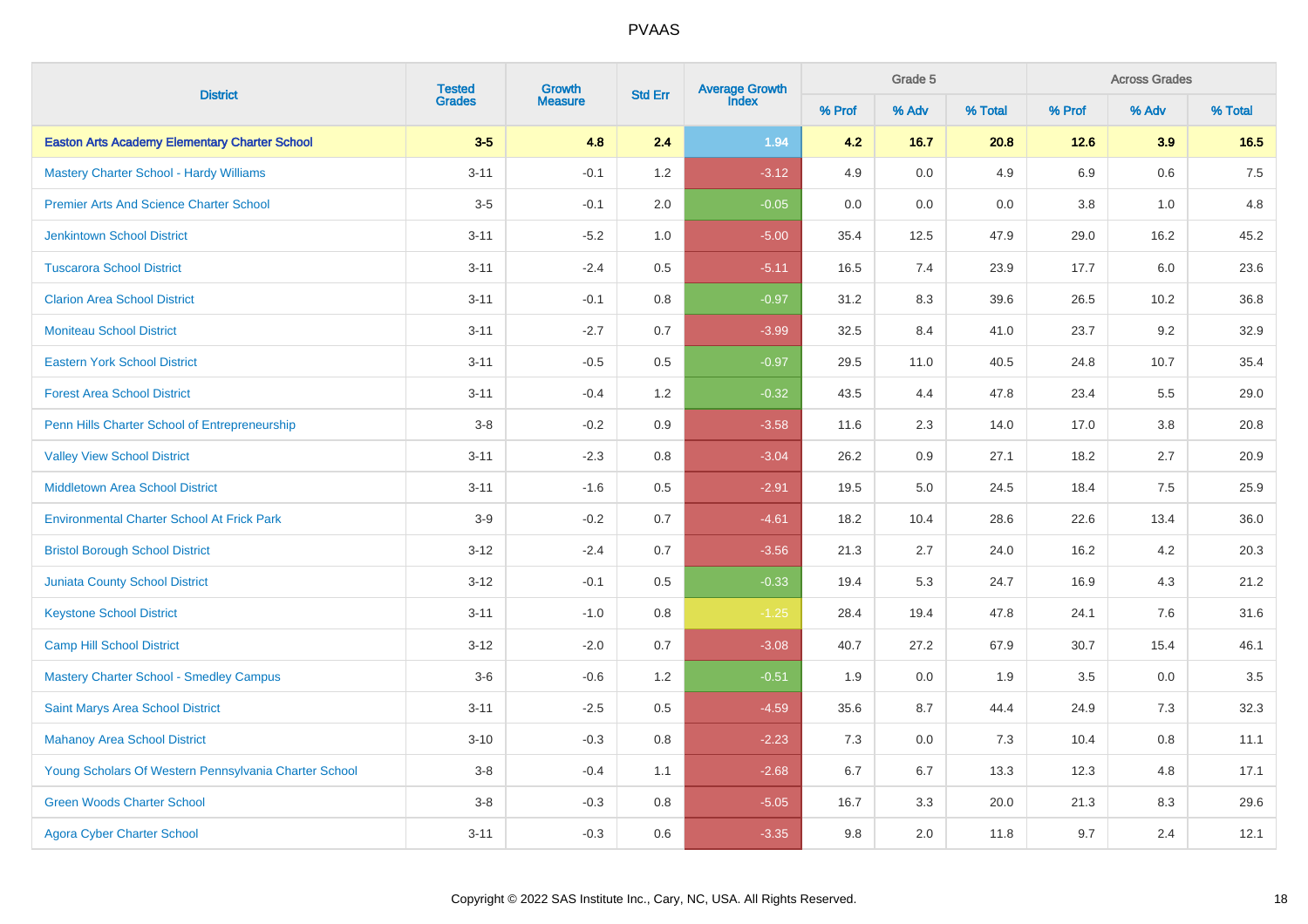| <b>District</b>                                      | <b>Tested</b> | Growth         | <b>Std Err</b> | Average Growth<br>Index |        | Grade 5 |         |        | <b>Across Grades</b> |         |
|------------------------------------------------------|---------------|----------------|----------------|-------------------------|--------|---------|---------|--------|----------------------|---------|
|                                                      | <b>Grades</b> | <b>Measure</b> |                |                         | % Prof | % Adv   | % Total | % Prof | % Adv                | % Total |
| <b>Easton Arts Academy Elementary Charter School</b> | $3-5$         | 4.8            | 2.4            | 1.94                    | 4.2    | 16.7    | 20.8    | 12.6   | 3.9                  | 16.5    |
| <b>Hopewell Area School District</b>                 | $3 - 11$      | $-1.6$         | 0.5            | $-3.03$                 | 31.1   | 8.2     | 39.3    | 23.5   | 8.4                  | 32.0    |
| <b>Global Leadership Academy Charter School</b>      | $3-8$         | $-3.1$         | 1.9            | $-1.63$                 | 0.0    | 0.0     | 0.0     | 2.5    | 0.0                  | 2.5     |
| Lampeter-Strasburg School District                   | $3 - 12$      | $-0.2$         | 0.4            | $-0.49$                 | 38.6   | 13.5    | 52.2    | 34.5   | 12.8                 | 47.4    |
| <b>Columbia Borough School District</b>              | $3 - 12$      | $-4.8$         | 0.7            | $-6.40$                 | 15.1   | 1.4     | 16.4    | 8.7    | 1.4                  | 10.0    |
| Erie Rise Leadership Academy Charter School          | $3 - 8$       | $-0.6$         | 1.1            | $-1.89$                 | 6.9    | 0.0     | 6.9     | 1.6    | 1.0                  | 2.6     |
| <b>Northern Cambria School District</b>              | $3 - 11$      | $-0.4$         | $0.8\,$        | $-0.87$                 | 16.4   | 3.6     | 20.0    | 17.9   | 3.6                  | 21.4    |
| Jefferson-Morgan School District                     | $3 - 10$      | $-0.4$         | $0.8\,$        | $-9.21$                 | 7.1    | 1.4     | 8.6     | 17.1   | 4.8                  | 21.9    |
| <b>Rochester Area School District</b>                | $3 - 11$      | $-1.6$         | 0.9            | $-1.84$                 | 27.1   | 6.2     | 33.3    | 20.6   | 7.5                  | 28.1    |
| <b>Laurel School District</b>                        | $3 - 11$      | $-0.4$         | 0.7            | $-2.76$                 | 25.7   | 5.4     | 31.1    | 28.6   | 13.6                 | 42.2    |
| <b>Owen J Roberts School District</b>                | $3 - 11$      | $-3.2$         | 0.3            | $-9.54$                 | 35.7   | 21.9    | 57.7    | 31.9   | 16.7                 | 48.6    |
| <b>Bethel Park School District</b>                   | $3 - 11$      | $-0.2$         | 0.4            | $-2.46$                 | 31.6   | 17.7    | 49.3    | 30.4   | 17.5                 | 48.0    |
| Philadelphia Performing Arts Charter School          | $3-9$         | $-0.4$         | 0.7            | $-4.79$                 | 19.2   | 9.0     | 28.2    | 25.2   | 9.7                  | 34.9    |
| <b>Independence Charter School West</b>              | $3 - 7$       | $-1.0$         | 1.7            | $-2.25$                 | 0.0    | 0.0     | 0.0     | 6.2    | 1.8                  | $8.0\,$ |
| <b>Canton Area School District</b>                   | $3 - 11$      | $-0.5$         | 0.8            | $-0.61$                 | 34.6   | 11.5    | 46.2    | 23.4   | 6.2                  | 29.6    |
| <b>Stroudsburg Area School District</b>              | $3 - 11$      | $-0.2$         | 0.4            | $-1.06$                 | 17.5   | 9.2     | 26.8    | 20.2   | 6.4                  | 26.6    |
| <b>Roberto Clemente Charter School</b>               | $3 - 12$      | $-4.0$         | 0.9            | $-4.42$                 | 5.6    | 0.0     | 5.6     | 3.0    | 0.0                  | 3.0     |
| <b>Laboratory Charter School</b>                     | $3-8$         | $-0.7$         | 1.1            | $-3.42$                 | 3.2    | 0.0     | 3.2     | 5.3    | 0.0                  | 5.3     |
| <b>Northgate School District</b>                     | $3 - 11$      | $-1.8$         | 0.8            | $-2.25$                 | 19.6   | 7.8     | 27.4    | 15.8   | 4.3                  | 20.1    |
| <b>Southern York County School District</b>          | $3 - 11$      | $-0.3$         | 0.5            | $-1.19$                 | 25.6   | 7.0     | 32.7    | 25.1   | 8.0                  | 33.0    |
| <b>Turkeyfoot Valley Area School District</b>        | $3 - 12$      | $-0.8$         | 1.3            | $-2.20$                 | 18.2   | 0.0     | 18.2    | 20.0   | 2.6                  | 22.6    |
| <b>Line Mountain School District</b>                 | $3 - 11$      | $-0.5$         | 0.7            | $-1.49$                 | 19.7   | 12.1    | 31.8    | 17.8   | 7.7                  | 25.5    |
| Deep Roots Charter School                            | $3-6$         | $-0.9$         | 1.3            | $-3.05$                 | 0.0    | 0.0     | 0.0     | 1.3    | 0.0                  | 1.3     |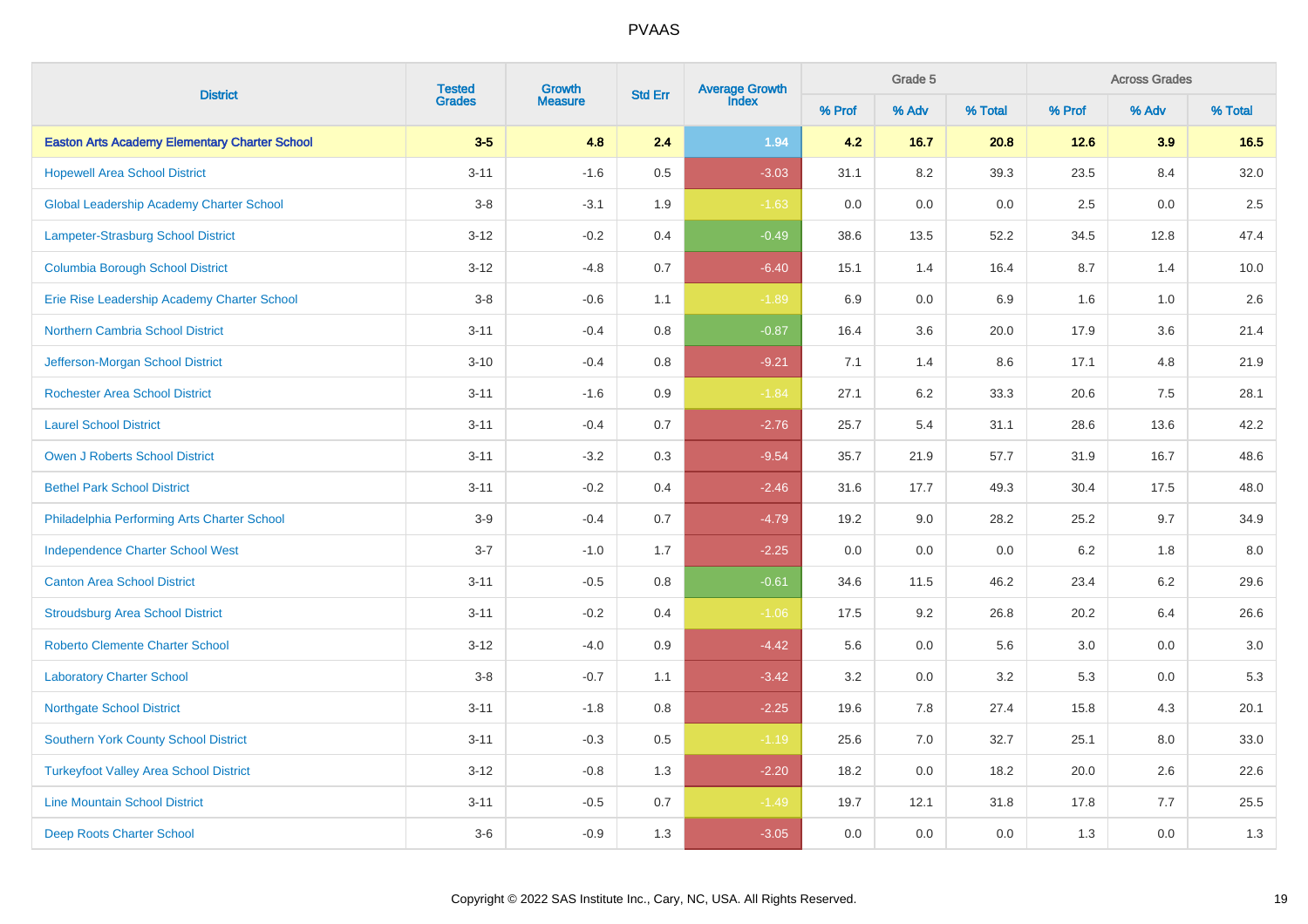|                                                      | <b>Tested</b> | Growth         | <b>Std Err</b> | Average Growth<br>Index |        | Grade 5 |         | <b>Across Grades</b> |         |         |  |
|------------------------------------------------------|---------------|----------------|----------------|-------------------------|--------|---------|---------|----------------------|---------|---------|--|
| <b>District</b>                                      | <b>Grades</b> | <b>Measure</b> |                |                         | % Prof | % Adv   | % Total | % Prof               | % Adv   | % Total |  |
| <b>Easton Arts Academy Elementary Charter School</b> | $3-5$         | 4.8            | 2.4            | 1.94                    | 4.2    | $16.7$  | 20.8    | 12.6                 | 3.9     | 16.5    |  |
| <b>Waynesboro Area School District</b>               | $3 - 12$      | $-0.5$         | 0.4            | $-1.53$                 | 25.0   | 9.2     | 34.2    | 22.3                 | 9.3     | 31.6    |  |
| <b>Mastery Charter School - Harrity Campus</b>       | $3-8$         | $-0.7$         | 1.1            | $-3.24$                 | 4.6    | 4.6     | 9.1     | 5.5                  | 1.0     | 6.5     |  |
| Southern Huntingdon County School District           | $3 - 11$      | $-2.5$         | 0.7            | $-3.63$                 | 18.8   | 10.1    | 29.0    | 15.5                 | 3.9     | 19.4    |  |
| Eugenio Maria De Hostos Charter School               | $3-8$         | $-1.0$         | 1.4            | $-1.85$                 | 13.0   | 0.0     | 13.0    | 9.3                  | 3.4     | 12.7    |  |
| <b>Antietam School District</b>                      | $3 - 10$      | $-2.5$         | 0.8            | $-3.00$                 | 9.4    | 1.6     | 10.9    | 8.3                  | $1.2\,$ | $9.5\,$ |  |
| <b>Southeast Delco School District</b>               | $3 - 10$      | $-0.4$         | 0.6            | $-3.66$                 | 3.3    | 1.7     | 5.0     | 5.7                  | 0.7     | 6.3     |  |
| <b>Windber Area School District</b>                  | $3 - 11$      | $-1.8$         | 0.7            | $-2.54$                 | 28.8   | 20.0    | 48.8    | 24.4                 | 15.1    | 39.6    |  |
| Daniel Boone Area School District                    | $3 - 12$      | $-1.1$         | $0.5\,$        | $-2.33$                 | 27.2   | 11.1    | 38.3    | 25.4                 | 7.1     | 32.4    |  |
| <b>Monessen City School District</b>                 | $3 - 10$      | $-1.5$         | 1.1            | $-1.40$                 | 5.3    | 0.0     | 5.3     | 3.9                  | 0.6     | 4.4     |  |
| <b>Frederick Douglass Mastery Charter School</b>     | $3-8$         | $-1.0$         | 1.2            | $-1.85$                 | 4.8    | 0.0     | 4.8     | 1.5                  | 0.8     | $2.3\,$ |  |
| Young Scholars of Greater Allegheny Charter School   | $3 - 8$       | $-1.4$         | $1.6\,$        | $-3.51$                 | 10.0   | 0.0     | 10.0    | 6.6                  | $0.0\,$ | $6.6\,$ |  |
| <b>Governor Mifflin School District</b>              | $3 - 11$      | $-1.6$         | 0.4            | $-3.91$                 | 20.4   | 9.3     | 29.6    | 20.0                 | $7.5\,$ | 27.4    |  |
| South Williamsport Area School District              | $3 - 10$      | $-0.6$         | 0.6            | $-3.07$                 | 20.4   | 1.1     | 21.5    | 20.2                 | $2.8\,$ | 23.0    |  |
| <b>Central Fulton School District</b>                | $3 - 11$      | $-0.7$         | $0.8\,$        | $-3.78$                 | 30.3   | 6.6     | 36.8    | 24.6                 | $8.3\,$ | 32.8    |  |
| <b>Pottsgrove School District</b>                    | $3 - 11$      | $-3.5$         | 0.4            | $-7.79$                 | 27.2   | $6.5\,$ | 33.7    | 19.2                 | 4.4     | 23.5    |  |
| <b>Ferndale Area School District</b>                 | $3 - 10$      | $-0.9$         | $0.9\,$        | $-2.99$                 | 27.3   | 0.0     | 27.3    | 21.3                 | 7.9     | 29.1    |  |
| Ambridge Area School District                        | $3 - 12$      | $-3.4$         | 0.6            | $-6.08$                 | 17.8   | 5.1     | 22.9    | 15.7                 | $5.2\,$ | 20.8    |  |
| <b>Benton Area School District</b>                   | $3 - 10$      | $-0.9$         | 0.9            | $-1.58$                 | 24.6   | 11.5    | 36.1    | 21.6                 | 7.1     | 28.7    |  |
| <b>Belmont Charter School</b>                        | $3 - 10$      | $-0.8$         | $0.8\,$        | $-5.00$                 | 1.6    | 0.0     | 1.6     | 2.8                  | 0.6     | 3.4     |  |
| <b>Wyoming Area School District</b>                  | $3 - 10$      | $-7.7$         | 0.6            | $-12.89$                | 22.1   | 8.8     | 31.0    | 14.1                 | 4.3     | 18.4    |  |
| <b>Coatesville Area School District</b>              | $3 - 11$      | $-0.5$         | 0.4            | $-1.37$                 | 14.8   | 4.8     | 19.6    | 10.9                 | 3.9     | 14.8    |  |
| Lehigh Valley Academy Regional Charter School        | $3 - 11$      | $-3.0$         | 0.5            | $-5.67$                 | 22.5   | 7.5     | 30.0    | 17.4                 | 4.4     | 21.8    |  |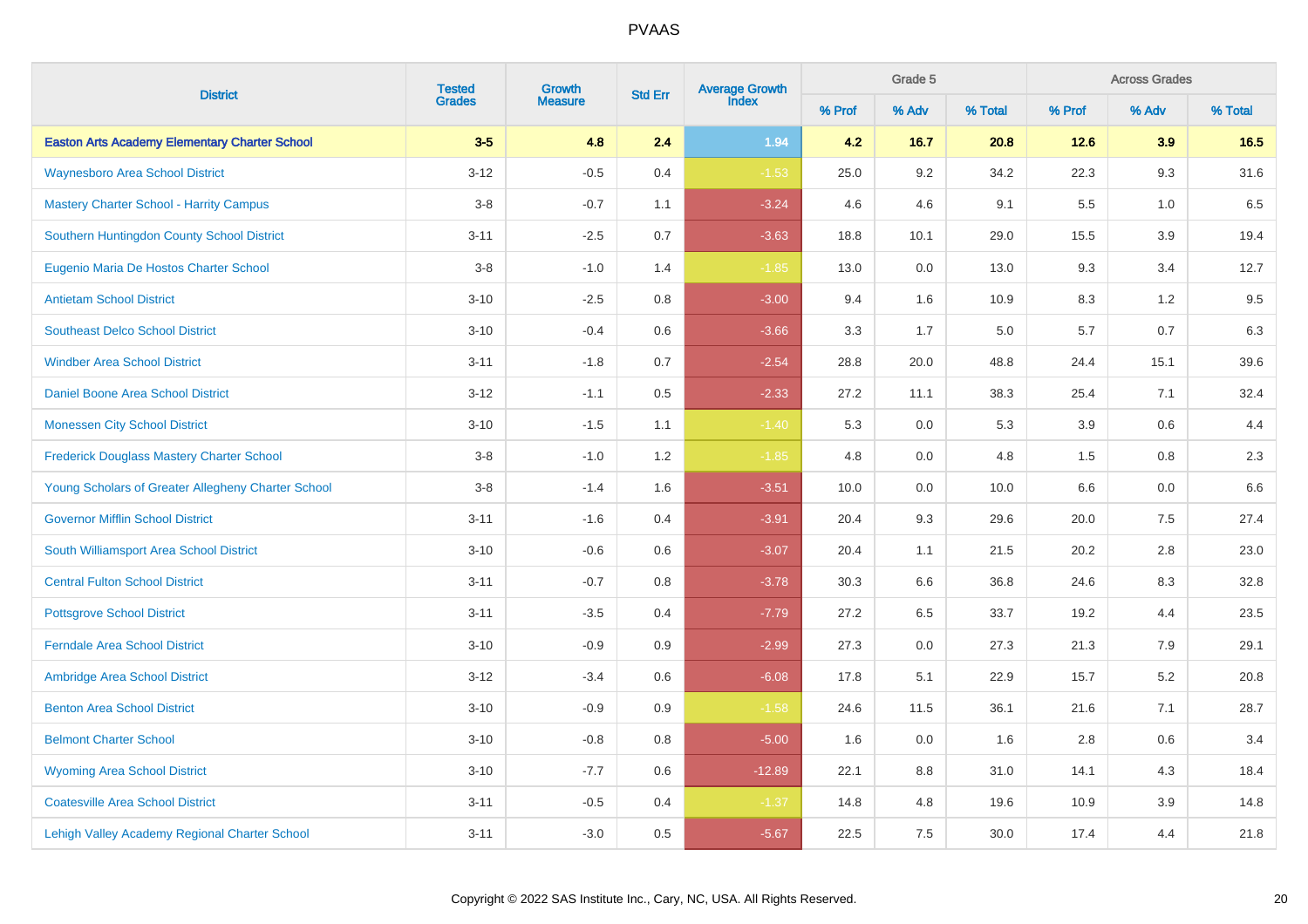| <b>District</b>                                      | <b>Tested</b> | Growth         | <b>Std Err</b> | <b>Average Growth</b><br>Index |        | Grade 5 |         |        | <b>Across Grades</b><br>% Adv |         |
|------------------------------------------------------|---------------|----------------|----------------|--------------------------------|--------|---------|---------|--------|-------------------------------|---------|
|                                                      | <b>Grades</b> | <b>Measure</b> |                |                                | % Prof | % Adv   | % Total | % Prof |                               | % Total |
| <b>Easton Arts Academy Elementary Charter School</b> | $3-5$         | 4.8            | 2.4            | 1.94                           | 4.2    | 16.7    | 20.8    | 12.6   | 3.9                           | 16.5    |
| <b>Haverford Township School District</b>            | $3 - 11$      | $-0.7$         | 0.3            | $-2.32$                        | 30.7   | 27.3    | 58.0    | 31.6   | 23.1                          | 54.7    |
| <b>People For People Charter School</b>              | $3-12$        | $-1.1$         | 1.0            | $-6.30$                        | 0.0    | 0.0     | 0.0     | 1.3    | $0.0\,$                       | 1.3     |
| <b>Warrior Run School District</b>                   | $3 - 11$      | $-0.7$         | 0.6            | $-3.84$                        | 29.0   | 17.1    | 46.0    | 23.2   | 10.7                          | 34.0    |
| <b>Hazleton Area School District</b>                 | $3 - 11$      | $-0.5$         | 0.4            | $-4.76$                        | 5.8    | 1.7     | 7.5     | 6.4    | 1.2                           | 7.7     |
| <b>Pennsbury School District</b>                     | $3 - 11$      | $-2.3$         | $0.3\,$        | $-9.26$                        | 32.1   | 19.0    | 51.1    | 26.7   | 15.5                          | 42.2    |
| <b>Everett Area School District</b>                  | $3 - 11$      | $-1.4$         | 0.7            | $-2.14$                        | 27.6   | 6.9     | 34.5    | 19.7   | 5.5                           | 25.2    |
| <b>Fairview School District</b>                      | $3 - 11$      | $-0.6$         | 0.5            | $-5.85$                        | 31.8   | 12.7    | 44.4    | 32.4   | 15.4                          | 47.7    |
| <b>KIPP West Philadelphia Charter School</b>         | $3-8$         | $-2.0$         | 1.2            | $-1.75$                        | 3.2    | 0.0     | 3.2     | 2.6    | 0.0                           | 2.6     |
| <b>Weatherly Area School District</b>                | $3 - 11$      | $-6.9$         | 1.1            | $-6.25$                        | 26.9   | 7.7     | 34.6    | 15.1   | 4.0                           | 19.1    |
| <b>Minersville Area School District</b>              | $3 - 11$      | $-0.9$         | 0.7            | $-4.30$                        | 9.6    | 4.1     | 13.7    | 15.1   | 3.2                           | 18.3    |
| <b>Mcguffey School District</b>                      | $3 - 11$      | $-2.0$         | 0.6            | $-3.48$                        | 25.9   | 2.8     | 28.7    | 17.6   | 5.0                           | 22.6    |
| <b>Freedom Area School District</b>                  | $3 - 11$      | $-0.8$         | 0.7            | $-1.25$                        | 13.6   | 3.7     | 17.3    | 17.8   | 3.7                           | 21.6    |
| <b>Valley Grove School District</b>                  | $3 - 10$      | $-2.4$         | 0.8            | $-2.89$                        | 35.4   | 8.3     | 43.8    | 25.5   | 6.8                           | 32.2    |
| First Philadelphia Preparatory Charter School        | $3-8$         | $-2.3$         | 0.6            | $-3.62$                        | 1.2    | 0.0     | 1.2     | 2.4    | 0.0                           | 2.4     |
| <b>Albert Gallatin Area School District</b>          | $3 - 11$      | $-1.4$         | 0.5            | $-3.01$                        | 19.0   | 10.2    | 29.3    | 17.4   | 4.9                           | 22.3    |
| <b>Wissahickon Charter School</b>                    | $3-8$         | $-0.8$         | 0.7            | $-11.08$                       | 0.0    | 0.0     | 0.0     | 4.0    | 0.2                           | 4.2     |
| <b>Tyrone Area School District</b>                   | $3 - 12$      | $-0.7$         | 0.5            | $-7.54$                        | 18.0   | 3.8     | 21.8    | 20.5   | 8.1                           | 28.6    |
| <b>Propel Charter School-Hazelwood</b>               | $3-8$         | $-1.6$         | 1.2            | $-2.32$                        | 3.4    | 0.0     | 3.4     | 0.6    | 0.6                           | 1.3     |
| <b>Carlynton School District</b>                     | $3 - 11$      | $-1.3$         | 0.7            | $-1.90$                        | 16.3   | 10.9    | 27.2    | 20.9   | 6.7                           | 27.6    |
| <b>Lincoln Leadership Academy Charter School</b>     | $3 - 12$      | $-1.2$         | 0.9            | $-4.06$                        | 0.0    | 0.0     | 0.0     | 3.8    | 0.7                           | 4.4     |
| <b>Wyoming Valley West School District</b>           | $3 - 11$      | $-0.6$         | 0.5            | $-6.02$                        | 9.2    | 2.7     | 11.9    | 11.8   | 2.4                           | 14.3    |
| <b>Lakeland School District</b>                      | $3 - 11$      | $-2.1$         | 0.6            | $-3.30$                        | 29.3   | 2.7     | 32.0    | 24.0   | 5.5                           | 29.5    |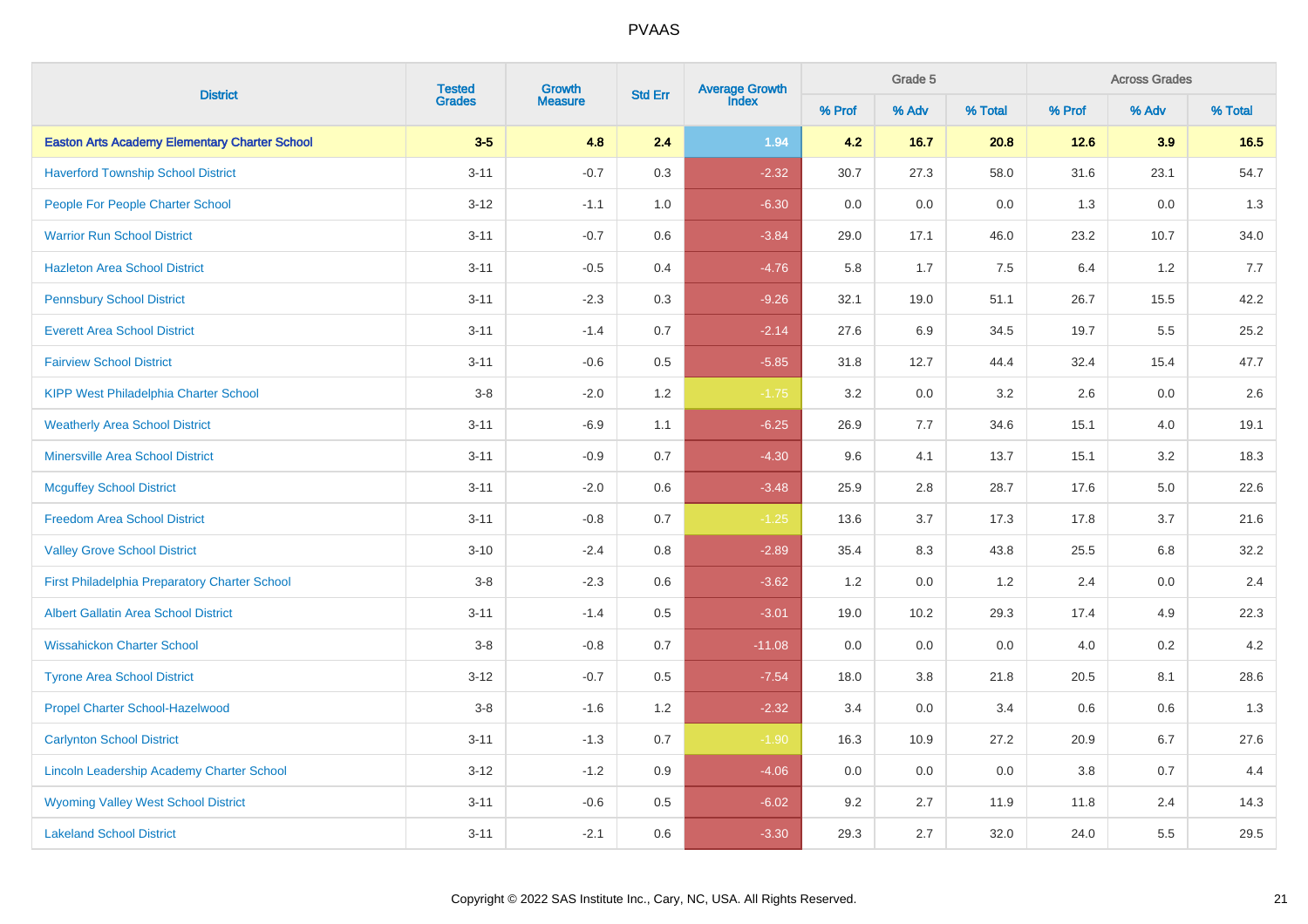|                                                      | <b>Tested</b> | Growth         | <b>Std Err</b> | Average Growth<br>Index |        | Grade 5 |         |        | <b>Across Grades</b> |         |
|------------------------------------------------------|---------------|----------------|----------------|-------------------------|--------|---------|---------|--------|----------------------|---------|
| <b>District</b>                                      | <b>Grades</b> | <b>Measure</b> |                |                         | % Prof | % Adv   | % Total | % Prof | % Adv                | % Total |
| <b>Easton Arts Academy Elementary Charter School</b> | $3-5$         | 4.8            | 2.4            | 1.94                    | 4.2    | 16.7    | 20.8    | 12.6   | 3.9                  | 16.5    |
| <b>Norwin School District</b>                        | $3 - 11$      | $-0.5$         | 0.3            | $-1.60$                 | 31.7   | 25.2    | 56.9    | 36.5   | 21.0                 | 57.4    |
| <b>Chartiers Valley School District</b>              | $3 - 11$      | $-2.3$         | 0.4            | $-5.52$                 | 33.8   | 14.7    | 48.5    | 23.4   | 11.6                 | 35.0    |
| <b>Old Forge School District</b>                     | $3 - 12$      | $-2.1$         | 0.8            | $-2.75$                 | 11.8   | 2.9     | 14.7    | 14.0   | 2.9                  | 16.9    |
| <b>Fairfield Area School District</b>                | $3 - 11$      | $-1.2$         | $0.8\,$        | $-2.65$                 | 32.3   | 1.6     | 33.9    | 25.3   | 6.7                  | 32.0    |
| <b>Keystone Oaks School District</b>                 | $3 - 11$      | $-3.0$         | $0.6\,$        | $-5.22$                 | 26.0   | 20.3    | 46.3    | 25.2   | 15.8                 | 41.0    |
| <b>Executive Education Academy Charter School</b>    | $3 - 10$      | $-2.5$         | 1.7            | $-4.30$                 | 0.0    | 0.0     | 0.0     | 9.1    | 1.7                  | 10.9    |
| <b>Keystone Education Center Charter School</b>      | $3 - 12$      | $-4.8$         | $3.2\,$        | $-1.50$                 |        |         |         | 0.0    | 0.0                  | $0.0\,$ |
| <b>Allegheny Valley School District</b>              | $3 - 11$      | $-1.2$         | 0.8            | $-1.81$                 | 26.3   | 12.3    | 38.6    | 18.0   | 6.9                  | 24.9    |
| <b>Reach Cyber Charter School</b>                    | $3 - 11$      | $-2.4$         | 0.9            | $-2.71$                 | 19.4   | 9.7     | 29.0    | 21.3   | 4.7                  | 26.0    |
| <b>Susquehanna Community School District</b>         | $3 - 11$      | $-2.8$         | 0.9            | $-3.31$                 | 19.6   | $9.8\,$ | 29.4    | 19.6   | 6.3                  | 25.9    |
| <b>West Greene School District</b>                   | $3 - 11$      | $-1.6$         | 0.9            | $-3.48$                 | 20.5   | 7.7     | 28.2    | 19.6   | 10.7                 | 30.2    |
| Howard Gardner Multiple Intelligence Charter School  | $3 - 8$       | $-3.7$         | 1.1            | $-3.28$                 | 16.7   | 6.7     | 23.3    | 14.7   | 3.5                  | 18.2    |
| <b>Abington School District</b>                      | $3 - 10$      | $-3.8$         | $0.3\,$        | $-12.26$                | 25.7   | 12.4    | 38.1    | 26.9   | 10.4                 | 37.3    |
| <b>Moon Area School District</b>                     | $3 - 11$      | $-2.5$         | 0.4            | $-6.69$                 | 32.1   | 15.8    | 48.0    | 29.3   | 16.9                 | 46.2    |
| <b>Corry Area School District</b>                    | $3 - 11$      | $-1.0$         | 0.5            | $-1.92$                 | 25.4   | 7.9     | 33.3    | 23.2   | 7.5                  | 30.7    |
| <b>Schuylkill Valley School District</b>             | $3 - 11$      | $-1.0$         | 0.5            | $-4.21$                 | 24.8   | 8.5     | 33.3    | 21.3   | 7.6                  | 29.0    |
| <b>Lakeview School District</b>                      | $3 - 11$      | $-3.9$         | 0.8            | $-4.99$                 | 28.6   | 18.4    | 46.9    | 28.3   | 13.3                 | 41.6    |
| <b>Propel Charter School-Northside</b>               | $3-8$         | $-1.6$         | 0.9            | $-3.77$                 | 0.0    | $0.0\,$ | 0.0     | 0.4    | $0.0\,$              | 0.4     |
| <b>Folk Arts-Cultural Treasures Charter School</b>   | $3 - 7$       | $-1.8$         | $1.0\,$        | $-2.80$                 | 22.7   | $6.8\,$ | 29.6    | 28.1   | $6.2\,$              | 34.4    |
| <b>Lincoln Charter School</b>                        | $3-5$         | $-2.5$         | 1.4            | $-1.78$                 | 1.3    | 1.3     | 2.6     | 3.6    | $0.8\,$              | 4.4     |
| <b>Western Wayne School District</b>                 | $3 - 11$      | $-2.5$         | 0.6            | $-4.02$                 | 28.3   | 9.4     | 37.7    | 23.6   | 9.6                  | 33.2    |
| <b>Greensburg Salem School District</b>              | $3 - 11$      | $-3.8$         | 0.5            | $-8.11$                 | 31.1   | 7.9     | 39.0    | 20.7   | 7.4                  | 28.2    |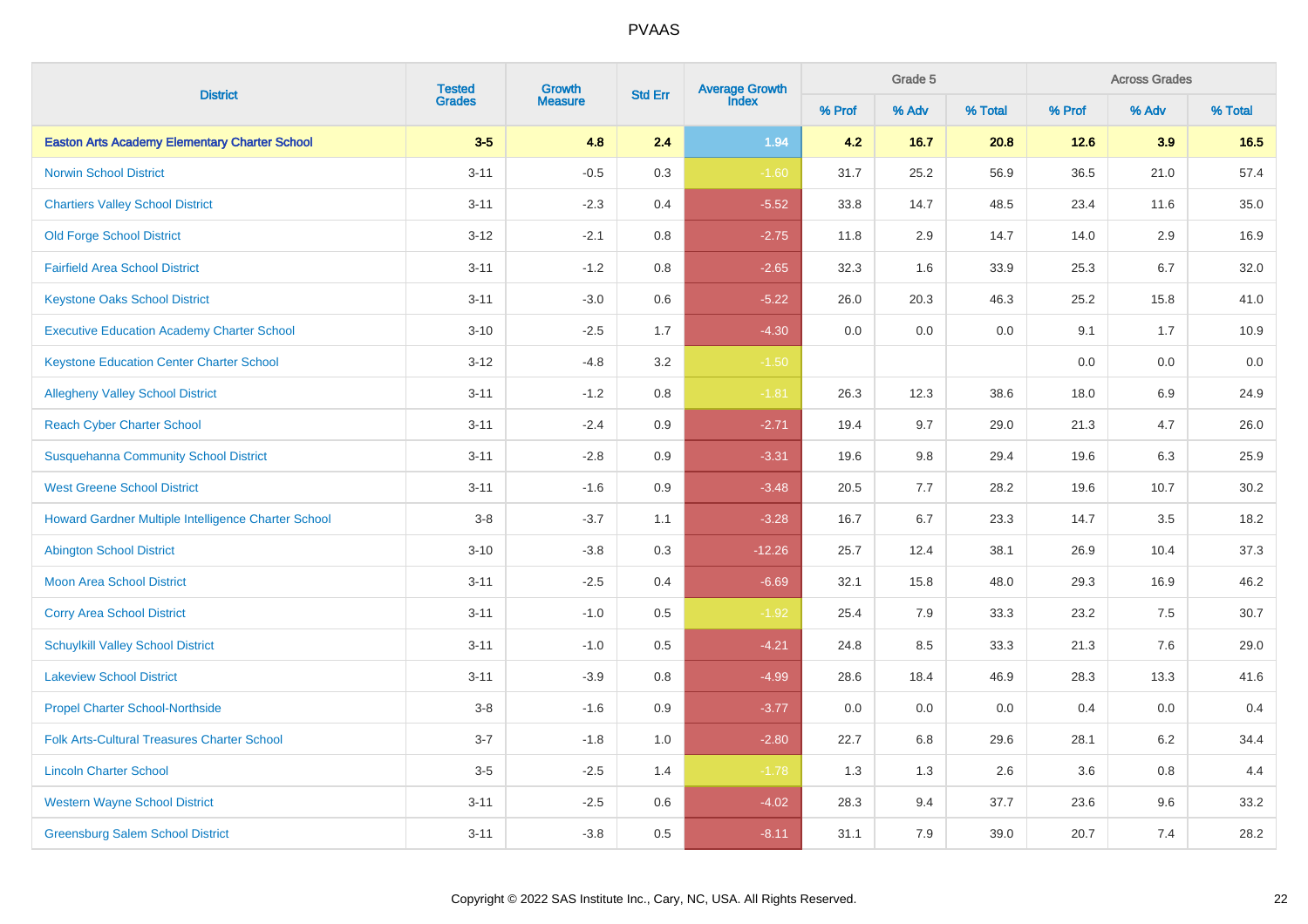| <b>District</b>                                      | <b>Tested</b> | Growth         | <b>Std Err</b> | <b>Average Growth</b><br>Index |        | Grade 5 |         |        | <b>Across Grades</b><br>% Adv |         |
|------------------------------------------------------|---------------|----------------|----------------|--------------------------------|--------|---------|---------|--------|-------------------------------|---------|
|                                                      | <b>Grades</b> | <b>Measure</b> |                |                                | % Prof | % Adv   | % Total | % Prof |                               | % Total |
| <b>Easton Arts Academy Elementary Charter School</b> | $3-5$         | 4.8            | 2.4            | 1.94                           | 4.2    | 16.7    | 20.8    | 12.6   | 3.9                           | 16.5    |
| Montessori Regional Charter School                   | $3-6$         | $-2.6$         | 1.1            | $-2.40$                        | 15.0   | 5.0     | 20.0    | 11.1   | 6.3                           | 17.3    |
| <b>Penn-Delco School District</b>                    | $3 - 11$      | $-4.5$         | 0.4            | $-10.57$                       | 31.7   | 11.9    | 43.6    | 25.2   | $8.0\,$                       | 33.2    |
| <b>Wilkes-Barre Area School District</b>             | $3 - 11$      | $-0.9$         | 0.5            | $-3.44$                        | 8.1    | 1.7     | 9.8     | 9.8    | 3.0                           | 12.7    |
| <b>York Suburban School District</b>                 | $3 - 11$      | $-1.0$         | 0.5            | $-3.06$                        | 28.6   | 23.2    | 51.7    | 27.3   | 17.9                          | 45.3    |
| <b>New Foundations Charter School</b>                | $3 - 11$      | $-1.5$         | 0.7            | $-4.08$                        | 18.5   | 5.6     | 24.1    | 17.1   | $2.9\,$                       | 20.0    |
| <b>North Hills School District</b>                   | $3 - 11$      | $-3.1$         | 0.4            | $-8.67$                        | 34.1   | 14.0    | 48.1    | 30.4   | 13.8                          | 44.2    |
| <b>Uniontown Area School District</b>                | $3 - 11$      | $-4.0$         | 0.6            | $-6.62$                        | 17.1   | 3.8     | 21.0    | 15.0   | 4.4                           | 19.3    |
| <b>Neshaminy School District</b>                     | $3 - 11$      | $-0.6$         | 0.3            | $-2.50$                        | 26.6   | 8.4     | 35.0    | 24.8   | 10.8                          | 35.6    |
| Northern Lebanon School District                     | $3 - 11$      | $-3.8$         | 0.5            | $-7.72$                        | 30.5   | 8.6     | 39.1    | 19.9   | 7.9                           | 27.9    |
| <b>Manheim Township School District</b>              | $3 - 12$      | $-0.7$         | 0.3            | $-8.92$                        | 29.8   | 17.1    | 46.9    | 28.7   | 21.3                          | 49.9    |
| <b>Collegium Charter School</b>                      | $3 - 10$      | $-1.0$         | 0.4            | $-6.04$                        | 15.6   | 3.0     | 18.6    | 14.4   | 3.4                           | 17.8    |
| <b>Fannett-Metal School District</b>                 | $3 - 11$      | $-2.4$         | 1.0            | $-2.30$                        | 17.2   | 6.9     | 24.1    | 15.5   | 5.8                           | 21.3    |
| <b>Propel Charter School-Mckeesport</b>              | $3-8$         | $-3.2$         | 1.0            | $-3.30$                        | 5.6    | 0.0     | 5.6     | 5.4    | 2.3                           | 7.7     |
| <b>Easton Area School District</b>                   | $3 - 12$      | $-1.1$         | 0.3            | $-3.25$                        | 22.4   | 5.9     | 28.3    | 18.5   | 8.4                           | 26.9    |
| <b>Troy Area School District</b>                     | $3 - 10$      | $-1.8$         | 0.6            | $-3.02$                        | 11.1   | 4.0     | 15.2    | 11.9   | 2.1                           | 14.0    |
| <b>Sullivan County School District</b>               | $3 - 10$      | $-2.9$         | 1.0            | $-2.91$                        | 21.4   | 0.0     | 21.4    | 22.0   | 4.1                           | 26.0    |
| <b>Hanover Area School District</b>                  | $3 - 11$      | $-2.5$         | 0.9            | $-2.86$                        | 3.4    | 3.4     | 6.8     | 7.4    | 1.9                           | 9.3     |
| <b>Bentworth School District</b>                     | $3 - 11$      | $-1.7$         | 0.7            | $-4.02$                        | 29.9   | 7.8     | 37.7    | 22.6   | 9.6                           | 32.3    |
| <b>Ellwood City Area School District</b>             | $3 - 11$      | $-1.7$         | 0.6            | $-3.02$                        | 20.6   | 7.8     | 28.4    | 17.5   | 4.7                           | 22.2    |
| <b>Clearfield Area School District</b>               | $3 - 10$      | $-3.9$         | 0.5            | $-7.29$                        | 16.5   | 3.3     | 19.8    | 12.1   | 2.5                           | 14.6    |
| <b>Gillingham Charter School</b>                     | $3 - 11$      | $-5.9$         | 2.0            | $-3.00$                        | 9.1    | 0.0     | 9.1     | 4.4    | 1.4                           | 5.8     |
| <b>Insight PA Cyber Charter School</b>               | $3 - 11$      | $-6.7$         | 1.5            | $-4.37$                        | 5.6    | 11.1    | 16.7    | 9.0    | 3.7                           | 12.7    |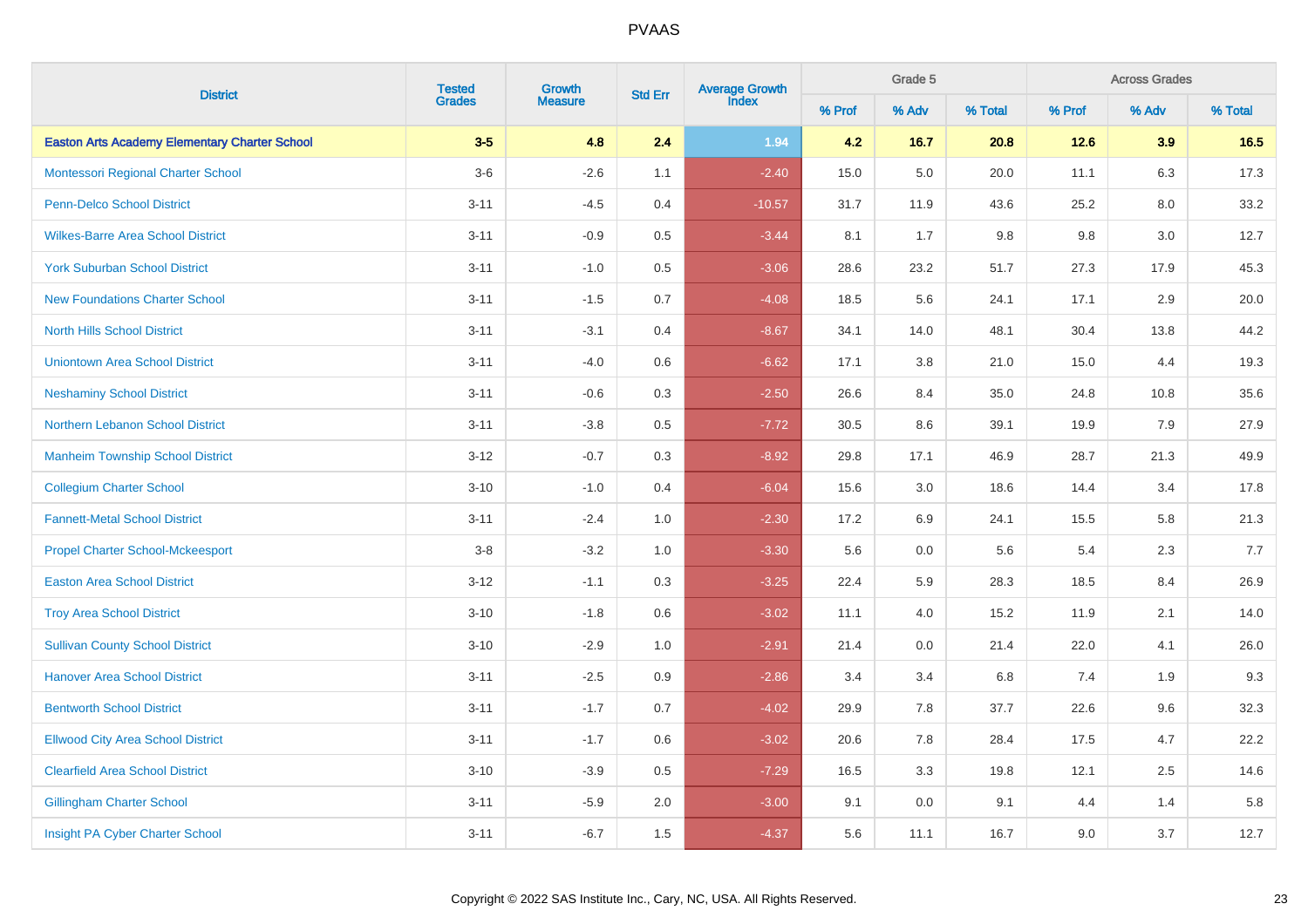| <b>District</b>                                      | <b>Tested</b> | Growth         | <b>Std Err</b> | <b>Average Growth</b><br>Index |        | Grade 5 |         | <b>Across Grades</b> |         |         |  |
|------------------------------------------------------|---------------|----------------|----------------|--------------------------------|--------|---------|---------|----------------------|---------|---------|--|
|                                                      | <b>Grades</b> | <b>Measure</b> |                |                                | % Prof | % Adv   | % Total | % Prof               | % Adv   | % Total |  |
| <b>Easton Arts Academy Elementary Charter School</b> | $3-5$         | 4.8            | 2.4            | 1.94                           | 4.2    | 16.7    | 20.8    | 12.6                 | 3.9     | 16.5    |  |
| Philadelphia Academy Charter School                  | $3 - 11$      | $-2.5$         | 0.7            | $-3.55$                        | 22.1   | 6.5     | 28.6    | 24.3                 | $9.8\,$ | 34.2    |  |
| <b>Hanover Public School District</b>                | $3 - 11$      | $-2.3$         | 0.5            | $-4.31$                        | 24.4   | 4.6     | 29.0    | 20.4                 | 9.6     | 30.0    |  |
| <b>Cornell School District</b>                       | $3 - 11$      | $-3.1$         | 1.1            | $-2.94$                        | 10.0   | 6.7     | 16.7    | 12.2                 | 2.8     | 15.0    |  |
| Pennsylvania Distance Learning Charter School        | $3 - 12$      | $-1.7$         | 0.7            | $-3.92$                        | 6.5    | 0.0     | 6.5     | 5.4                  | 0.4     | 5.8     |  |
| <b>Council Rock School District</b>                  | $3 - 11$      | $-0.6$         | $0.2\,$        | $-8.11$                        | 30.5   | 16.8    | 47.3    | 31.0                 | 18.6    | 49.7    |  |
| Salisbury-Elk Lick School District                   | $3 - 11$      | $-4.2$         | 1.3            | $-3.23$                        | 29.2   | 12.5    | 41.7    | 28.9                 | 5.8     | 34.7    |  |
| <b>Southern Fulton School District</b>               | $3 - 11$      | $-2.2$         | 0.9            | $-4.56$                        | 21.3   | 6.4     | 27.7    | 18.9                 | 4.4     | 23.3    |  |
| <b>Cambria Heights School District</b>               | $3 - 10$      | $-2.3$         | 0.6            | $-3.86$                        | 23.3   | 4.4     | 27.8    | 18.3                 | 2.8     | 21.2    |  |
| <b>Salisbury Township School District</b>            | $3 - 11$      | $-2.3$         | 0.6            | $-3.53$                        | 14.9   | 8.5     | 23.4    | 18.4                 | 6.3     | 24.7    |  |
| <b>Burrell School District</b>                       | $3 - 11$      | $-3.1$         | 0.7            | $-4.49$                        | 22.5   | 1.8     | 24.3    | 25.3                 | 6.1     | 31.4    |  |
| <b>Belle Vernon Area School District</b>             | $3 - 11$      | $-1.7$         | 0.6            | $-3.90$                        | 22.5   | 6.3     | 28.8    | 22.3                 | 6.8     | 29.0    |  |
| <b>Propel Charter School-Homestead</b>               | $3 - 11$      | $-2.7$         | 1.0            | $-3.66$                        | 2.7    | 0.0     | 2.7     | 2.7                  | 1.4     | 4.1     |  |
| <b>West Shore School District</b>                    | $3 - 12$      | $-1.6$         | 0.3            | $-5.93$                        | 26.7   | 11.3    | 38.1    | 22.8                 | 10.8    | 33.5    |  |
| Philadelphia City School District                    | $3 - 12$      | $-0.5$         | 0.2            | $-9.02$                        | 8.4    | 4.9     | 13.3    | 9.8                  | 5.2     | 15.0    |  |
| <b>Arts Academy Charter School</b>                   | $5-8$         | $-7.7$         | 1.1            | $-6.85$                        | 7.7    | 0.0     | 7.7     | 4.4                  | 0.0     | 4.4     |  |
| <b>Penn Cambria School District</b>                  | $3 - 11$      | $-1.7$         | 0.6            | $-6.06$                        | 23.8   | 1.8     | 25.7    | 18.9                 | 3.5     | 22.5    |  |
| <b>Baldwin-Whitehall School District</b>             | $3 - 11$      | $-5.8$         | 0.4            | $-14.93$                       | 24.7   | 6.6     | 31.4    | 22.2                 | 6.8     | 29.0    |  |
| Pennsylvania Leadership Charter School               | $3 - 11$      | $-1.4$         | 0.5            | $-3.04$                        | 24.7   | 11.5    | 36.2    | 23.9                 | 12.4    | 36.4    |  |
| Leechburg Area School District                       | $3 - 11$      | $-3.5$         | 0.9            | $-3.84$                        | 15.6   | 2.2     | 17.8    | 22.5                 | 5.9     | 28.5    |  |
| <b>Chartiers-Houston School District</b>             | $3 - 10$      | $-2.5$         | 0.7            | $-3.68$                        | 25.6   | 12.2    | 37.8    | 28.7                 | 8.2     | 36.9    |  |
| <b>East Pennsboro Area School District</b>           | $3 - 11$      | $-2.6$         | 0.5            | $-5.54$                        | 24.8   | 3.0     | 27.8    | 18.3                 | 6.2     | 24.5    |  |
| <b>Sharpsville Area School District</b>              | $3 - 11$      | $-2.3$         | 0.8            | $-4.59$                        | 29.0   | 9.7     | 38.7    | 27.3                 | 8.8     | 36.1    |  |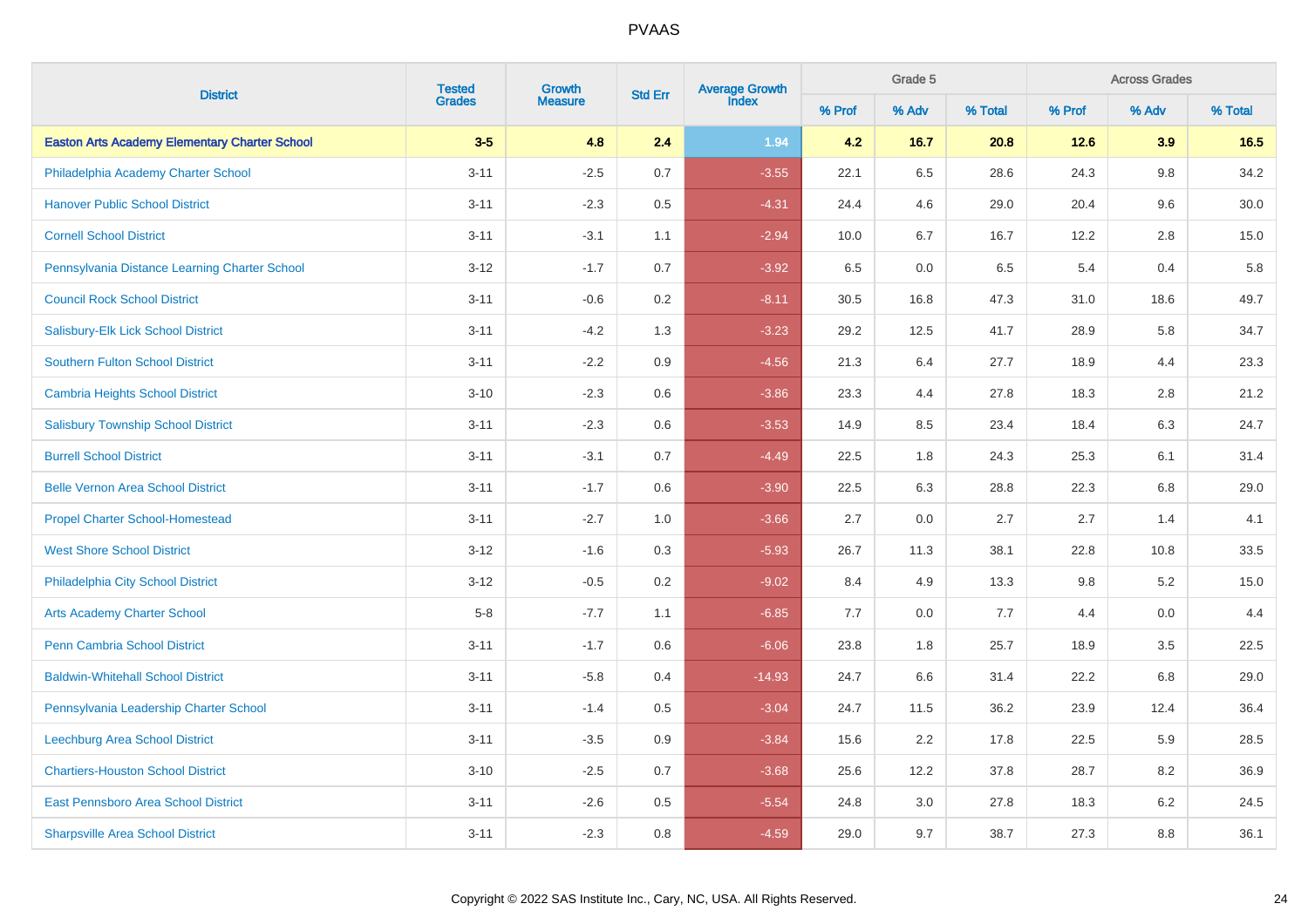| <b>District</b>                                      | <b>Tested</b><br>Growth | <b>Average Growth</b><br>Index<br><b>Std Err</b> |         | Grade 5  |        | <b>Across Grades</b> |         |        |       |         |
|------------------------------------------------------|-------------------------|--------------------------------------------------|---------|----------|--------|----------------------|---------|--------|-------|---------|
|                                                      | <b>Grades</b>           | <b>Measure</b>                                   |         |          | % Prof | % Adv                | % Total | % Prof | % Adv | % Total |
| <b>Easton Arts Academy Elementary Charter School</b> | $3-5$                   | 4.8                                              | 2.4     | 1.94     | 4.2    | 16.7                 | 20.8    | 12.6   | 3.9   | 16.5    |
| <b>Lancaster School District</b>                     | $3 - 12$                | $-3.2$                                           | 0.3     | $-11.85$ | 8.8    | 3.0                  | 11.8    | 7.4    | 1.9   | $9.3\,$ |
| New Kensington-Arnold School District                | $3 - 11$                | $-1.9$                                           | 0.6     | $-3.73$  | 9.1    | 0.9                  | 10.0    | 11.4   | 2.6   | 14.0    |
| <b>Commonwealth Charter Academy Charter School</b>   | $3 - 10$                | $-2.6$                                           | $0.8\,$ | $-4.07$  | 25.4   | 3.4                  | 28.8    | 23.9   | 5.7   | 29.6    |
| <b>Frazier School District</b>                       | $3 - 11$                | $-2.4$                                           | 0.8     | $-4.08$  | 7.8    | 0.0                  | 7.8     | 16.1   | 4.2   | 20.3    |
| <b>Conemaugh Valley School District</b>              | $3 - 12$                | $-2.6$                                           | $0.8\,$ | $-4.29$  | 13.7   | 3.9                  | 17.6    | 20.1   | 6.4   | 26.5    |
| <b>Yough School District</b>                         | $3 - 10$                | $-4.9$                                           | $0.6\,$ | $-8.83$  | 19.1   | 5.3                  | 24.4    | 19.1   | 4.3   | 23.4    |
| <b>Universal Institute Charter School</b>            | $3-8$                   | $-2.3$                                           | 0.7     | $-3.43$  | 1.5    | 0.0                  | 1.5     | 1.7    | 0.2   | 2.0     |
| <b>Franklin Towne Charter Elementary School</b>      | $3-8$                   | $-6.2$                                           | 1.2     | $-5.29$  | 24.1   | 10.3                 | 34.5    | 24.3   | 9.6   | 33.9    |
| <b>Whitehall-Coplay School District</b>              | $3 - 11$                | $-3.3$                                           | 0.4     | $-8.97$  | 23.4   | 6.6                  | 30.0    | 18.5   | 4.9   | 23.5    |
| <b>Seneca Valley School District</b>                 | $3 - 11$                | $-2.1$                                           | $0.3\,$ | $-7.45$  | 28.8   | 15.8                 | 44.6    | 30.0   | 14.4  | 44.4    |
| <b>Bristol Township School District</b>              | $3 - 11$                | $-4.1$                                           | 0.4     | $-11.39$ | 12.4   | 2.9                  | 15.3    | 10.6   | 2.1   | 12.7    |
| <b>Propel Charter School - Braddock Hills</b>        | $3 - 11$                | $-2.4$                                           | 0.8     | $-3.69$  | 1.8    | 1.8                  | 3.5     | 1.9    | 0.6   | $2.5\,$ |
| <b>Blackhawk School District</b>                     | $3 - 11$                | $-1.6$                                           | 0.5     | $-3.31$  | 38.0   | 8.8                  | 46.7    | 28.7   | 9.2   | 37.8    |
| Northern Lehigh School District                      | $3 - 12$                | $-2.6$                                           | 0.7     | $-4.01$  | 22.7   | 6.2                  | 28.9    | 18.6   | 3.9   | 22.5    |
| <b>Brentwood Borough School District</b>             | $3 - 11$                | $-2.3$                                           | 0.7     | $-7.13$  | 25.6   | 4.6                  | 30.2    | 19.6   | 5.3   | 24.9    |
| <b>Inquiry Charter School</b>                        | $3-5$                   | $-6.8$                                           | 2.1     | $-3.27$  | 8.8    | 2.9                  | 11.8    | 11.1   | 2.8   | 13.9    |
| <b>Elizabeth Forward School District</b>             | $3 - 11$                | $-1.6$                                           | 0.5     | $-4.24$  | 29.4   | 11.4                 | 40.8    | 27.0   | 11.3  | 38.3    |
| <b>Fort Cherry School District</b>                   | $3 - 10$                | $-3.8$                                           | 0.8     | $-4.96$  | 19.3   | 19.3                 | 38.6    | 21.9   | 9.6   | 31.5    |
| Renaissance Academy Charter School                   | $3 - 11$                | $-5.7$                                           | 0.7     | $-8.29$  | 16.7   | 11.1                 | 27.8    | 18.7   | 5.7   | 24.4    |
| Pocono Mountain School District                      | $3 - 12$                | $-3.0$                                           | 0.6     | $-5.22$  | 23.9   | 8.1                  | 32.0    | 18.3   | 6.6   | 24.9    |
| <b>Boyertown Area School District</b>                | $3 - 11$                | $-2.5$                                           | $0.3\,$ | $-7.13$  | 29.0   | 8.5                  | 37.4    | 29.1   | 9.0   | 38.2    |
| <b>Harbor Creek School District</b>                  | $3 - 11$                | $-3.0$                                           | 0.5     | $-6.14$  | 35.1   | 17.5                 | 52.6    | 32.8   | 17.9  | 50.6    |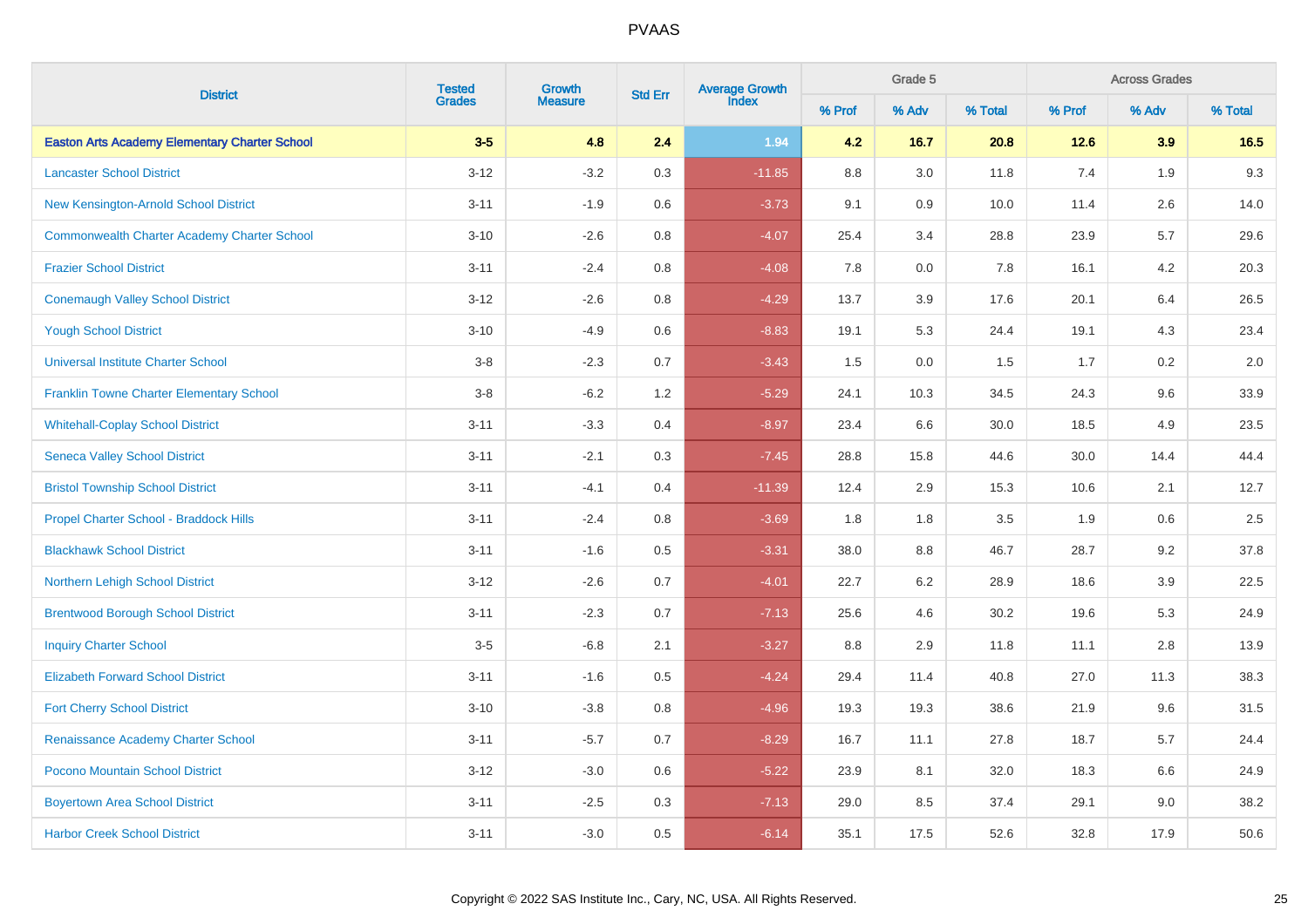| <b>District</b>                                        |               | <b>Tested</b><br>Growth | <b>Std Err</b> | Average Growth<br>Index |        | Grade 5 |         | <b>Across Grades</b> |         |         |  |
|--------------------------------------------------------|---------------|-------------------------|----------------|-------------------------|--------|---------|---------|----------------------|---------|---------|--|
|                                                        | <b>Grades</b> | <b>Measure</b>          |                |                         | % Prof | % Adv   | % Total | % Prof               | % Adv   | % Total |  |
| <b>Easton Arts Academy Elementary Charter School</b>   | $3-5$         | 4.8                     | 2.4            | 1.94                    | 4.2    | 16.7    | 20.8    | 12.6                 | 3.9     | 16.5    |  |
| <b>Fleetwood Area School District</b>                  | $3 - 10$      | $-1.9$                  | 0.5            | $-3.73$                 | 21.5   | 3.7     | 25.2    | 21.9                 | $5.2\,$ | 27.1    |  |
| <b>Commodore Perry School District</b>                 | $3 - 11$      | $-5.2$                  | 1.1            | $-4.77$                 | 38.7   | 9.7     | 48.4    | 20.6                 | 7.2     | 27.8    |  |
| <b>Garnet Valley School District</b>                   | $3 - 10$      | $-2.1$                  | 0.4            | $-5.78$                 | 26.5   | 22.8    | 49.3    | 29.2                 | 18.6    | 47.8    |  |
| <b>Greater Johnstown School District</b>               | $3 - 11$      | $-1.7$                  | 0.5            | $-3.51$                 | 5.9    | 0.7     | 6.6     | 6.8                  | 1.2     | 8.0     |  |
| <b>Shenandoah Valley School District</b>               | $3 - 11$      | $-5.1$                  | 0.8            | $-6.16$                 | 11.9   | 3.0     | 14.9    | 12.0                 | 3.5     | 15.5    |  |
| <b>Montoursville Area School District</b>              | $3 - 12$      | $-1.9$                  | $0.5\,$        | $-5.10$                 | 31.1   | 12.9    | 43.9    | 28.2                 | 11.2    | 39.4    |  |
| Mariana Bracetti Academy Charter School                | $3 - 10$      | $-3.1$                  | 0.9            | $-4.53$                 | 8.6    | 0.0     | 8.6     | 4.4                  | 0.0     | 4.4     |  |
| <b>North Pocono School District</b>                    | $3 - 11$      | $-3.6$                  | 0.6            | $-6.40$                 | 34.1   | 6.2     | 40.3    | 27.9                 | 10.4    | 38.3    |  |
| <b>Washington School District</b>                      | $3 - 11$      | $-2.6$                  | 0.7            | $-3.79$                 | 13.5   | 2.9     | 16.4    | 11.8                 | 3.4     | 15.2    |  |
| <b>Bensalem Township School District</b>               | $3 - 11$      | $-2.0$                  | $0.3\,$        | $-5.92$                 | 9.4    | 4.3     | 13.7    | 12.0                 | 3.5     | 15.5    |  |
| <b>Propel Charter School-Montour</b>                   | $3 - 10$      | $-2.8$                  | 0.7            | $-5.57$                 | 4.9    | 1.6     | 6.6     | 4.8                  | 1.6     | 6.4     |  |
| <b>New Brighton Area School District</b>               | $3 - 11$      | $-2.4$                  | 0.6            | $-4.84$                 | 18.0   | 1.1     | 19.1    | 11.1                 | 1.9     | 13.0    |  |
| <b>Pine Grove Area School District</b>                 | $3 - 11$      | $-2.2$                  | 0.6            | $-4.30$                 | 23.2   | 4.2     | 27.4    | 24.6                 | 7.8     | 32.4    |  |
| <b>Canon-Mcmillan School District</b>                  | $3 - 11$      | $-1.3$                  | 0.3            | $-4.52$                 | 29.4   | 22.3    | 51.7    | 30.0                 | 14.6    | 44.6    |  |
| <b>Chester Charter Scholars Academy Charter School</b> | $3 - 12$      | $-3.3$                  | 0.8            | $-7.29$                 | 0.0    | 0.0     | 0.0     | 1.8                  | 0.4     | 2.2     |  |
| <b>Propel Charter School-Pitcairn</b>                  | $3-8$         | $-5.7$                  | 1.1            | $-5.23$                 | 0.0    | 0.0     | 0.0     | 5.5                  | 0.0     | 5.5     |  |
| <b>North Star School District</b>                      | $3 - 11$      | $-2.8$                  | 0.7            | $-5.28$                 | 12.5   | 12.5    | 25.0    | 22.6                 | 10.0    | 32.6    |  |
| <b>Steel Valley School District</b>                    | $3 - 11$      | $-2.8$                  | 0.7            | $-5.89$                 | 12.0   | 2.4     | 14.5    | 18.3                 | 7.3     | 25.6    |  |
| <b>Central Valley School District</b>                  | $3 - 10$      | $-3.2$                  | 0.5            | $-6.14$                 | 24.6   | 4.9     | 29.6    | 26.6                 | 9.0     | 35.6    |  |
| <b>Wilson School District</b>                          | $3 - 12$      | $-3.7$                  | 0.5            | $-7.79$                 | 27.9   | 12.6    | 40.5    | 28.3                 | 14.3    | 42.6    |  |
| Urban Academy Of Greater Pittsburgh Charter School     | $3-5$         | $-7.6$                  | 1.9            | $-4.05$                 | 2.7    | 0.0     | 2.7     | 7.3                  | 0.0     | $7.3$   |  |
| Jim Thorpe Area School District                        | $3 - 11$      | $-2.3$                  | 0.6            | $-4.75$                 | 14.1   | 1.0     | 15.2    | 14.9                 | 4.3     | 19.2    |  |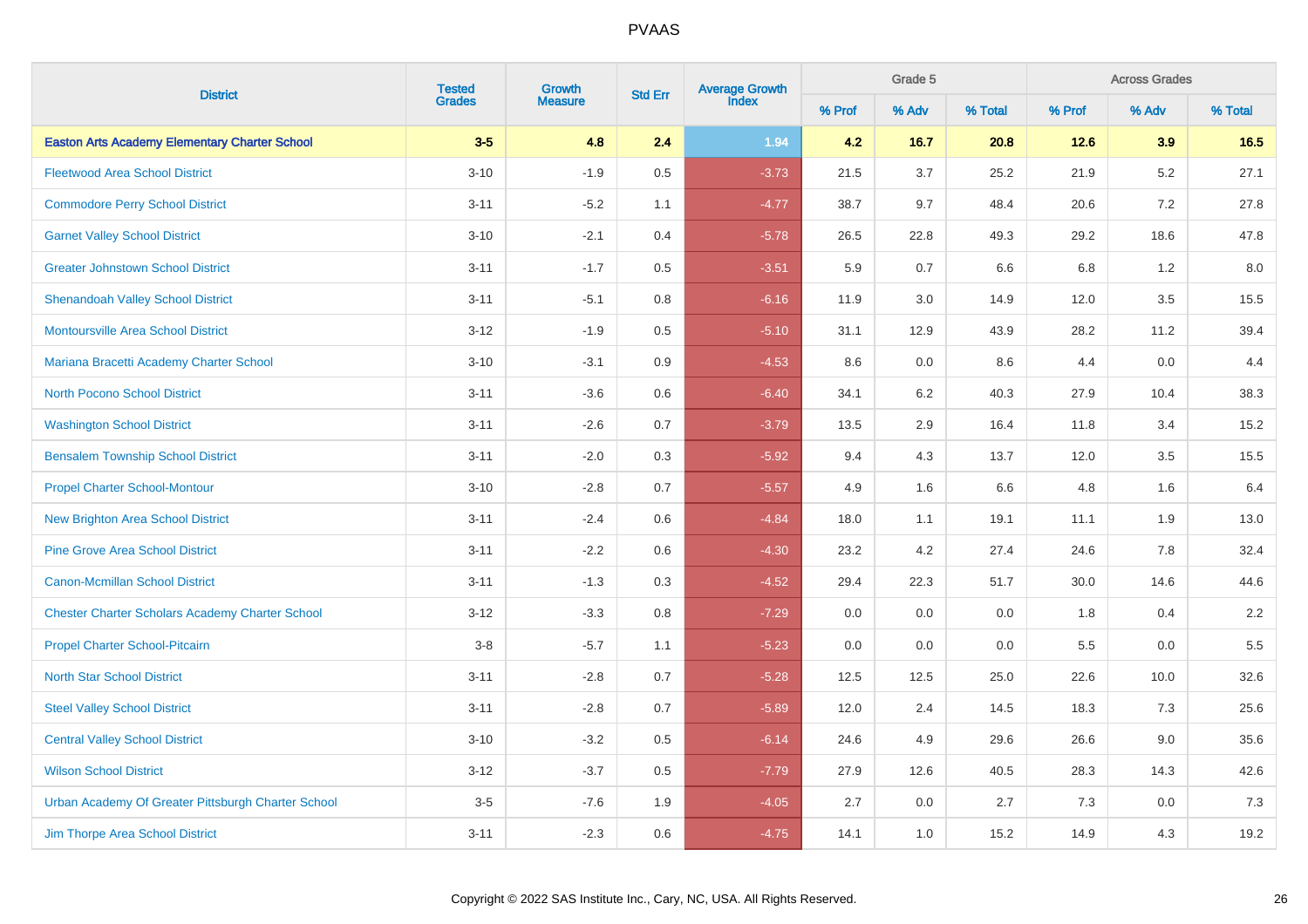| <b>District</b>                                      |               | <b>Tested</b><br>Growth | Average Growth<br>Index<br><b>Std Err</b> |          |        | Grade 5 |         | <b>Across Grades</b> |       |         |  |
|------------------------------------------------------|---------------|-------------------------|-------------------------------------------|----------|--------|---------|---------|----------------------|-------|---------|--|
|                                                      | <b>Grades</b> | <b>Measure</b>          |                                           |          | % Prof | % Adv   | % Total | % Prof               | % Adv | % Total |  |
| <b>Easton Arts Academy Elementary Charter School</b> | $3-5$         | 4.8                     | 2.4                                       | 1.94     | 4.2    | 16.7    | 20.8    | 12.6                 | 3.9   | 16.5    |  |
| <b>Conrad Weiser Area School District</b>            | $3 - 11$      | $-1.9$                  | $0.5\,$                                   | $-10.80$ | 15.3   | 1.8     | 17.2    | 17.9                 | 5.0   | 23.0    |  |
| Antonia Pantoja Community Charter School             | $3-8$         | $-3.9$                  | 0.8                                       | $-4.62$  | 1.5    | 0.0     | 1.5     | 1.8                  | 0.9   | 2.8     |  |
| <b>Forbes Road School District</b>                   | $3 - 11$      | $-5.7$                  | 1.4                                       | $-4.52$  | 38.7   | 3.2     | 41.9    | 31.9                 | 2.9   | 34.8    |  |
| <b>Methacton School District</b>                     | $3 - 11$      | $-1.5$                  | 0.3                                       | $-4.40$  | 30.5   | 14.2    | 44.7    | 30.9                 | 13.6  | 44.5    |  |
| <b>Apollo-Ridge School District</b>                  | $3 - 12$      | $-2.9$                  | 0.7                                       | $-4.21$  | 18.8   | 0.0     | 18.8    | 14.8                 | 3.0   | 17.7    |  |
| <b>Rose Tree Media School District</b>               | $3 - 10$      | $-1.7$                  | 0.4                                       | $-4.26$  | 29.7   | 19.6    | 49.3    | 31.5                 | 20.2  | 51.8    |  |
| <b>Nazareth Area School District</b>                 | $3 - 11$      | $-2.2$                  | 0.4                                       | $-5.78$  | 30.3   | 13.0    | 43.3    | 28.9                 | 10.3  | 39.2    |  |
| <b>Tri-Valley School District</b>                    | $3 - 10$      | $-6.5$                  | 0.8                                       | $-7.94$  | 13.2   | 2.4     | 15.7    | 15.8                 | 3.7   | 19.4    |  |
| <b>Lindley Academy Charter School At Birney</b>      | $3 - 8$       | $-3.0$                  | 0.7                                       | $-4.63$  | 1.3    | 0.0     | 1.3     | 1.0                  | 0.3   | $1.3$   |  |
| <b>Tacony Academy Charter School</b>                 | $3 - 11$      | $-3.3$                  | 0.8                                       | $-9.10$  | 4.1    | 1.4     | 5.5     | 5.0                  | 1.0   | $6.0\,$ |  |
| Propel Charter School - East                         | $3-8$         | $-4.2$                  | 1.0                                       | $-5.99$  | 2.5    | 0.0     | 2.5     | 9.4                  | 0.5   | $9.9\,$ |  |
| <b>East Allegheny School District</b>                | $3 - 11$      | $-3.9$                  | 0.7                                       | $-5.90$  | 9.1    | 3.4     | 12.5    | 9.0                  | 2.1   | 11.1    |  |
| <b>Reynolds School District</b>                      | $3 - 10$      | $-3.3$                  | 0.8                                       | $-7.08$  | 13.0   | 1.4     | 14.5    | 15.2                 | 2.8   | 18.0    |  |
| <b>Northwestern School District</b>                  | $3 - 11$      | $-6.8$                  | 0.6                                       | $-11.09$ | 34.7   | 6.3     | 41.0    | 25.1                 | 6.0   | 31.1    |  |
| Schuylkill Haven Area School District                | $3 - 11$      | $-3.0$                  | 0.7                                       | $-5.89$  | 11.9   | 1.2     | 13.1    | 17.6                 | 5.5   | 23.1    |  |
| <b>MaST Community Charter School III</b>             | $3-6$         | $-3.6$                  | 0.8                                       | $-4.68$  | 3.8    | 0.0     | 3.8     | 8.3                  | 2.2   | 10.5    |  |
| <b>York Academy Regional Charter School</b>          | $3 - 11$      | $-4.4$                  | 0.8                                       | $-5.58$  | 10.0   | 11.7    | 21.7    | 18.4                 | 9.5   | 27.9    |  |
| <b>Alliance For Progress Charter School</b>          | $3 - 8$       | $-5.0$                  | 1.1                                       | $-6.69$  | 0.0    | 0.0     | 0.0     | 0.6                  | 0.0   | 0.6     |  |
| <b>Laurel Highlands School District</b>              | $3 - 11$      | $-4.3$                  | 0.5                                       | $-8.68$  | 13.3   | 5.7     | 19.0    | 17.1                 | 7.0   | 24.1    |  |
| <b>Spring Grove Area School District</b>             | $3 - 11$      | $-1.9$                  | 0.4                                       | $-4.85$  | 30.9   | 11.5    | 42.4    | 26.1                 | 15.4  | 41.5    |  |
| <b>Dover Area School District</b>                    | $3 - 12$      | $-1.9$                  | 0.4                                       | $-5.81$  | 24.5   | 8.2     | 32.7    | 24.8                 | 10.2  | 35.0    |  |
| <b>Marple Newtown School District</b>                | $3 - 11$      | $-3.4$                  | 0.4                                       | $-7.77$  | 36.2   | 21.4    | 57.6    | 32.9                 | 20.2  | 53.1    |  |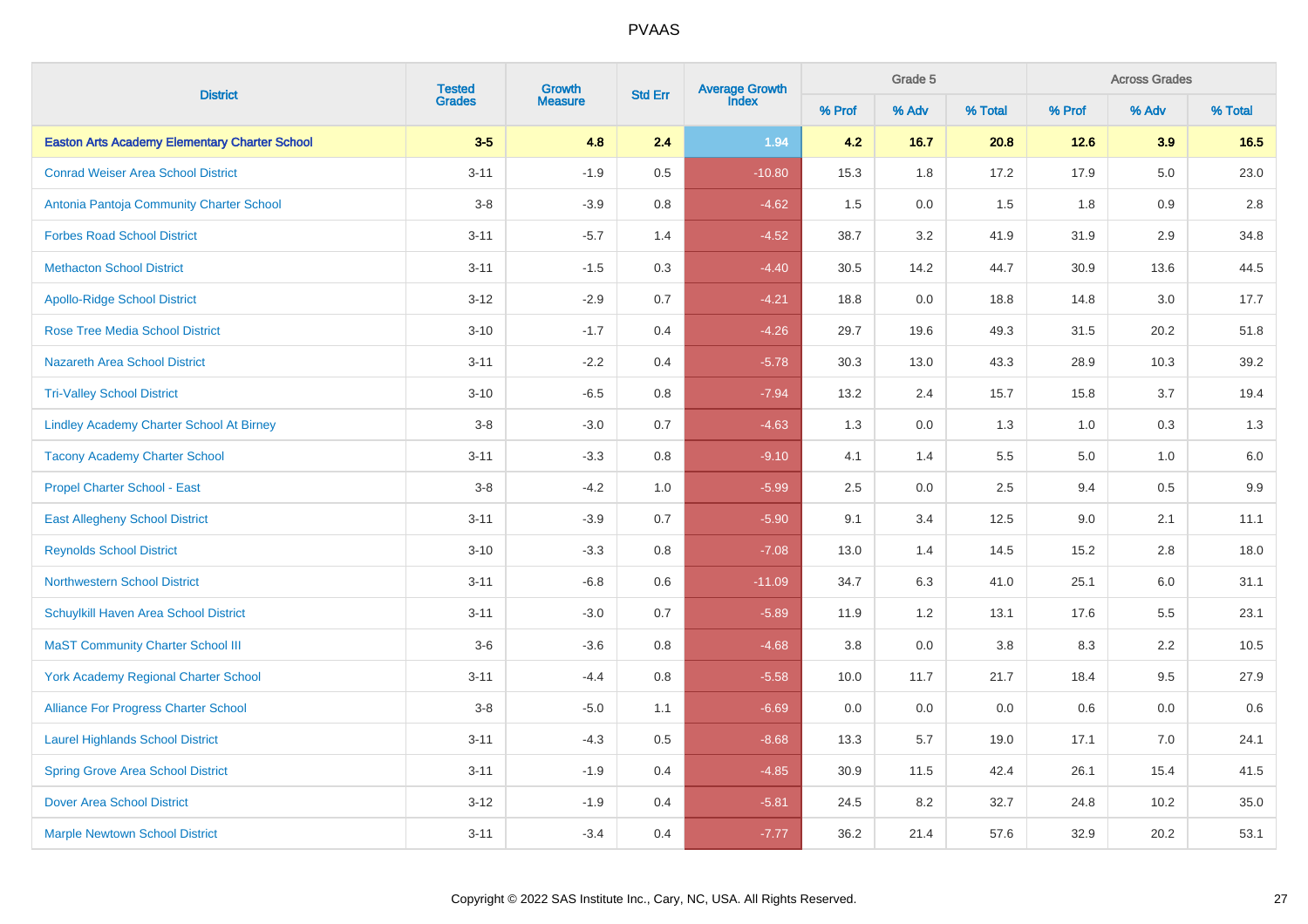| <b>District</b>                                      |               | <b>Tested</b><br>Growth | <b>Std Err</b> | <b>Average Growth</b><br>Index |        | Grade 5 |         | <b>Across Grades</b> |       |         |  |
|------------------------------------------------------|---------------|-------------------------|----------------|--------------------------------|--------|---------|---------|----------------------|-------|---------|--|
|                                                      | <b>Grades</b> | <b>Measure</b>          |                |                                | % Prof | % Adv   | % Total | % Prof               | % Adv | % Total |  |
| <b>Easton Arts Academy Elementary Charter School</b> | $3-5$         | 4.8                     | 2.4            | 1.94                           | 4.2    | 16.7    | 20.8    | 12.6                 | 3.9   | 16.5    |  |
| <b>Parkland School District</b>                      | $3 - 11$      | $-3.5$                  | 0.3            | $-13.25$                       | 33.6   | 26.4    | 60.0    | 30.8                 | 24.1  | 54.9    |  |
| Northwood Academy Charter School                     | $3 - 8$       | $-3.7$                  | 0.7            | $-5.33$                        | 6.6    | 1.3     | 7.9     | 6.3                  | 0.9   | 7.2     |  |
| <b>Bethlehem-Center School District</b>              | $3 - 10$      | $-6.4$                  | 0.7            | $-8.62$                        | 5.6    | 1.4     | 6.9     | 9.6                  | 3.9   | 13.6    |  |
| <b>Ligonier Valley School District</b>               | $3 - 11$      | $-3.6$                  | 0.7            | $-5.49$                        | 14.6   | 3.7     | 18.3    | 17.2                 | 2.9   | 20.0    |  |
| <b>Scranton School District</b>                      | $3 - 12$      | $-3.3$                  | 0.5            | $-7.11$                        | 10.4   | 0.8     | 11.2    | 7.0                  | 1.7   | $8.6\,$ |  |
| <b>Pine-Richland School District</b>                 | $3 - 11$      | $-1.8$                  | 0.3            | $-11.22$                       | 35.0   | 21.7    | 56.7    | 34.9                 | 21.2  | 56.1    |  |
| <b>Pleasant Valley School District</b>               | $3 - 11$      | $-2.3$                  | 0.4            | $-9.44$                        | 20.4   | 6.2     | 26.6    | 20.4                 | 5.0   | 25.4    |  |
| <b>Chichester School District</b>                    | $3 - 11$      | $-3.7$                  | 0.7            | $-5.42$                        | 6.7    | 1.1     | 7.9     | 9.0                  | 3.2   | 12.2    |  |
| <b>Southeastern Greene School District</b>           | $3 - 10$      | $-11.8$                 | 1.0            | $-11.73$                       | 34.5   | 13.8    | 48.3    | 26.6                 | 12.9  | 39.5    |  |
| <b>Connellsville Area School District</b>            | $3 - 11$      | $-3.8$                  | 0.4            | $-10.18$                       | 19.0   | 7.5     | 26.5    | 15.5                 | 4.5   | 20.0    |  |
| <b>Crestwood School District</b>                     | $3 - 11$      | $-2.8$                  | 0.5            | $-9.42$                        | 19.1   | 5.6     | 24.7    | 23.4                 | 8.3   | 31.7    |  |
| <b>Chambersburg Area School District</b>             | $3 - 11$      | $-1.4$                  | 0.3            | $-6.53$                        | 20.2   | 6.3     | 26.5    | 16.9                 | 5.3   | 22.3    |  |
| <b>Springfield School District</b>                   | $3 - 11$      | $-3.6$                  | 0.4            | $-10.34$                       | 35.0   | 20.1    | 55.1    | 33.8                 | 18.4  | 52.2    |  |
| <b>Maritime Academy Charter School</b>               | $3 - 10$      | $-3.7$                  | 0.6            | $-7.33$                        | 3.5    | 1.2     | 4.7     | 4.6                  | 2.1   | 6.7     |  |
| <b>South Allegheny School District</b>               | $3 - 11$      | $-5.4$                  | 0.9            | $-5.93$                        | 25.9   | 1.7     | 27.6    | 16.9                 | 2.7   | 19.6    |  |
| <b>Penn Hills School District</b>                    | $3 - 11$      | $-4.0$                  | 0.5            | $-8.42$                        | 4.7    | 1.8     | 6.4     | 6.8                  | 2.1   | 8.9     |  |
| <b>Norristown Area School District</b>               | $3 - 12$      | $-2.3$                  | 0.4            | $-8.36$                        | 10.2   | 0.6     | 10.8    | 11.0                 | 1.9   | 13.0    |  |
| Community Academy Of Philadelphia Charter School     | $3 - 11$      | $-5.7$                  | 0.9            | $-6.24$                        | 4.9    | 2.4     | 7.3     | 2.4                  | 1.0   | 3.5     |  |
| <b>Berwick Area School District</b>                  | $3 - 11$      | $-3.7$                  | 0.5            | $-7.56$                        | 17.8   | 6.3     | 24.1    | 20.4                 | 9.0   | 29.4    |  |
| <b>Penn-Trafford School District</b>                 | $3 - 11$      | $-3.6$                  | 0.4            | $-9.37$                        | 40.3   | 24.6    | 64.9    | 34.4                 | 21.1  | 55.5    |  |
| <b>Southmoreland School District</b>                 | $3 - 11$      | $-3.6$                  | 0.6            | $-6.24$                        | 12.6   | 4.2     | 16.8    | 17.8                 | 4.1   | 21.9    |  |
| <b>Oil City Area School District</b>                 | $3 - 11$      | $-3.7$                  | 0.5            | $-6.90$                        | 15.5   | 2.8     | 18.3    | 13.2                 | 2.5   | 15.8    |  |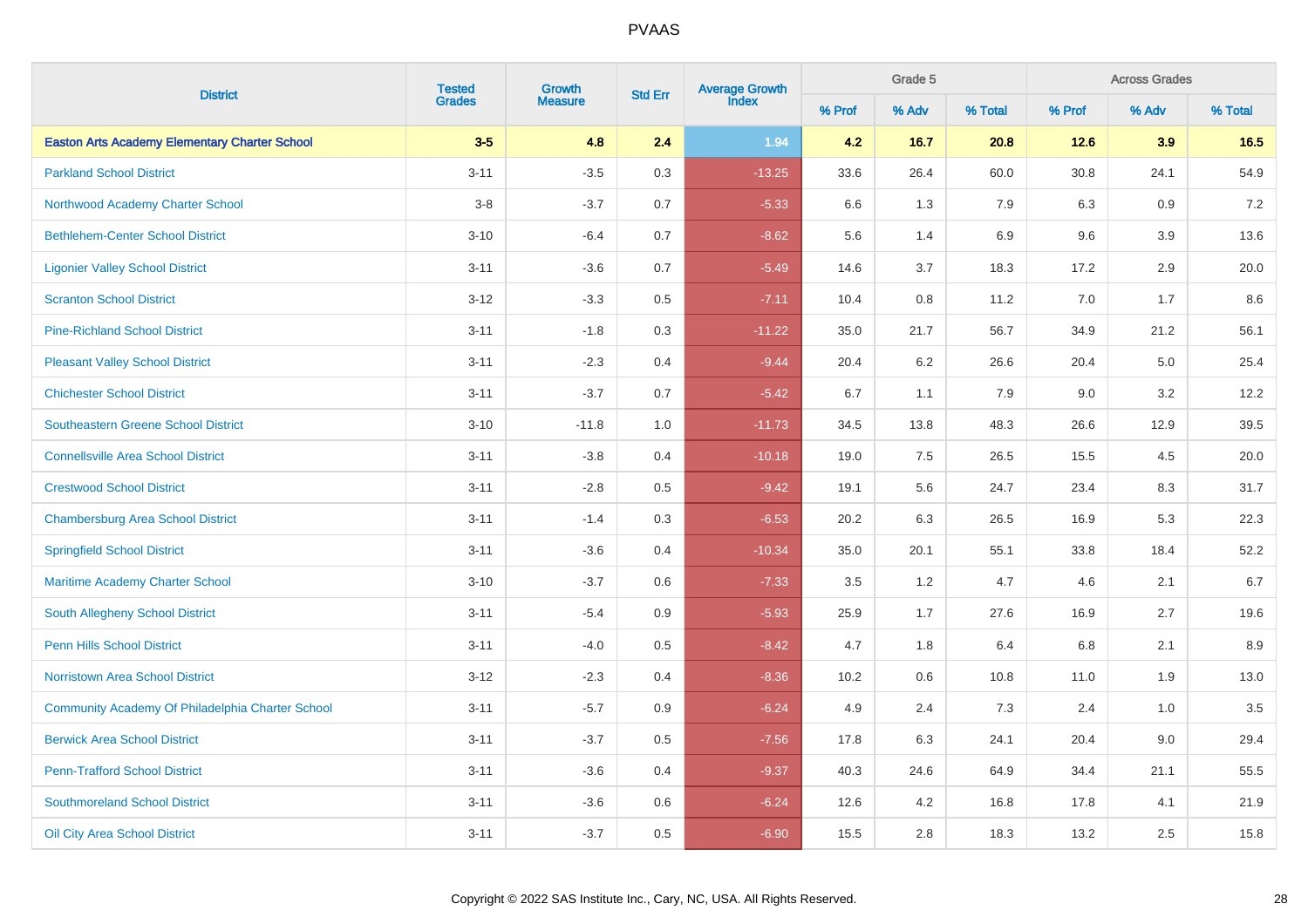|                                                      |               | <b>Tested</b><br>Growth | Average Growth<br>Index<br><b>Std Err</b> |          |        | Grade 5 |         | <b>Across Grades</b> |         |         |  |
|------------------------------------------------------|---------------|-------------------------|-------------------------------------------|----------|--------|---------|---------|----------------------|---------|---------|--|
| <b>District</b>                                      | <b>Grades</b> | <b>Measure</b>          |                                           |          | % Prof | % Adv   | % Total | % Prof               | % Adv   | % Total |  |
| <b>Easton Arts Academy Elementary Charter School</b> | $3-5$         | 4.8                     | 2.4                                       | 1.94     | 4.2    | 16.7    | 20.8    | 12.6                 | 3.9     | 16.5    |  |
| <b>Plum Borough School District</b>                  | $3 - 11$      | $-3.1$                  | 0.4                                       | $-7.49$  | 34.5   | 8.4     | 42.9    | 28.8                 | 15.8    | 44.6    |  |
| <b>Burgettstown Area School District</b>             | $3 - 11$      | $-6.3$                  | 0.7                                       | $-8.88$  | 16.9   | 2.6     | 19.5    | 15.1                 | 3.7     | 18.9    |  |
| <b>Pottstown School District</b>                     | $3 - 12$      | $-5.0$                  | $0.5\,$                                   | $-9.86$  | 6.0    | $3.6\,$ | 9.5     | 6.5                  | $1.2\,$ | $7.7\,$ |  |
| <b>School Lane Charter School</b>                    | $3 - 11$      | $-4.8$                  | 0.7                                       | $-7.87$  | 26.9   | 7.5     | 34.3    | 21.0                 | $6.5\,$ | 27.5    |  |
| <b>Ringgold School District</b>                      | $3 - 11$      | $-4.9$                  | 0.5                                       | $-10.49$ | 13.5   | 1.8     | 15.3    | 12.7                 | 1.7     | 14.4    |  |
| <b>Riverview School District</b>                     | $3 - 11$      | $-6.6$                  | 0.8                                       | $-8.70$  | 28.8   | 5.8     | 34.6    | 25.8                 | 15.0    | 40.8    |  |
| <b>Carmichaels Area School District</b>              | $3 - 10$      | $-5.5$                  | 0.7                                       | $-7.62$  | 13.8   | 1.2     | 15.0    | 11.3                 | 2.2     | 13.4    |  |
| <b>Interboro School District</b>                     | $3-12$        | $-3.0$                  | 0.4                                       | $-8.90$  | 13.5   | 2.2     | 15.8    | 16.4                 | 3.1     | 19.6    |  |
| <b>Charleroi School District</b>                     | $3 - 11$      | $-4.8$                  | 0.6                                       | $-7.70$  | 10.8   | 1.0     | 11.8    | 12.5                 | 2.4     | 14.9    |  |
| East Stroudsburg Area School District                | $3 - 11$      | $-4.6$                  | 0.5                                       | $-9.94$  | 19.0   | 5.3     | 24.3    | 16.0                 | 4.5     | 20.5    |  |
| <b>Mount Pleasant Area School District</b>           | $3 - 11$      | $-5.7$                  | 0.5                                       | $-10.59$ | 18.0   | 1.6     | 19.7    | 18.3                 | 4.3     | 22.6    |  |
| Morrisville Borough School District                  | $3 - 11$      | $-6.7$                  | 0.9                                       | $-7.70$  | 9.8    | 0.0     | 9.8     | 5.1                  | 0.6     | 5.7     |  |
| <b>Woodland Hills School District</b>                | $3 - 12$      | $-6.1$                  | 0.5                                       | $-11.93$ | 5.7    | 5.1     | 10.8    | 7.9                  | 2.7     | 10.6    |  |
| <b>Muhlenberg School District</b>                    | $3 - 10$      | $-7.3$                  | 0.4                                       | $-19.08$ | 8.1    | 0.5     | 8.5     | 7.0                  | 1.0     | 8.0     |  |
| Philipsburg-Osceola Area School District             | $3 - 11$      | $-4.9$                  | 0.6                                       | $-8.79$  | 35.5   | 10.5    | 46.0    | 27.5                 | 12.4    | 40.0    |  |
| <b>MaST Community Charter School II</b>              | $3 - 10$      | $-8.4$                  | 0.7                                       | $-12.33$ | 5.0    | 2.0     | 6.9     | 12.6                 | 3.2     | 15.8    |  |
| <b>Wilson Area School District</b>                   | $3 - 11$      | $-11.7$                 | 0.5                                       | $-22.42$ | 17.1   | 5.9     | 23.0    | 17.4                 | 6.4     | 23.7    |  |
| <b>Gateway School District</b>                       | $3 - 11$      | $-4.4$                  | 0.4                                       | $-10.83$ | 15.3   | 7.4     | 22.7    | 21.5                 | 9.7     | 31.2    |  |
| <b>MaST Community Charter School</b>                 | $3 - 10$      | $-8.7$                  | 0.6                                       | $-15.16$ | 30.0   | 3.0     | 33.0    | 23.1                 | 3.6     | 26.7    |  |
| <b>Pittston Area School District</b>                 | $3 - 11$      | $-8.4$                  | 0.8                                       | $-12.15$ | 5.7    | 0.0     | 5.7     | 10.7                 | 3.8     | 14.4    |  |
| <b>Kiski Area School District</b>                    | $3 - 11$      | $-4.9$                  | 0.4                                       | $-11.92$ | 15.4   | 5.6     | 21.0    | 20.2                 | 7.5     | 27.7    |  |
| <b>Allentown City School District</b>                | $3 - 12$      | $-4.5$                  | 0.3                                       | $-13.48$ |        |         |         | 4.3                  | 1.1     | 5.4     |  |